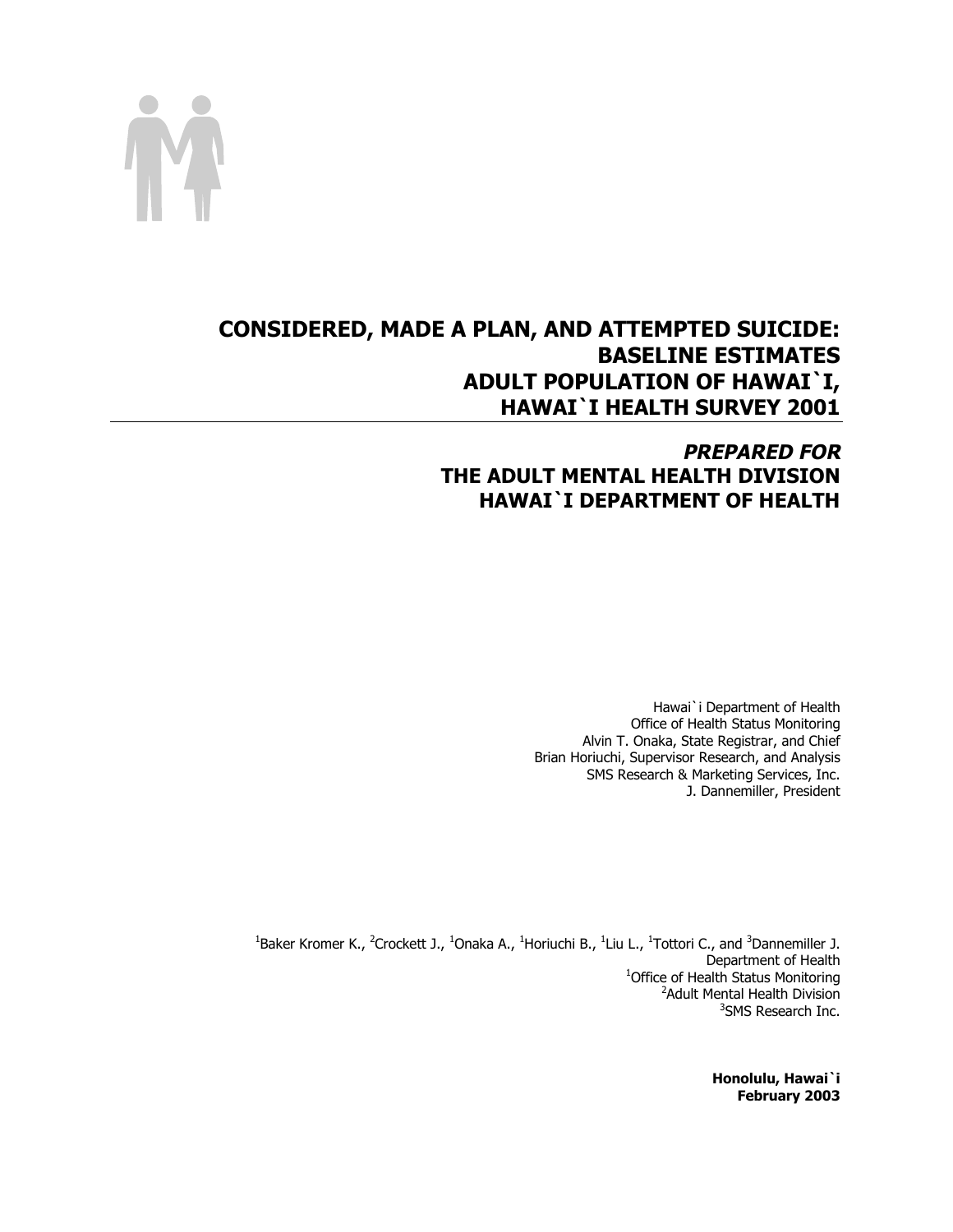# **ACKNOWLEDGEMENTS**

<span id="page-1-0"></span>We gratefully acknowledge and thank:

- ! The Adult Mental Health Division for the addition and funding of the Module on Suicide Ideation and specifically Judith Crockett, Planner – (Adult Mental Health Division).
- to SMS Research who collaborates on planning the survey instrument and collects the telephone survey data.
- ! The people of Hawai`i who donated personal time and supplied important information for the survey in order to benefit the population of Hawai`i.

# **24 HOUR SUICIDE CRISIS HOTLINE NUMBERS:**

**O`ahu 832 3100 Other Islands 1 800 75 ENTRY (1 800 753 6879)** 

Suggested Citation: Baker Kromer K., Crockett J., Onaka A.T., Horiuchi B., Liu L., Tottori C., and Dannemiller J. Considered, Made A Plan, and Attempted Suicide: Baseline Estimates, Adult Population of Hawai`i, Hawai`i Health Survey 2001. Hawai`i State Department of Health, Office of Health Status Monitoring, Honolulu, Hawai`i, February 2003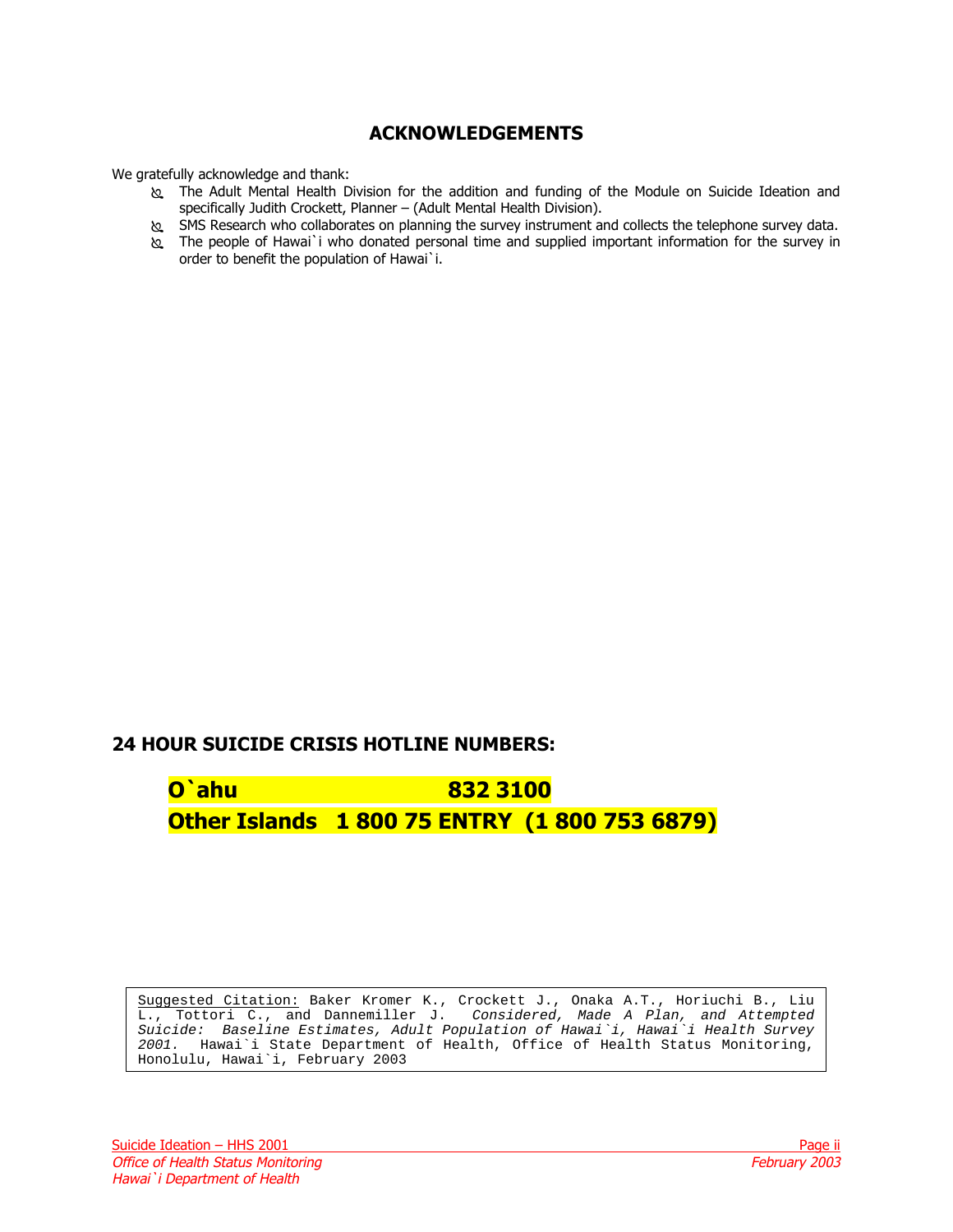# **TABLE OF CONTENTS**

| 1.                                                                                                                                                                                                                                |  |
|-----------------------------------------------------------------------------------------------------------------------------------------------------------------------------------------------------------------------------------|--|
| 2.                                                                                                                                                                                                                                |  |
| 3.                                                                                                                                                                                                                                |  |
|                                                                                                                                                                                                                                   |  |
|                                                                                                                                                                                                                                   |  |
| Question 2. Was suicide ideation associated with health conditions: e.g. asthma, diabetes, high blood cholesterol,<br>high blood pressure, number of chronic conditions, and general physical and mental health?  14              |  |
| Question 3. What demographic variables were associated with considered and made a plan for suicide?  16                                                                                                                           |  |
| Question 4. Did adults that responded affirmatively to the questions on suicide ideation ask for Hotline information                                                                                                              |  |
|                                                                                                                                                                                                                                   |  |
|                                                                                                                                                                                                                                   |  |
| Question 6. How do the responses to questions on suicide ideation compare to the actual rate of death by suicide in                                                                                                               |  |
|                                                                                                                                                                                                                                   |  |
|                                                                                                                                                                                                                                   |  |
|                                                                                                                                                                                                                                   |  |
|                                                                                                                                                                                                                                   |  |
| A-4: Prevalence of Considered and Made A Plan to Commit Suicide By Health Variables, Adult Population HHS 2001                                                                                                                    |  |
| A-5: Prevalence of Considered and Made A Plan to Commit Suicide By Demographic Variables A, Adult Population                                                                                                                      |  |
| A-6: Prevalence of Considered and Made A Plan to Commit Suicide By Demographic Variables B, Adult Population                                                                                                                      |  |
| A-7: Prevalence of Considered and Made A Plan to Commit Suicide By Demographic Variables C, Adult Population                                                                                                                      |  |
| A-8: Suicide Ideation - Prevalence of Considered and Made A Plan to Commit Suicide By Response to Question on                                                                                                                     |  |
| A-9: Comparison of Response to Questions on Suicide Ideation Before and After September 11, 2001, Adult                                                                                                                           |  |
|                                                                                                                                                                                                                                   |  |
| A-11: Prevalence of Considered, Made a Plan, and Attempted Suicide (Adult Population HHS 2001); Healthy People                                                                                                                    |  |
| A-12: Total Suicides (VS 2001, Residents Only) By Demographic Variable for the Population of Hawai`i (Unadjusted<br>Weighted HHS 2001 Data) - Data source: Hawai`i Department of Health, Office of Health Status Monitoring Vital |  |
| A-13: Suicide Rate per 100,000 for Total U.S. Population in 1998 - Data source: National Vital Statistics System                                                                                                                  |  |
|                                                                                                                                                                                                                                   |  |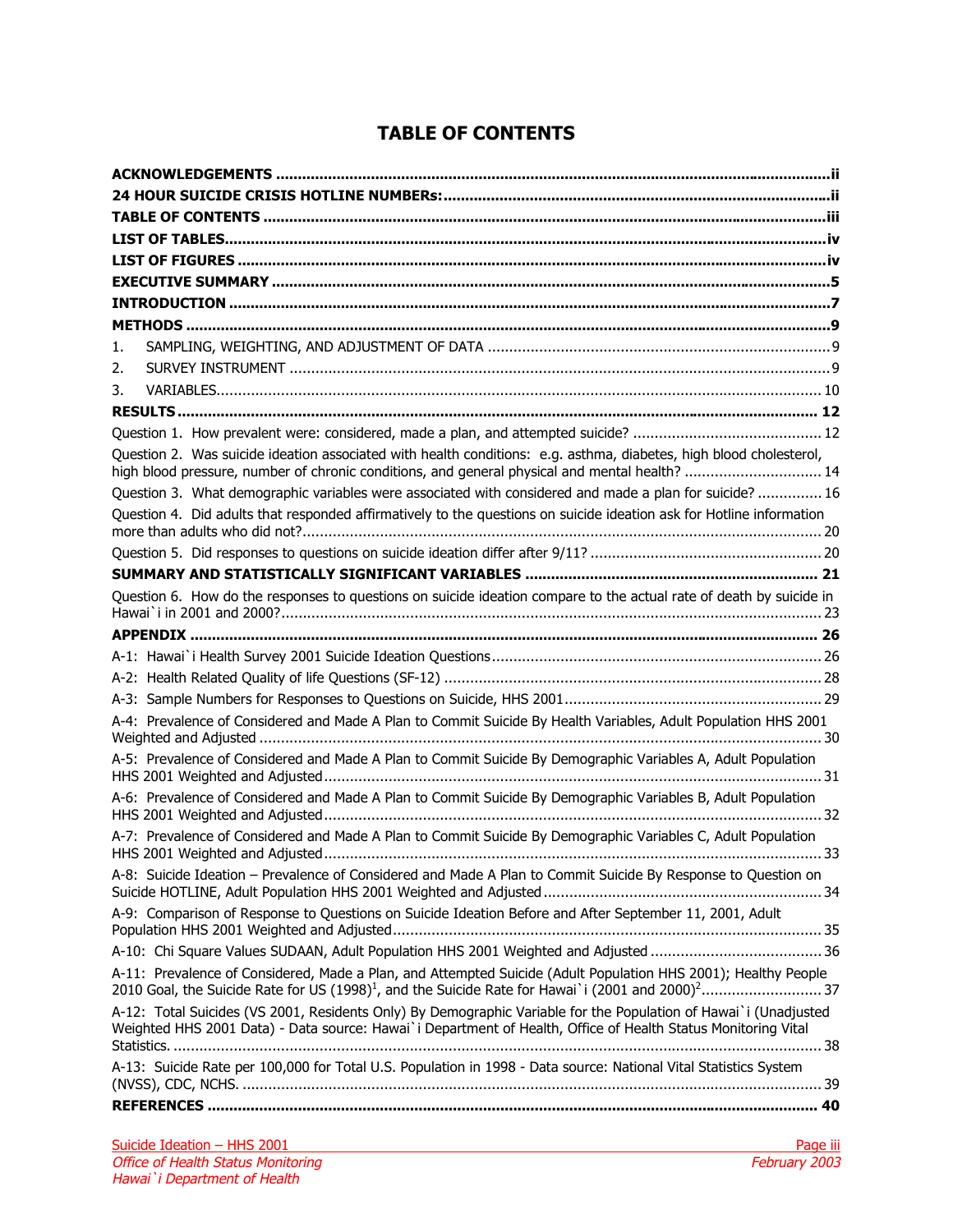# **LIST OF TABLES**

<span id="page-3-0"></span>

| Table 1. Response to Questions on Suicide Ideation - Weighted and Adjusted Numbers, HHS 20015 |  |
|-----------------------------------------------------------------------------------------------|--|
|                                                                                               |  |
| Table 3. Responses to Questions on Suicide Ideation for Adult Household Members, HHS 2001  12 |  |

# **LIST OF FIGURES**

| Figure 1. Considered Suicide in the Last 12 Months By Selected Demographic and Health Variables (Variables that                                                                                                           |
|---------------------------------------------------------------------------------------------------------------------------------------------------------------------------------------------------------------------------|
|                                                                                                                                                                                                                           |
| Figure 3. Considered and Made A Plan for Suicide By Chronic Health Conditions for Adult Household Members, HHS                                                                                                            |
| Figure 4. Considered and Made A Plan for Suicide By SF-12® Health Variables for Adult Household Members, HHS                                                                                                              |
| Figure 5. Considered and Made A Plan for Suicide By Demographic Variables (A) for Adult Household Members, HHS                                                                                                            |
| Figure 6. Effects of Age Adjusting on Considered Suicide By Demographic Variables (A) for Adult Household                                                                                                                 |
| Figure 7. Considered and Made A Plan For Suicide By Demographic Variables (B) for Adult Household Members, HHS                                                                                                            |
| Figure 8. Considered and Made A Plan For Suicide By Demographic Variables (C) for Adult Household Members, HHS                                                                                                            |
| Figure 9. Considered and Made A Plan for Suicide By Response to Question on HOTLINE for Adult Household                                                                                                                   |
| Figure 10. Chi-Square Value for Considered Suicide By Selected Health and Demographic Variables Adult Population<br>. 21                                                                                                  |
| Figure 11. Healthy People (HP) 2010 Goal for Rate of Suicide, Crude Rate of Suicide in Hawai`i for 2001, Age<br>Adjusted Rate of Suicide in Hawai`i in 2000, and the Age Adjusted Rate of Suicide for the U.S. in 1998 23 |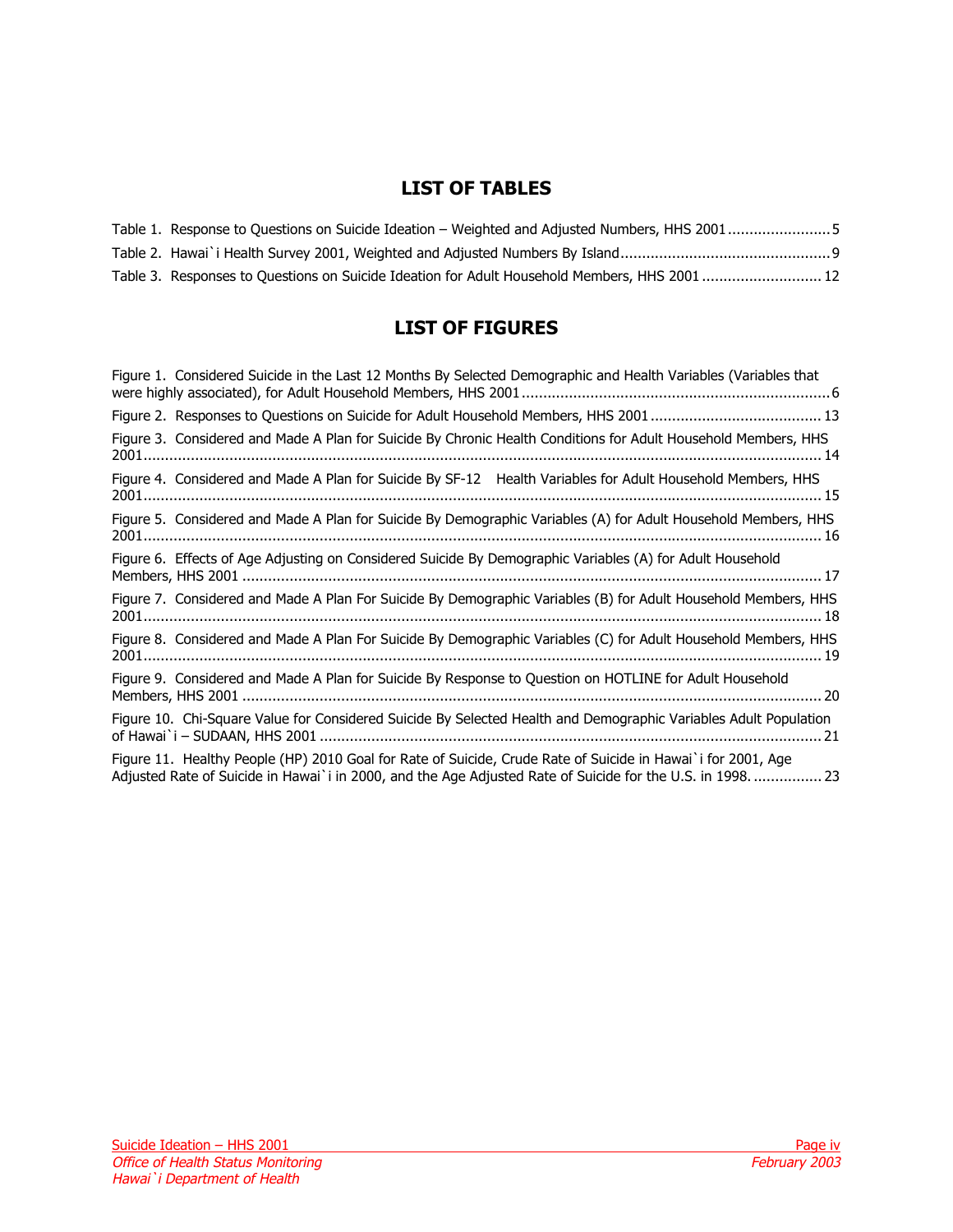# **EXECUTIVE SUMMARY**

# <span id="page-4-0"></span>**CONSIDERED, MADE A PLAN, AND ATTEMPTED SUICIDE: Baseline Estimates - Adult Population of Hawai`i Hawai`i Health Survey 2001**

### **INTRODUCTION**

2001.

Death by intentional self-harm (suicide) was the  $8<sup>th</sup>$  leading cause of death in 2001 and the  $7<sup>th</sup>$ leading cause of death in Hawai`i for 2000<sup>1</sup> and the  $11<sup>th</sup>$  leading cause of death nationally in  $2000<sup>2</sup>$  The Adult Mental Health Program of the Department of Health added questions relating to Suicide Ideation to the Hawai`i Health Survey (HHS) starting in the year 2000. ("Suicidal ideation is having thoughts of suicide or of taking action to end one's own life. Suicidal ideation includes all thoughts of suicide, [b](#page-39-0)oth when the thoughts include a plan to commit suicide and when they do not include a plan".)<sup>3</sup> These questions relate to the adult respondent of the household having considered, having made a plan, and having attempted suicide in the last 12 months. The following Department of Health (DOH), Office of Health Status Monitoring (OHSM), report summarizes the data on Suicide Ideation for the Adult Population of Hawai`i from the HHS for

The Healthy People 2010 is a collection of national wide health objectives (including suicide rate) and baseline data:<sup>4</sup>

Objective 18-1. Reduce the suicide rate. Target: 5.0 suicides per 100,000 population.

Baseline: 11.3 suicides per 100,000 population occurred in 1998 (age adjusted to the year 2000 standard population).

#### **METHODS**

Data came from the Hawai`i Health Survey (HHS), a statewide random telephone survey. The HHS is used by the State Department of Health to collect data on selected health and demographic variables from the population of Hawai`i. There were 5,673 adult respondents, and 5,673 households (16,938 household members). The six questions on suicide ideation were asked only of the respondent. The responses were then weighted and adjusted to provide estimates for the adult population of Hawai`i (881,231). The relationships among suicide ideation and other health and demographic variables were analyzed statistically to determine associations and their significance. Pertinent data are presented in tables and figures.

### **Table 1. Response to Questions on Suicide Ideation – Weighted and Adjusted Numbers, HHS 2001**

|                                                       | 1 - Considered |        |         | 2- Made A Plan  |        | 3 - Attempted |                 |               |  |
|-------------------------------------------------------|----------------|--------|---------|-----------------|--------|---------------|-----------------|---------------|--|
| <b>Response</b>                                       | $N^{\ast\ast}$ | Col. % | $N^*$   | $%$ of<br>Yes** | Col. % | N             | $%$ of<br>Yes** | <b>Col. %</b> |  |
| <b>Number of Adults that Answered</b><br>the Question | 866.557        | 100.0  | 14,914* | 101.5           | 100.0  | 7,805         | 53.1            | 100.0         |  |
| Yes                                                   | 14,692 **      | 1.7    | 7,806   | 53.1            | 52.3   | 2,655         | 18.1            | 34.0          |  |
| No                                                    | 849,384        | 98.0   | 6,782   | 46.2            | 45.5   | 4,844         | 33.0            | 62.1          |  |
| Don't know/ Refused/ Missing                          | 17,155         | 2.0    | 326     | 2.2             |        | 306           | 2.1             |               |  |

### **TOTAL1,2** 881,231

\*222 more total responses for Made A Plan than the yes for Considered. <sup>1</sup> All respondents (18 Years and older), sample size 5,673. <sup>2</sup>Sample numbers provisionally weighted and adjusted for total adult population of Hawai`i, 881,231 (total numbers are adjusted as homeless, Ni`ihau, Kalawao, group quarters, and households without telephones are not represented)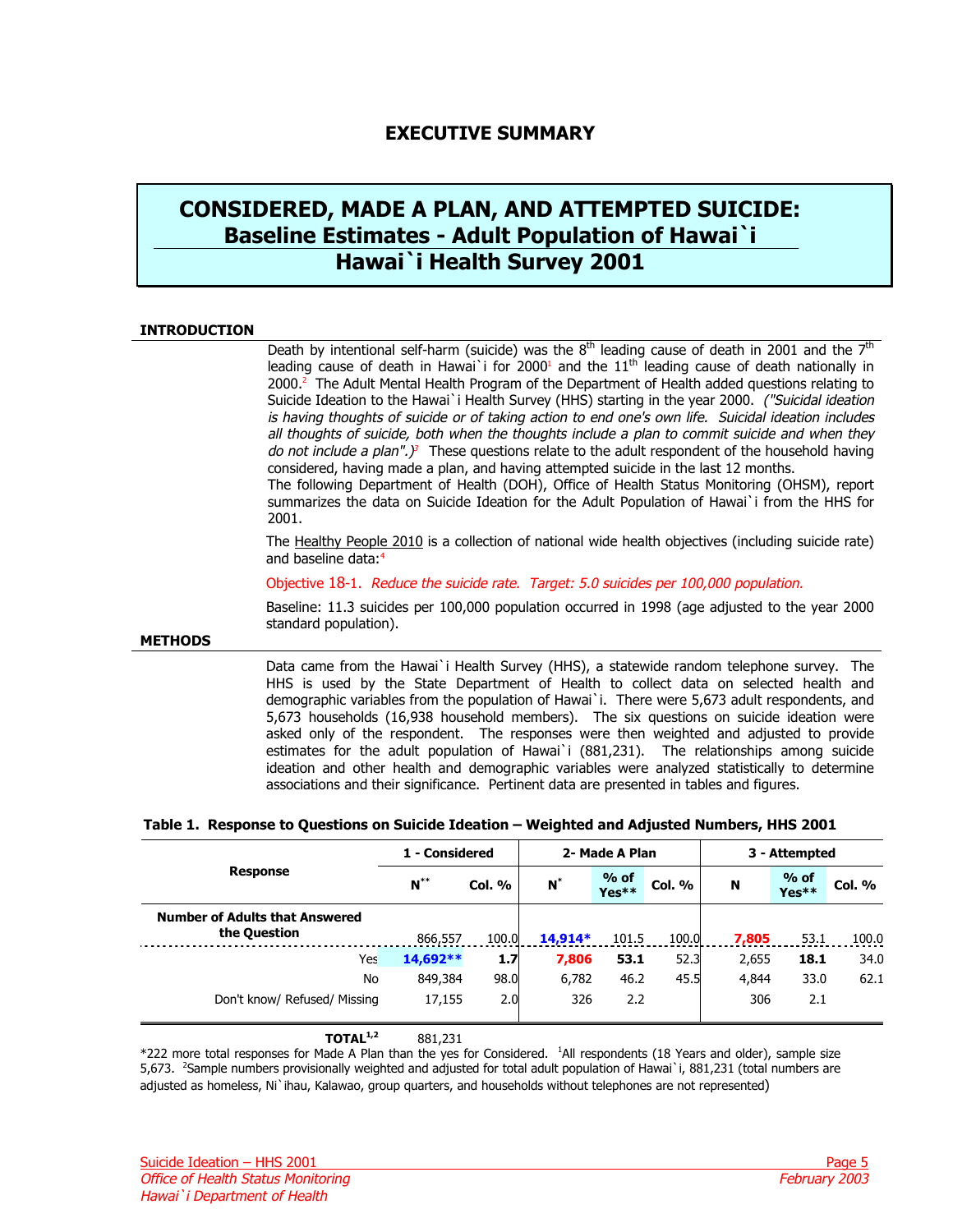<span id="page-5-0"></span>



- $\triangleright$  Groups that had a higher percent of considered suicide than the state adult population: Outer Islands; Native Americans; Native Hawaiians; low poverty values (below poverty); poorer self reported physical and mental health (SF-12<sup>®</sup> composite scores); had been told by a medical professional that they have arthritis and/or high blood pressure; and were unable to work.
- $\triangleright$  The above data do not include the homeless, Ni`ihau, group quarters, and households without telephones.
- The prevalence and 95% confidence limits for considered, made a plan, and attempted suicide were 1.7  $(1.3-2.2)$ , 0.9  $(0.6-1.3)$ , and 0.31  $(0.2-0.5)$  respectively. These estimates are age-adjusted to the population in Hawai`i in 2000. The rate for death by suicide in Hawai`i in 2001 was 1.12 per 100,000.
- $\triangleright$  Although very little is known about suicide ideation nationally or locally, it is estimated there are 8-25 attempts to every completed suicide.<sup>5</sup> With the rate of death by suicide in Hawai`i for 2000 of 1.15 per 100,000, a crude estimate of number of attempts (from the present report) to completed suicide was 27, well above the national estimate. However, the source of number of attempts may differ.

# **24 HOUR SUICIDE CRISIS HOTLINE NUMBERS:**

| O`ahu    | Hawai`i | Kaua`i              | Lāna`i |               |  |
|----------|---------|---------------------|--------|---------------|--|
| 832 3100 |         | <b>180075 ENTRY</b> |        | (18007536879) |  |

Suggested Citation: Baker Kromer K., Crockett J., Onaka A.T., Horiuchi B., Liu L., Tottori C., and Dannemiller J. Considered, Made A Plan, and Attempted Suicide: Baseline Estimates, Adult Population of Hawai`i, Hawai`i Health Survey 2001. Hawai`i State Department of Health, Office of Health Status Monitoring, Honolulu, Hawai`i, February 2003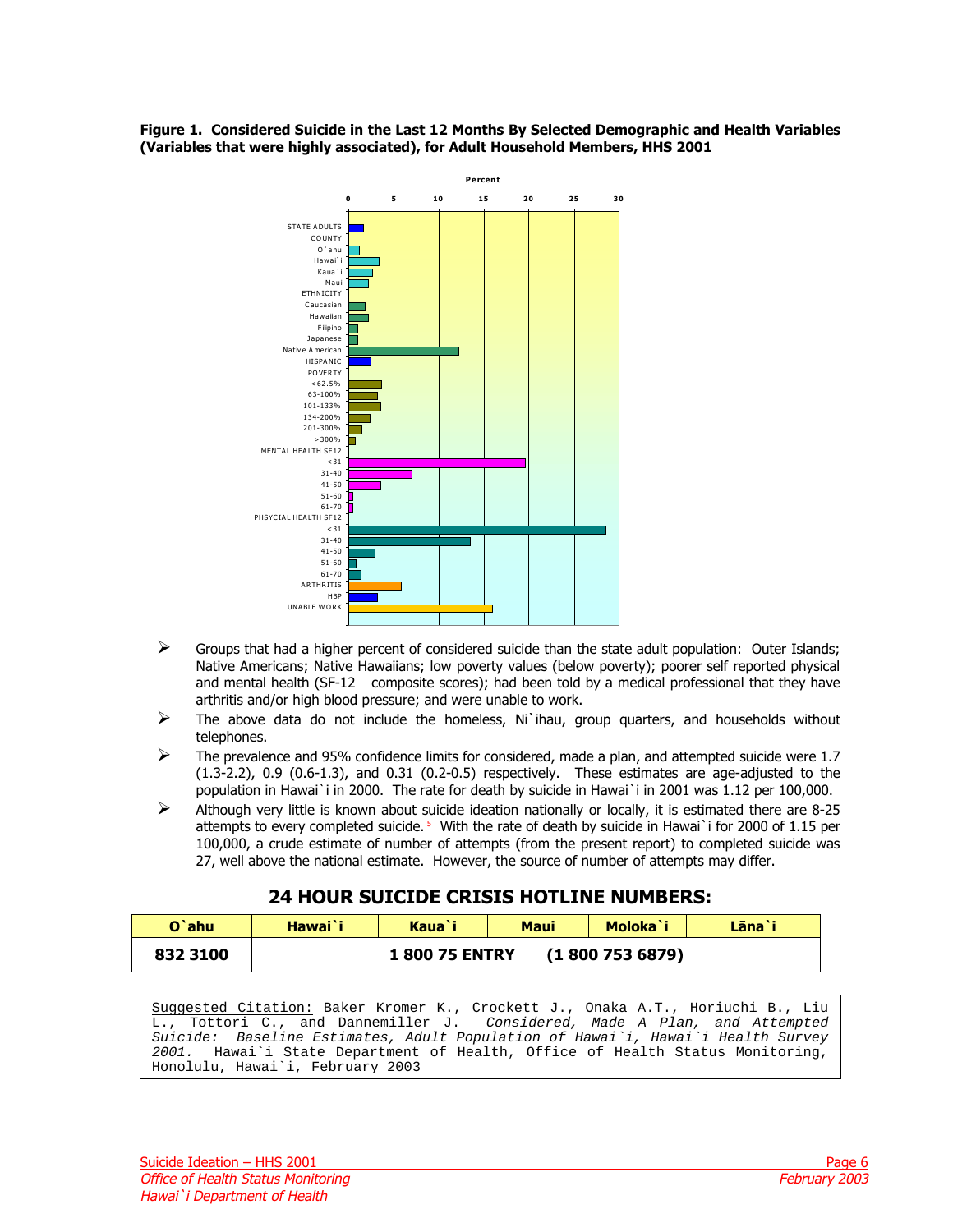# **INTRODUCTION**

<span id="page-6-0"></span>"Suicide is a tragic and potentially preventable public health problem." [6](#page-39-0) In 2000, suicide was the **11th** leading cause of death in the U.S.; specifically, 10 out of every 100,000 persons died by suicide.<sup>2</sup>

In Hawai`i in 2000 death by suicide (intentional self harm) was the **8th** leading cause of death for all ages (**7th** in 2000). That means that overall 11.5 people out of every 100,000 died by suicide in Hawai`i in 2000<sup>1</sup>, higher than the national rate in 2000.

In 1999, the Surgeon General's Call To Action To Prevent Suicide included the following recommendations:<sup>7</sup>

- Promote public awareness that suicide is a public health problem and as such, many suicides are preventable.
- Use information technology to make facts about suicide and suicide prevention widely and appropriately available to the general public and health care providers.
- Expand awareness of and enhance access to resources for suicide prevention programs in communities.

This report is meant to provide baseline information on the prevalence of having considered, made a plan, and attempted suicide among the adult population of Hawai`i in 2001.

## **1. BACKGROUND**

The Adult Mental Health Program of the Hawai`i Department of Health added questions on Suicide Ideation to the Hawai`i Health Survey (HHS) starting in 2000. The HHS is a statewide randomly generated telephone survey administered through the Department of Health Office of Health Status Monitoring (OHSM), collects information on health and demographic variables of households and persons in Hawai`i.<sup>8</sup> The HHS, modeled after the National Health Interview Survey, is a source of statewide data on selected demographics and health characteristics including general health status, prevalence of selected chronic health conditions, income, race, household size, household income (and poverty), and insurance status for intercensal years.

OHSM has contracted with SMS Research to conduct a telephone sample survey (1996 to the present). For a more detailed description of the survey instrument and methods, please consult the Procedure Manual of the Hawai`i Health Survey published by SMS Research Inc. and OHSM.<sup>9</sup>

Reducing the suicide rate is a nationwide health objective (Healthy People 2010, A Nationwide Health Promotion and Disease Prevention Agenda.)<sup>4</sup>

**Healthy People 2010 Objectives** *Mental Health Status Improvement 18-1. Reduce the suicide rate. Target: 5.0 suicides per 100,000 population. Baseline: 11.3 suicides per 100,000 population occurred in 1998 (age adjusted to the year 2000 standard population). Target setting method: Better than the best. Data source: National Vital Statistics System (NVSS), CDC, NCHS* 

Baseline data are needed for Hawai`i as well as subsequent data points to measure progress toward the target. As suggested by the Centers for Disease Control and Prevention (CDC), data are needed at all levels of government and/or non-governmental organizations.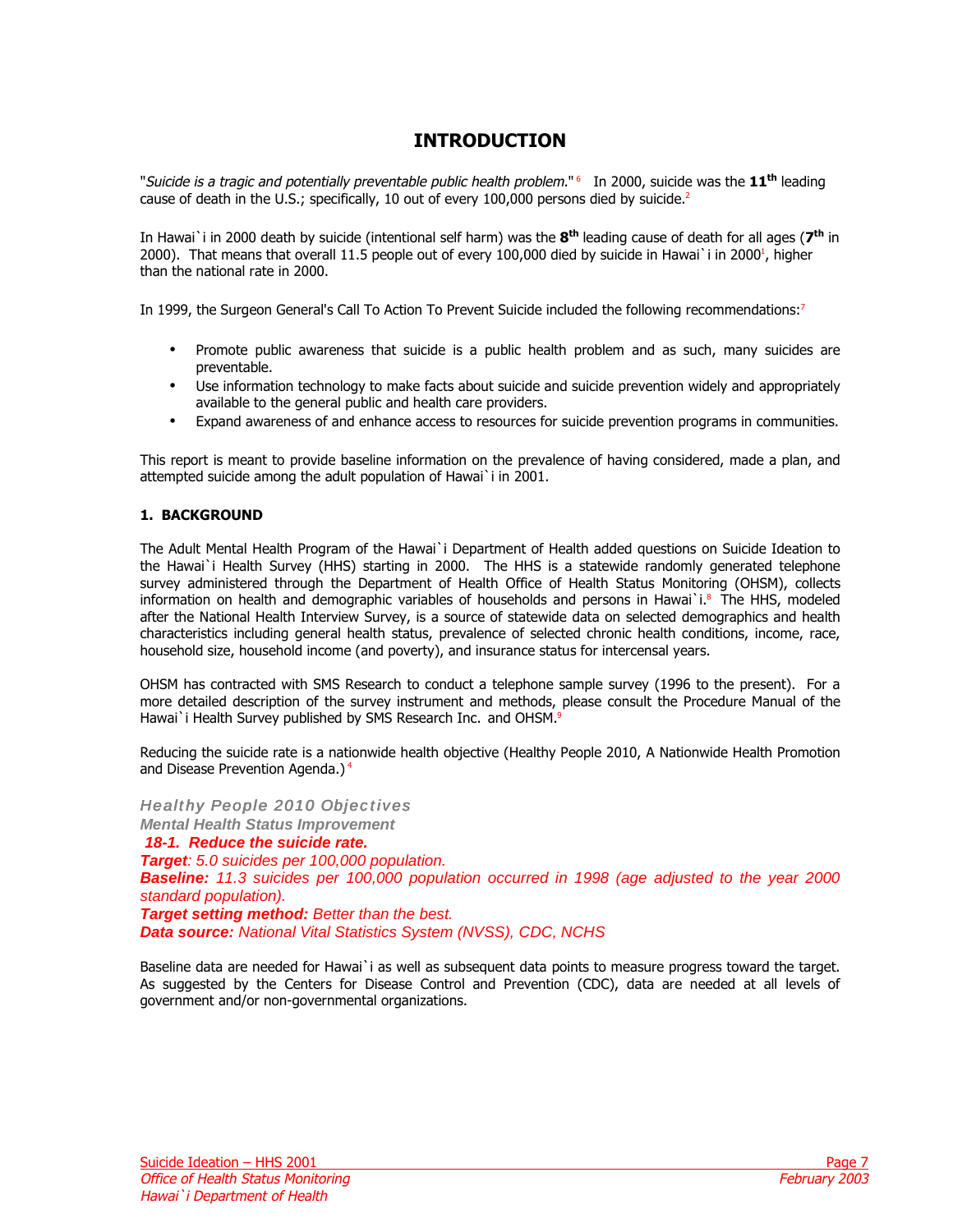# **2. PURPOSE**

This purpose of this report is to provide baseline information on suicide ideation in Hawai`i. Data was gathered from questions on suicide ideation that were added to the 2001 Hawai`i Health Survey. The following basic key questions are posed in order to provide a format for reporting on suicide ideation in Hawai`i.

Suicide Ideation has been defined as: "Suicidal ideation is having thoughts of suicide or of taking action to end one's own life. Suicidal ideation includes all thou[ghts](#page-39-0) of suicide, both when the thoughts include a plan to commit suicide and when they do not include a plan.<sup>18</sup>

- 1. How prevalent were: considered, made a plan, and attempted suicide?
- 2. Was suicide ideation associated with health conditions: e.g. asthma, diabetes, high blood cholesterol, high blood pressure, number of chronic conditions, and general physical and mental health?
- 3. What demographic variables were associated with considered and made a plan for suicide?
- 4. Did adults that responded affirmatively to the questions on suicide ideation ask for Hotline information more than adults who did not?
- 5. Did the responses to questions on suicide differ after September 11, 2001?
- 6. How do the responses to questions on suicide ideation compare to actual deaths by suicide in Hawai`i for 2001?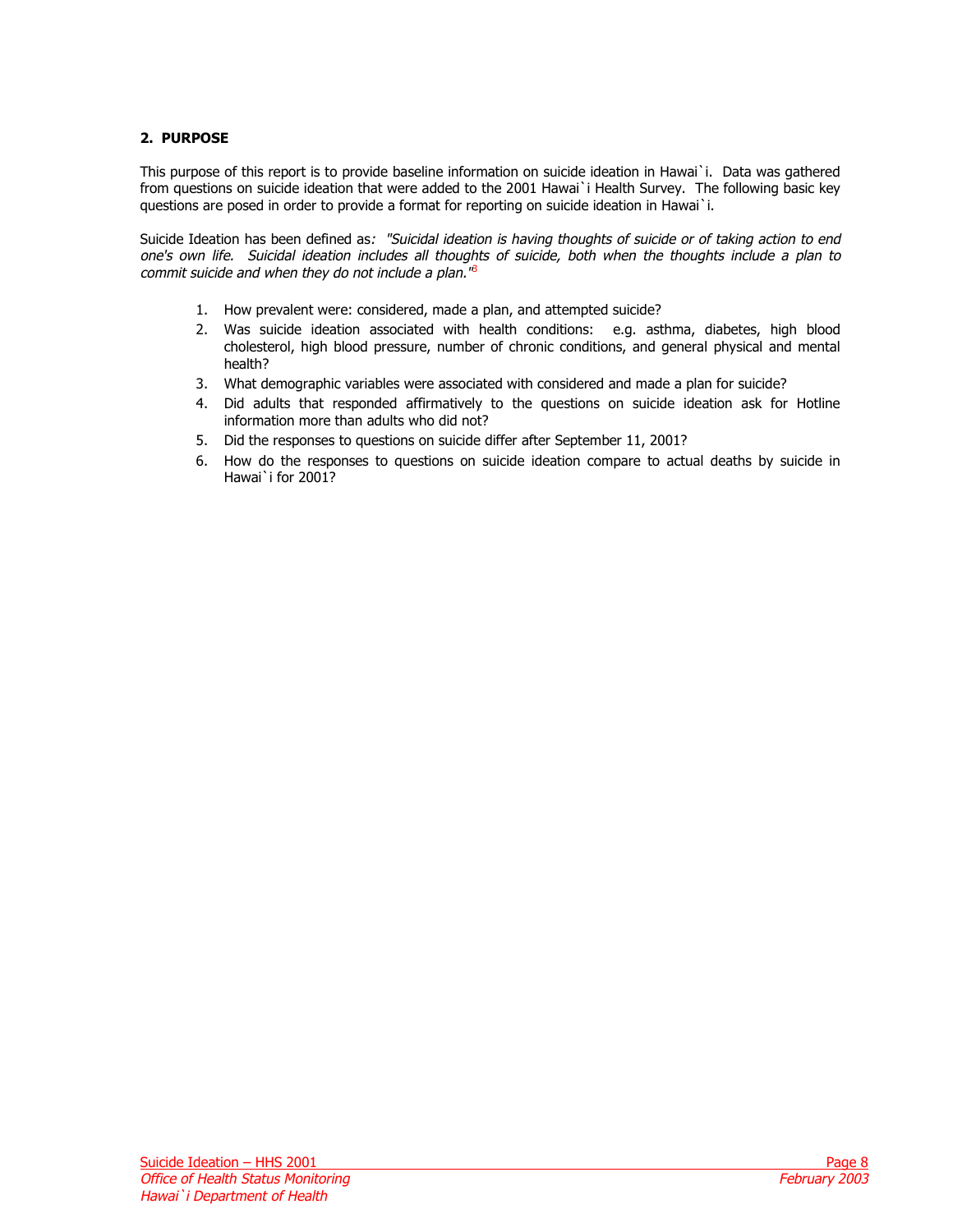# **METHODS**

# <span id="page-8-2"></span><span id="page-8-0"></span>**1. SAMPLING, WEIGHTING, AND ADJUSTMENT OF DATA**

The telephone survey allows for sampling of all non-institutionalized residents (all occupied housing units) in the State of Hawai`i, including: those persons in military housing (on and off base), rooming houses, and boarding houses throughout the state. Not included are: $^{\psi}$  (1) the homeless, (2) all households and individuals and on the island of Ni`ihau, (3) individuals residing in-group quarters, and (4) households without telephones.

The total sample (Table 2) for the year 2001 included 5,673 households (5,673 respondents) with 16,983 household members (1.4% of the mid-year state resident population.) Annual state and county estimates of population, with distributions by island, age, and gender, from the Department of Business, Economic Development, and Tourism (home of the State Data Center) are used to weight the survey data.<sup>10</sup> Outer islands have been oversampled in an alternate year pattern beginning in 1996. In 2001, all outer islands were oversampled. If the sample numerator is less than 5 and/or the sample denominator is less than 50 the data are not reported.

The final weight factor for each respondent is a product of probability of household selection, household nonresponse, factor for crude completion adjustment, and post-stratification by age-sex-strata. Data are presented for the year 2001. Table 2 summarizes the sample and weighted (adjusted for those not sampled) numbers for households and household members (adults, total household members) by island. The weights for islands and sub-areas that were oversampled were adjusted accordingly.

Although the HHS collects information on household members, questions on suicide were only asked of the respondent (5,673 sample). The sample of respondents was then weighted and adjusted to the adult population of Hawai`i (881,231).

<span id="page-8-1"></span>

|                |                                         | <b>Sample</b> |        | Weighted<br>and Adjusted <sup>2</sup>  |         |                   |                                                          |       |            |       |  |
|----------------|-----------------------------------------|---------------|--------|----------------------------------------|---------|-------------------|----------------------------------------------------------|-------|------------|-------|--|
| Island         | Households/<br>Respondents <sup>1</sup> |               |        | <b>All Household</b><br><b>Members</b> |         | <b>Households</b> | <b>Adult Population of</b><br>Hawai`i<br>(By Respondent) |       | Population |       |  |
|                | n                                       | $\frac{0}{0}$ | n      | %                                      | N       | %                 | N                                                        | %     | N          | %     |  |
| 2001           |                                         |               |        |                                        |         |                   |                                                          |       |            |       |  |
| <b>TOTAL</b>   | 5,673                                   | 100.0         | 16,938 | 100.0                                  | 403,204 | 100.0             | 881,231                                                  | 100.0 | 1,175,595  | 100.0 |  |
| O'ahu          | 1,948                                   | 34.3          | 6.096  | 36.0                                   | 286,450 | 71.0              | 637,487                                                  | 72.3  | 845,211    | 71.9  |  |
| Hawai`i        | 1,200                                   | 21.2          | 3,408  | 20.1                                   | 52,985  | 13.1              | 107,257                                                  | 12.2  | 145,873    | 12.4  |  |
| Kaua`i         | 883                                     | 15.6          | 2.583  | 15.2                                   | 20,147  | 5.0               | 42,318                                                   | 4.8   | 57,671     | 4.9   |  |
| Maui           | 1,400                                   | 24.7          | 4,104  | 24.2                                   | 40,156  | 10.0              | 87,045                                                   | 9.9   | 116,158    | 9.9   |  |
| Moloka`i       | 117                                     | 2.1           | 368    | 2.2                                    | 2,305   | 0.6               | 4,585                                                    | 0.5   | 7,168      | 0.6   |  |
| Lāna`i         | 125                                     | 2.2           | 379    | 2.2                                    | 1,161   | 0.3               | 2,539                                                    | 0.3   | 3,515      | 0.3   |  |
| Maui SUB TOTAL | 1,642                                   | 28.9          | 4,851  | 28.6                                   | 43,622  | 10.8              | 94,169                                                   | 10.7  | 126,840    | 10.8  |  |

## **Table 2. Hawai`i Health Survey 2001, Weighted and Adjusted Numbers By Island**

 **Households and Respondents 5,673 (18 Years and older)**

umbers provisionally weighted and adjusted for household, adult, or total population of Hawai`i<br>nbers are adjusted as homeless, Ni`ihau, Kalawao, group quarters, and households without telep

**(total numbers are adjusted as homeless, Ni**`ihau, Kalawao, group quarters, and house  **are not represented)**

mple and Weighted (and Adjusted) Numbers for Questions on Suicide Id

## **2. SURVEY INSTRUMENT**

j

The survey instrument consists of core questions on health and demographic variables that are asked every year. In addition, questions are added each year on various other health related topics. Suicide Ideation

ψ The survey population excluded persons in group quarters (those in military barracks, shipboard populations, college dormitories, homes for the aged, prisons, and other unspecified group quarters or institutionalized settings),and the island of Ni`ihau. Because the survey method was conducted by telephone interviewing, the sample effectively excluded homeless persons and persons in households with no working telephone service.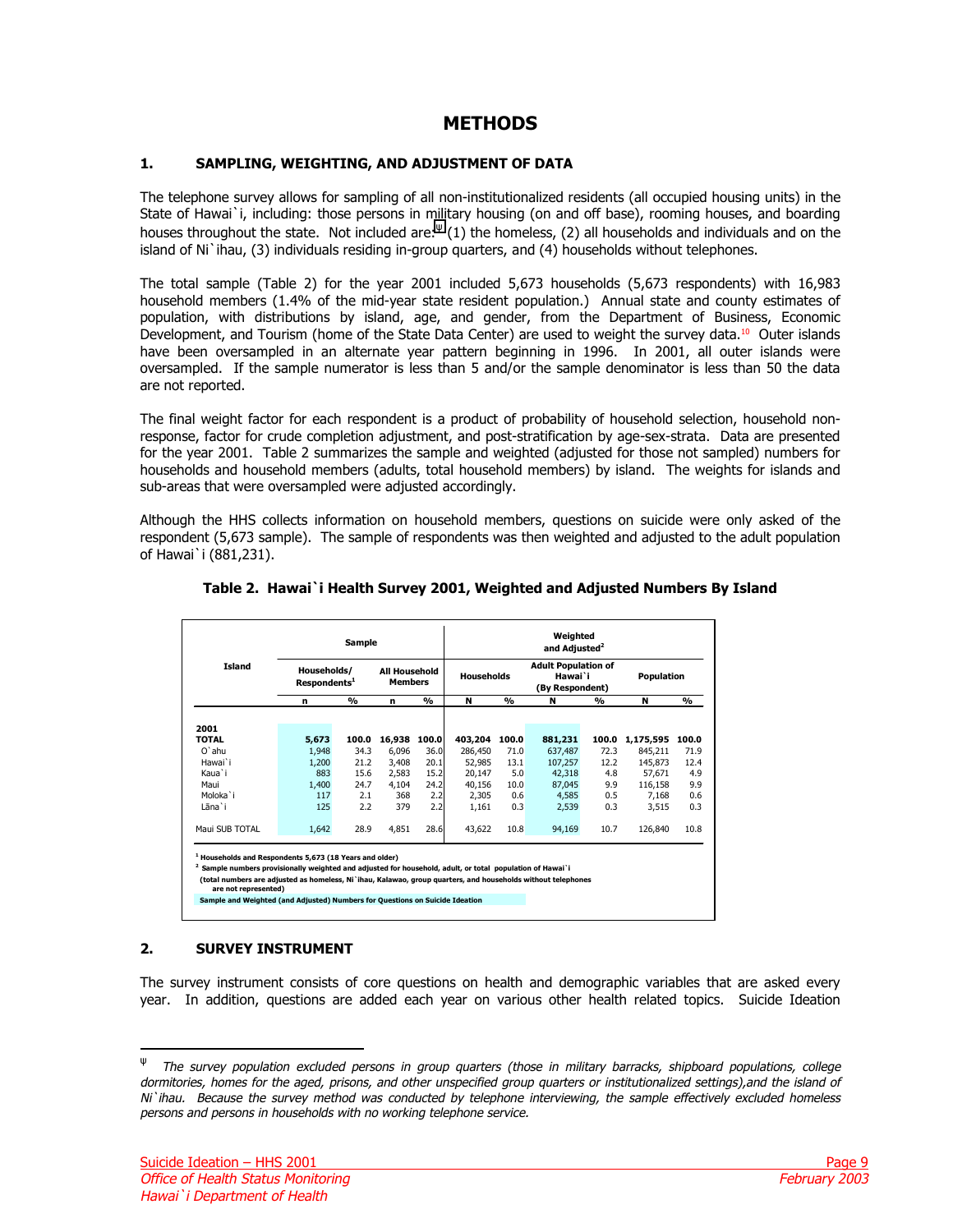<span id="page-9-0"></span>questions were added for part of the year in 2000 and then for the full year of 2001. The questions that were asked are listed in [Appendix-1.](#page-25-1)

## **3. VARIABLES**

(The following definitions are specific to the respondent even though data are collected for most variables on all household members)

### A. Health Variables

### **Body Mass Index (BMI):**

Height and weight is asked only of the respondent, thus data are for only the population aged  $\geq 18$  years. The obesity measure is based on Body Mass Index (BMI). BMI was defined as weight in kilograms divided by height in meters squared (kg/m<sup>2</sup>). The National Heart, Lung, and Blood Institute (NHLBI) (June 17, 1998) released the Federal guidelines for the "clinical definition" of overweight and obese:  $11$ 

### **BMI Categories:**

| ⋗ | Underweight | < 18.5        |
|---|-------------|---------------|
| ↘ | Normal      | 18.5-25.0     |
| ⋗ | Overweight  | 25.0-30.0     |
| ↘ | Obese I     | $30.0 - 35.0$ |
| ↘ | Obese II    | 35.0-40.0     |
| ↘ | Obese III   | >40.0         |

### **Chronic Health Conditions:**

Respondents are asked: "Have you been told by a physician or medical professional that you have arthritis?" The same question is asked on other health conditions including asthma, diabetes, high blood cholesterol, and hypertension. The number of chronic conditions that a respondent has is also calculated.

### **Health Related Quality of Life Questions:**

Topics covered by the SF-12<sup>®12</sup> questions ([Appendix 2.](#page-27-1) a shortened 12 questionnaire from the SF-36<sup>®</sup> questionnaire) include self reported general health, limitations caused by physical and/or emotional problems, pain limiting activities, limitations to amount and type of work, and limitations in social activities due to health problems. Scoring for the summary scales MCS-12 (mental component summary scale) and PCS-12 (physical component summary scale) from the 12 questions on health are as outlined in the  $SF-12@$  manual.<sup>12</sup> The SF-12® scoring algorithm is a composite score of weighted item responses to the 12 questions on self-reported physical and mental health status. The content validity of the SF-12® compares favorably with that of the longer SF-36® Health Survey.

A higher summary scale value (range 0-100) is an indication of better health for both the mental and physical summary scale. The scores are standardized so that the mean score is 50 and the standard deviation is 10 for the general U.S. population.

### B. Demographic and Socioeconomic Variables.

### **Age:**

Respondents (adults) are age 18 or over and they are asked their age at their last birthday. If, when the data are compiled, a person's age is missing, it is imputed using a "hot deck" method: a response from another person with similar demographic and economic characteristics is substituted. All of the respondents in the present study who reported they had considered suicide gave their age. Prevalence of affirmative responses to suicide ideation by ethnicity and health conditions was also calculated by age adjusting within the sub-population (by weighting to the standard age distribution of adults in Hawai`i according to Census 2000) so that comparisons that are not affected by age distribution could be made.

### **Education:**

The respondent's formal education status included the following categories: kindergarten, grades 1-8, grades 9- 10, grade 12 (or GED), 1-3 years of college, 4 or more years of college, and unknown or refused. Because of low sample size no schooling, kindergarten, and grades 1-8 were combined.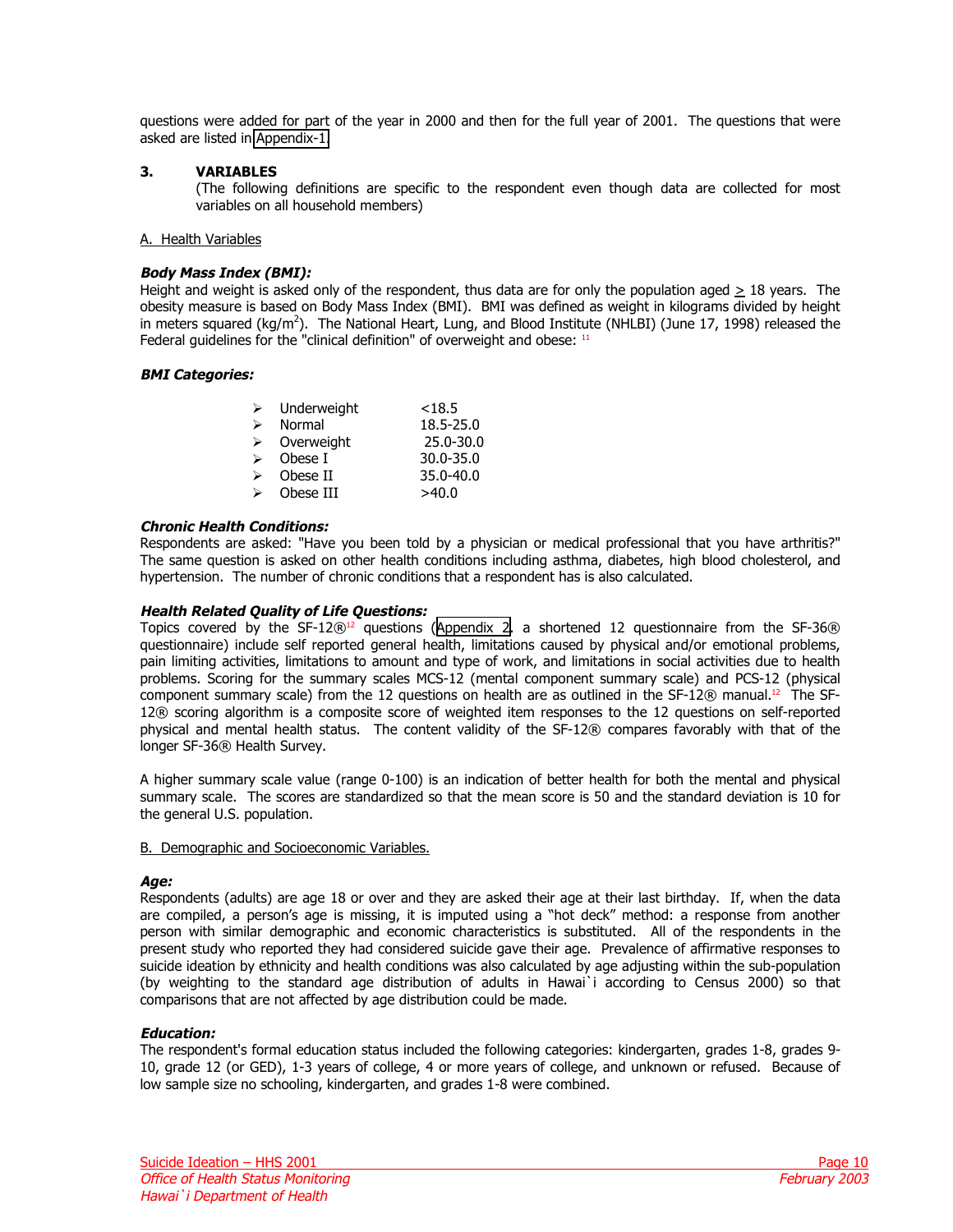### **Employment:**

The respondent is asked if they are: currently employed, not employed, retired, a student, a homemaker, or unable to work. Other responses possible are other, don't know, or refused. Up to two responses for this question are possible. The employment status variable is compiled from the above basic question, the military status (whether they have a civilian job), whether they are looking for work, and questions on the number of jobs.

### **Ethnicity/Race:**

The respondent can list up to four ethnicities for both their mother and their father. The choices were White/Caucasian, Hawaiian, Chinese, Filipino, Japanese, Korean, Samoan/Tongan, Black/African American, Native American/Aleut/Eskimo/Inuit, Vietnamese, Asian Indian, Portuguese, and Guamanian/Chamorro. In addition, they can specify another ethnicity if it is not listed, or they can reply they do not know, or refuse to answer.

OHSM codes these eight possible choices for each individual to one ethnicity in order to comply with prior Census rules coding race/ethnicity<sup>13</sup>. Specifically, if Hawaiian is listed for the Mother or Father the person is coded to Hawaiian. Otherwise, the person is coded to the first ethnicity listed (other than Caucasian or unknown) for the Father. If the Father's response is Caucasian and/or unknown, the person's ethnicity is coded to the first ethnicity listed (other than Caucasian or unknown) for the Mother. Lastly, if there are no other responses other than Caucasian or unknown the person is coded to Caucasian. Otherwise, the person is coded to do not know, refused, or missing. Therefore, a person in any of the ethnic categories could be that ethnicity alone or that ethnicity in combination with other ethnicities.

### **Gender:**

The Respondent identifies their gender.

### **Insurance Status:**

Responses to seventeen questions on insurance coverage in the HHS are analyzed to compute a final insurance status (based on insurance status, health plan, drug and dental coverage, type of Medicare coverage, and whether the insurance is provided by the employer.) If the respondent is uninsured, they are asked the reason and the duration.

## **Marital Status:**

Marital status for the respondent includes the following categories: married, a member of an unmarried couple, widowed, divorced, separated, never married, do not know, or refused.

### **Poverty Status:**

Poverty status is determined by using the "poverty guidelines" and takes into account not only total household income but also household size supported by the income. Thus, it is a more useful indicator of actual personal income.

The poverty guidelines are designated for the year in which they are issued and reflect price changes for the prior year. The Hawai`i Health Survey income question is asked also of the prior year. Thus, to compute percent poverty levels the 2001 Poverty Guidelines specific to Hawai`i were used with the 2001 HHS data. Households below 100 percent of the guideline are said to be below the poverty guideline. Individuals in those households are said to be "living below poverty".<sup>14</sup>

Poverty guidelines are updated annually in the Federal Register by the U.S. Department of Health and Human Services.<sup>14</sup> The poverty quidelines are used for administrative purposes giving programs such as Head Start, Food Stamp Program, and Children's Health Insurance Program guidelines.

# **4. DATA ANALYSIS**

OHSM analyses, compiles, and reports information from the HHS. Software programs used by OHSM staff include SAS, SUDAAN, MS Word, MS Excel, and PowerPoint. SUDAAN allows the computation of confidence intervals and Chi-Square values based on survey design for large data sets.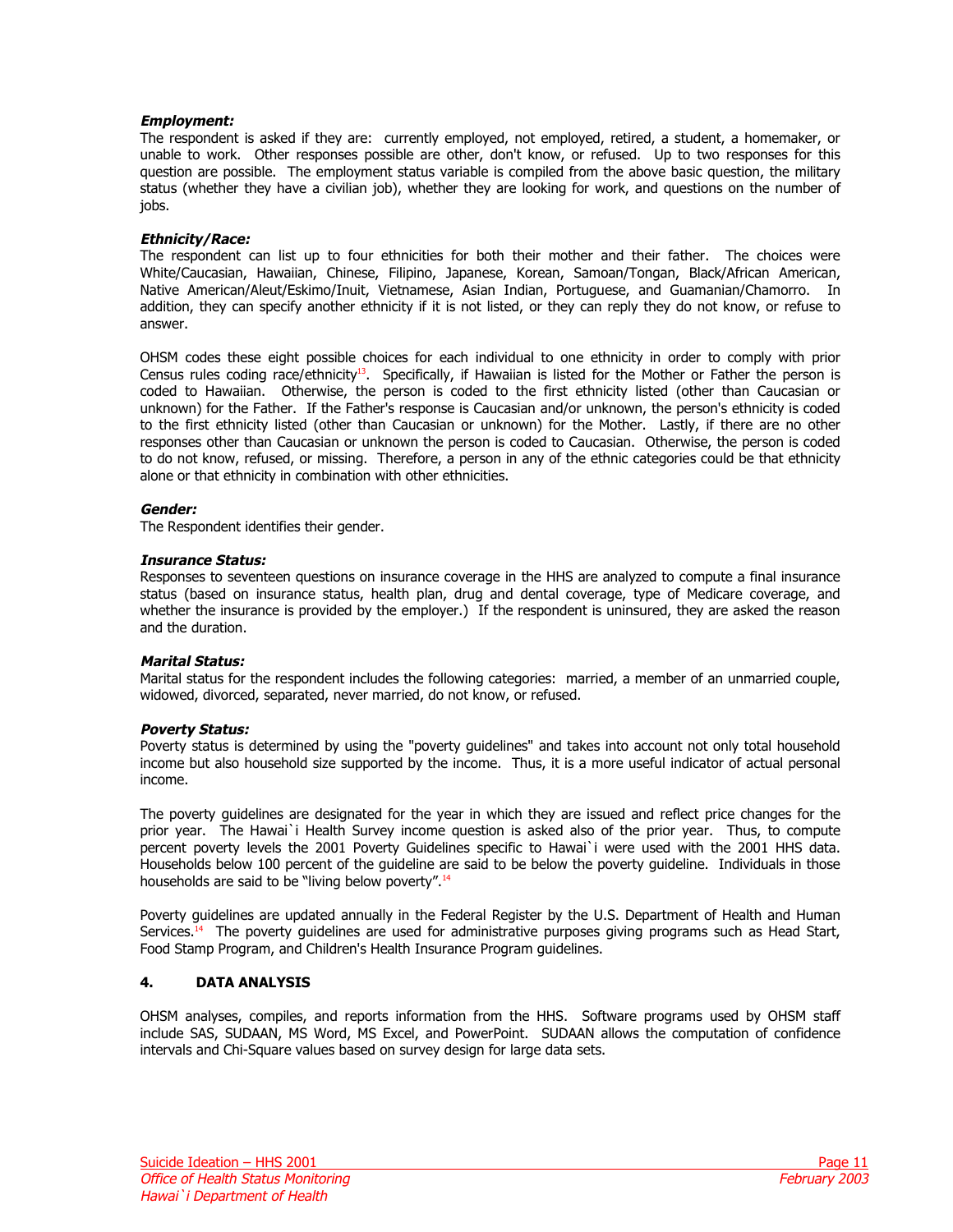# **RESULTS**

<span id="page-11-0"></span>Baseline estimates of suicide ideation are presented in relation to the questions posed in the introduction.

### **QUESTION 1. HOW PREVALENT WERE: CONSIDERED, MADE A PLAN, AND ATTEMPTED SUICIDE?**

Responses to the basic questions on suicide: considered, made a plan, and actually attempted suicide are shown in the following table and figure. If a respondent considered suicide, they then went on to the subsequent question on whether they had actually made a plan. If the respondent had made a plan, they were asked whether they had attempted suicide and how many times.

### **Table 3. Responses to Questions on Suicide Ideation for Adult Household Members, HHS 2001**

|                                                                                                                                                                                                                                                                                                                                                                                 | <b>Question</b>                                                                                                                                                                                                                                                                                                                                                                                                                                                                                                                                                                                                                                                                                     |               |  |  |  |            |  |  |  |
|---------------------------------------------------------------------------------------------------------------------------------------------------------------------------------------------------------------------------------------------------------------------------------------------------------------------------------------------------------------------------------|-----------------------------------------------------------------------------------------------------------------------------------------------------------------------------------------------------------------------------------------------------------------------------------------------------------------------------------------------------------------------------------------------------------------------------------------------------------------------------------------------------------------------------------------------------------------------------------------------------------------------------------------------------------------------------------------------------|---------------|--|--|--|------------|--|--|--|
| <b>Response</b>                                                                                                                                                                                                                                                                                                                                                                 | 1 - Considered<br>2- Made A Plan<br>$%$ of<br>$N^*$<br>$N^*$<br>Col. %<br>N<br>Yes**<br>866,557<br>100.0<br>$14.914*$<br>101.5<br>7.805<br>Yes<br>14,692**<br>1.7<br>53.1<br>2,655<br>7,806<br>849,384<br>98.0<br>46.2<br>6,782<br>4,844<br>< 0.1<br>35<br>0.2<br>222<br>306<br><b>Refusals</b><br>2,259<br>2.0<br>0.3<br>291<br>Missing <sup>#</sup><br>14,674<br>1.7<br>881,231<br>222 more total responses were recorded for Question 2 than the yes category in Question 1 (they were no,<br>$2$ Sample numbers provisionally weighted and adjusted for total adult population of Hawai`i, 881,231<br>(total numbers are adjusted as homeless, Ni`ihau, Kalawao, group quarters, and households | 3 - Attempted |  |  |  |            |  |  |  |
|                                                                                                                                                                                                                                                                                                                                                                                 |                                                                                                                                                                                                                                                                                                                                                                                                                                                                                                                                                                                                                                                                                                     |               |  |  |  | % of Yes** |  |  |  |
| <b>Number of Adults That Answered</b>                                                                                                                                                                                                                                                                                                                                           |                                                                                                                                                                                                                                                                                                                                                                                                                                                                                                                                                                                                                                                                                                     |               |  |  |  |            |  |  |  |
| <b>Question</b>                                                                                                                                                                                                                                                                                                                                                                 |                                                                                                                                                                                                                                                                                                                                                                                                                                                                                                                                                                                                                                                                                                     |               |  |  |  | 53.1       |  |  |  |
|                                                                                                                                                                                                                                                                                                                                                                                 |                                                                                                                                                                                                                                                                                                                                                                                                                                                                                                                                                                                                                                                                                                     |               |  |  |  | 18.1       |  |  |  |
| No (or 0 times for Oues, 3)                                                                                                                                                                                                                                                                                                                                                     |                                                                                                                                                                                                                                                                                                                                                                                                                                                                                                                                                                                                                                                                                                     |               |  |  |  | 33.0       |  |  |  |
| Don't know/not sure                                                                                                                                                                                                                                                                                                                                                             |                                                                                                                                                                                                                                                                                                                                                                                                                                                                                                                                                                                                                                                                                                     |               |  |  |  | 2.1        |  |  |  |
|                                                                                                                                                                                                                                                                                                                                                                                 |                                                                                                                                                                                                                                                                                                                                                                                                                                                                                                                                                                                                                                                                                                     |               |  |  |  |            |  |  |  |
|                                                                                                                                                                                                                                                                                                                                                                                 |                                                                                                                                                                                                                                                                                                                                                                                                                                                                                                                                                                                                                                                                                                     |               |  |  |  |            |  |  |  |
| TOTAL $1,2,3$                                                                                                                                                                                                                                                                                                                                                                   |                                                                                                                                                                                                                                                                                                                                                                                                                                                                                                                                                                                                                                                                                                     |               |  |  |  |            |  |  |  |
| don't know/not sure, or refused)<br>** % of total yes responses for the Question Consider<br># The number of respondents that did not answer the questions (skipped the section)<br><sup>1</sup> All respondents (18 Years and older), sample size 5,673<br>Row and/or column totals may not sum to totals listed due to rounding<br>Don't know and Refusals were not separated | without telephones are not represented)                                                                                                                                                                                                                                                                                                                                                                                                                                                                                                                                                                                                                                                             |               |  |  |  |            |  |  |  |

Please refer to [Appendix 3:](#page-28-1) for sample numbers.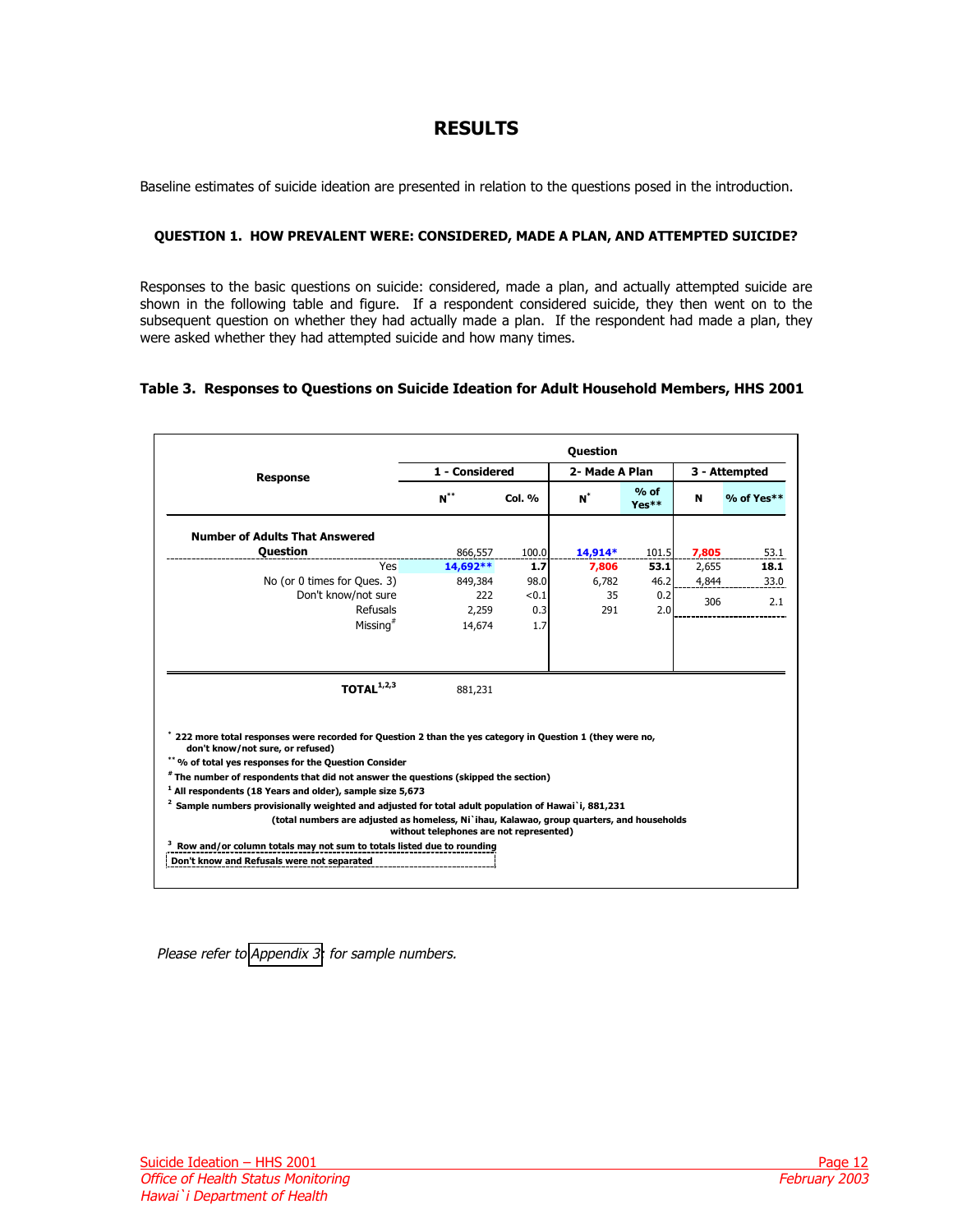# <span id="page-12-0"></span>**Figure 2. Responses to Questions on Suicide for Adult Household Members, HHS 2001**



- $\triangleright$  It is estimated that 1.7% of the adult population considered suicide in Hawai`i in 2001, 0.9% made a plan, and 0.3% actually attempted suicide one or more times. These numbers do not include the homeless and persons in group quarters (Please refer to [Methods Page 9](#page-8-2).)
- $\triangleright$  Of those adults that considered suicide, 53% actually made a plan.
- $\triangleright$  Of those adults that considered suicide, 18.1% made at least one attempt.
- $\triangleright$  Of those adults that made a plan, 38% actually attempted suicide.
- $\triangleright$  The sample size for respondents that had attempted suicide was 20 (over half of the sample size of 20 had made multiple attempts), less than the cutoff of 50 for a denominator for presentation of reliable data for the HHS. Therefore, the breakdown by number of attempts is not reliable data and not presented.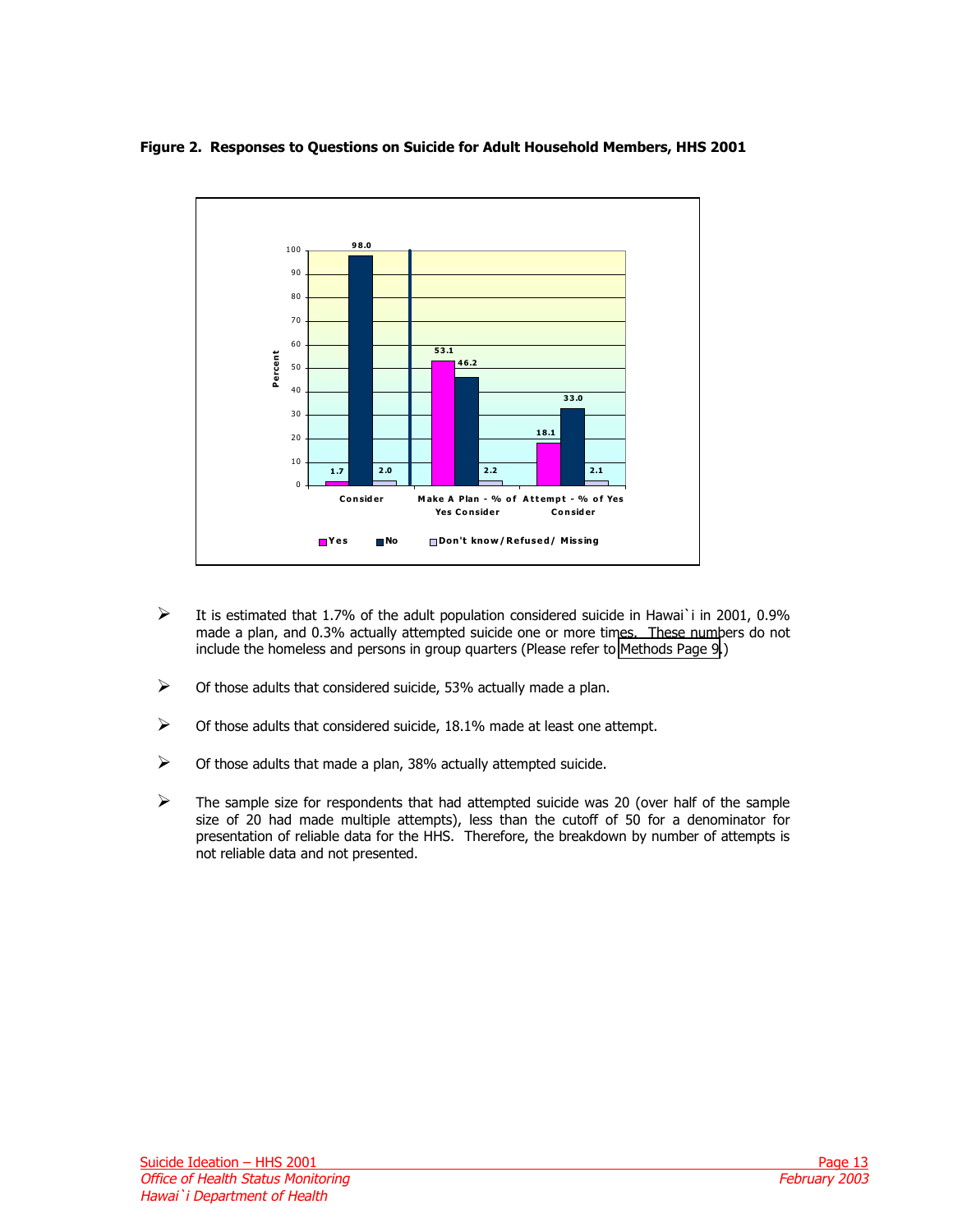#### <span id="page-13-0"></span>**QUESTION 2. WAS SUICIDE IDEATION ASSOCIATED WITH HEALTH CONDITIONS: E.G. ASTHMA, DIABETES, HIGH BLOOD CHOLESTEROL, HIGH BLOOD PRESSURE, NUMBER OF CHRONIC CONDITIONS, AND GENERAL PHYSICAL AND MENTAL HEALTH?**

Variables based on the respondent's health show an association with the responses to questions on suicide ideation.



### **Figure 3. Considered and Made A Plan for Suicide By Chronic Health Conditions for Adult Household Members, HHS 2001**

- $\triangleright$  When compared to the state adult population, adults with arthritis, high blood cholesterol, and/or high blood pressure all showed an increased prevalence of both considered and made a plan for suicide.
- $\triangleright$  When the above chronic conditions were totaled, those adults with increasing number of health conditions were associated with an increasing prevalence of considered and made a plan for suicide.

Please refer to [Appendix 4](#page-29-1): for weighted and adjusted numbers, 95% confidence intervals, and age adjusted prevalence.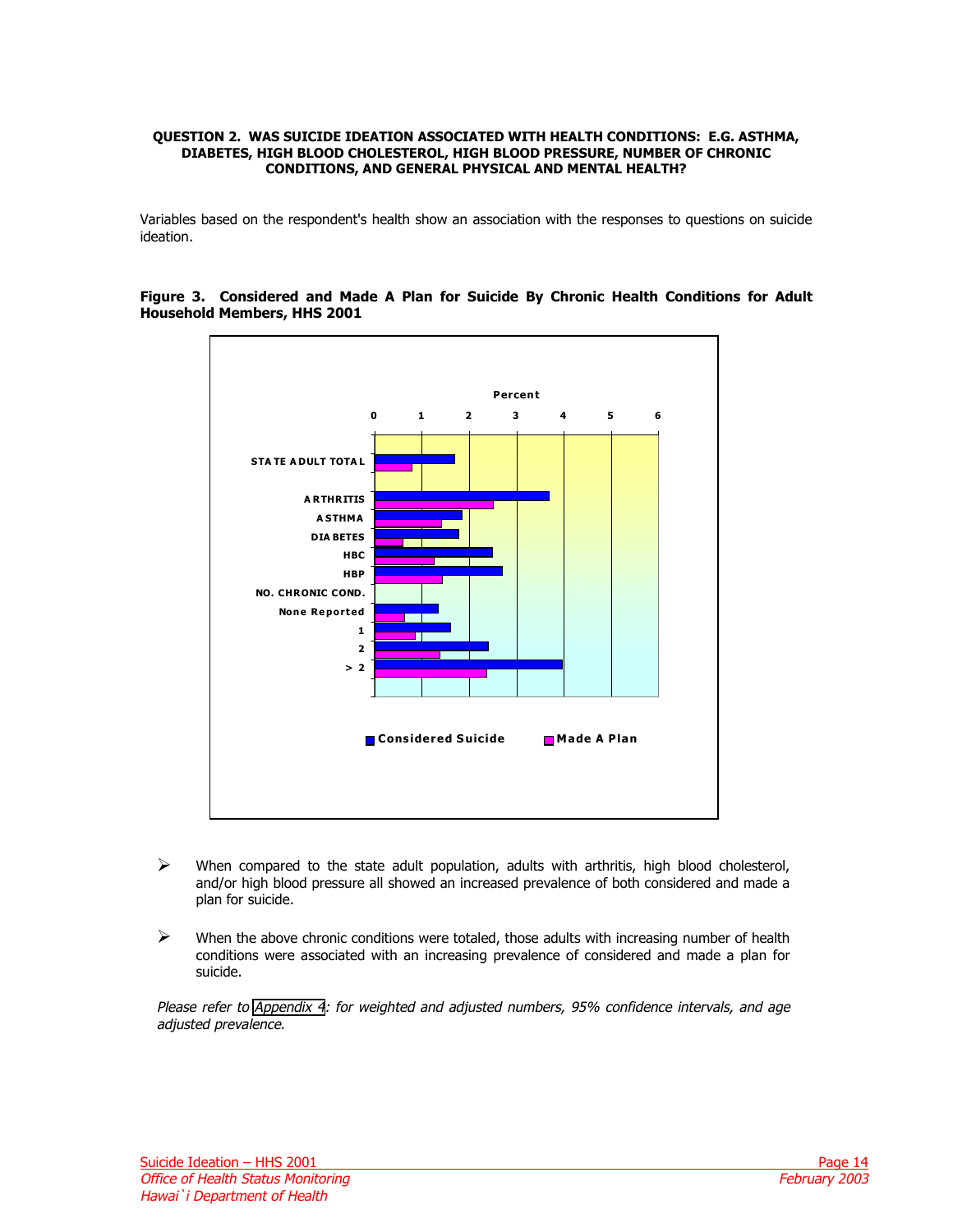### <span id="page-14-0"></span>**Figure 4. Considered and Made A Plan for Suicide By SF-12 Health Variables for Adult Household Members, HHS 2001**

Please refer to the methods (page [10\)](#page-9-0) for an explanation of scoring for the SF-12<sup>®</sup> physical and mental health scores. The scores are based on the responses to the 12 questions listed in [Appendix 2](#page-27-1). The range of scores is 0-100 with a mean of 50 and a standard deviation of 10. **A lower value for the mental and physical SF-12 scores indicates poorer self-reported mental or physical health.** 



- $\triangleright$  Lower scores for physical health were associated with increased prevalence of both considered and made a plan for suicide (for scores less than 31, 11.5% considered and 5.7% made a plan).
- $\triangleright$  The trend was even more pronounced for mental health. Adults with less than a score of 31 had a 19% prevalence of considered suicide and a 10.4% of having made a plan.
- $\triangleright$  To a lesser degree, BMI (overweight 1.7%, 1.2% and obese 2.7%, 1.7%) was also associated with increased prevalence of considered and made a plan for suicide when compared to those classified as underweight or of normal weight (1.4%, 0.5%).

Please refer to [Appendix 4:](#page-29-1) for weighted and adjusted numbers, 95% confidence intervals, and age adjusted prevalence.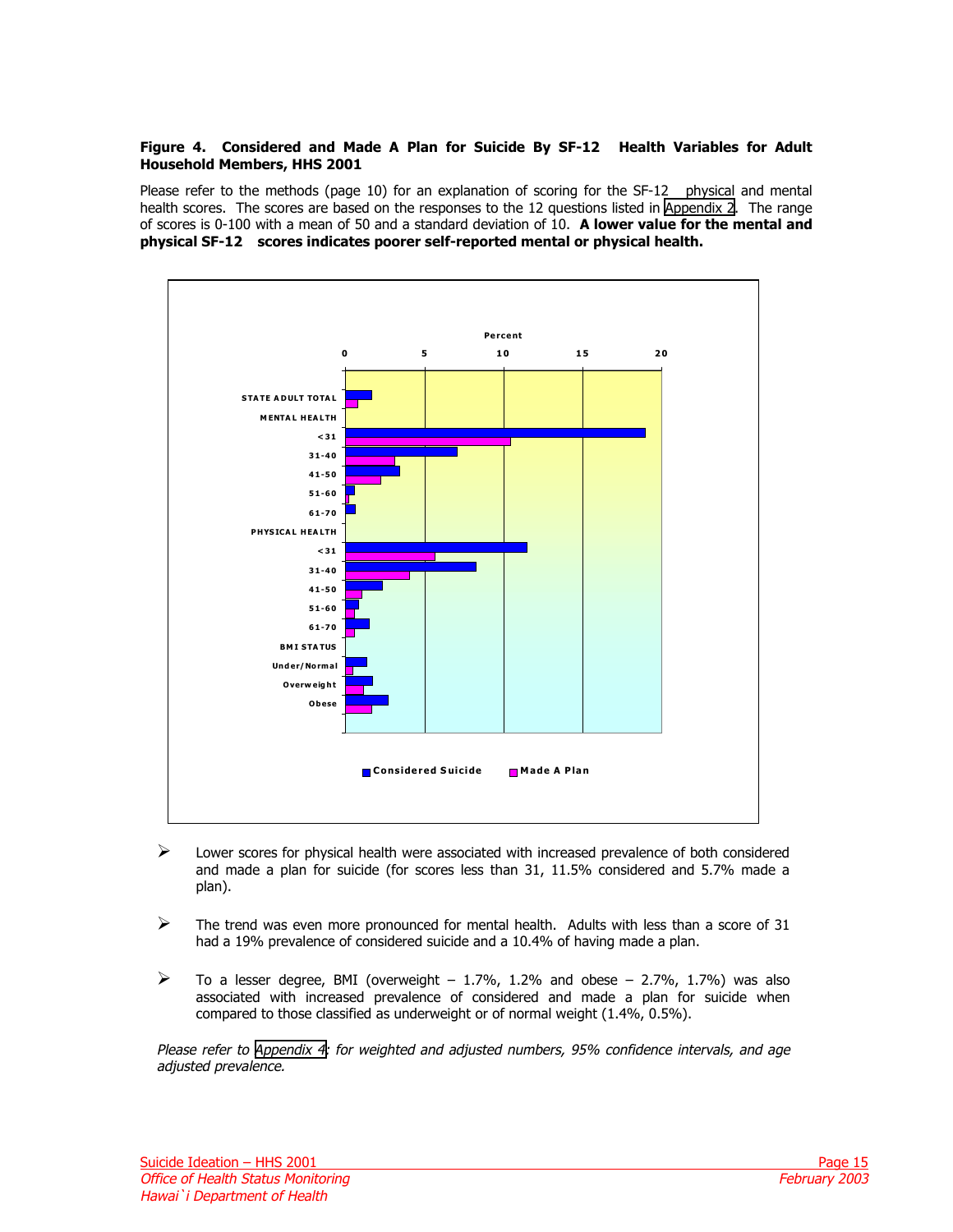### <span id="page-15-0"></span>**QUESTION 3. WHAT DEMOGRAPHIC VARIABLES WERE ASSOCIATED WITH CONSIDERED AND MADE A PLAN FOR SUICIDE?**



**Figure 5. Considered and Made A Plan for Suicide By Demographic Variables (A) for Adult Household Members, HHS 2001** 

- \*\* Sample sizes for considered (for Chinese, Samoan, Tongans) and made a plan (for Filipino and Native American) were too small to be presented. The sample size for the poverty interval 186-200% was also too small to be reliable.
- $\triangleright$  When compared to the state adult population adults on the islands of Hawai`i and Kaua`i had increased prevalence of both considered and made a plan for suicide. Adults on the islands of Lāna`i and Moloka`i had even higher prevalence of both variables, however, the sample for Moloka`i was too low to be reliable.
- $\triangleright$  Females had a higher prevalence of considered suicide (1.8% vs. 1.6%), however males had a higher prevalence of having made a plan (1.2% vs. 0.6%).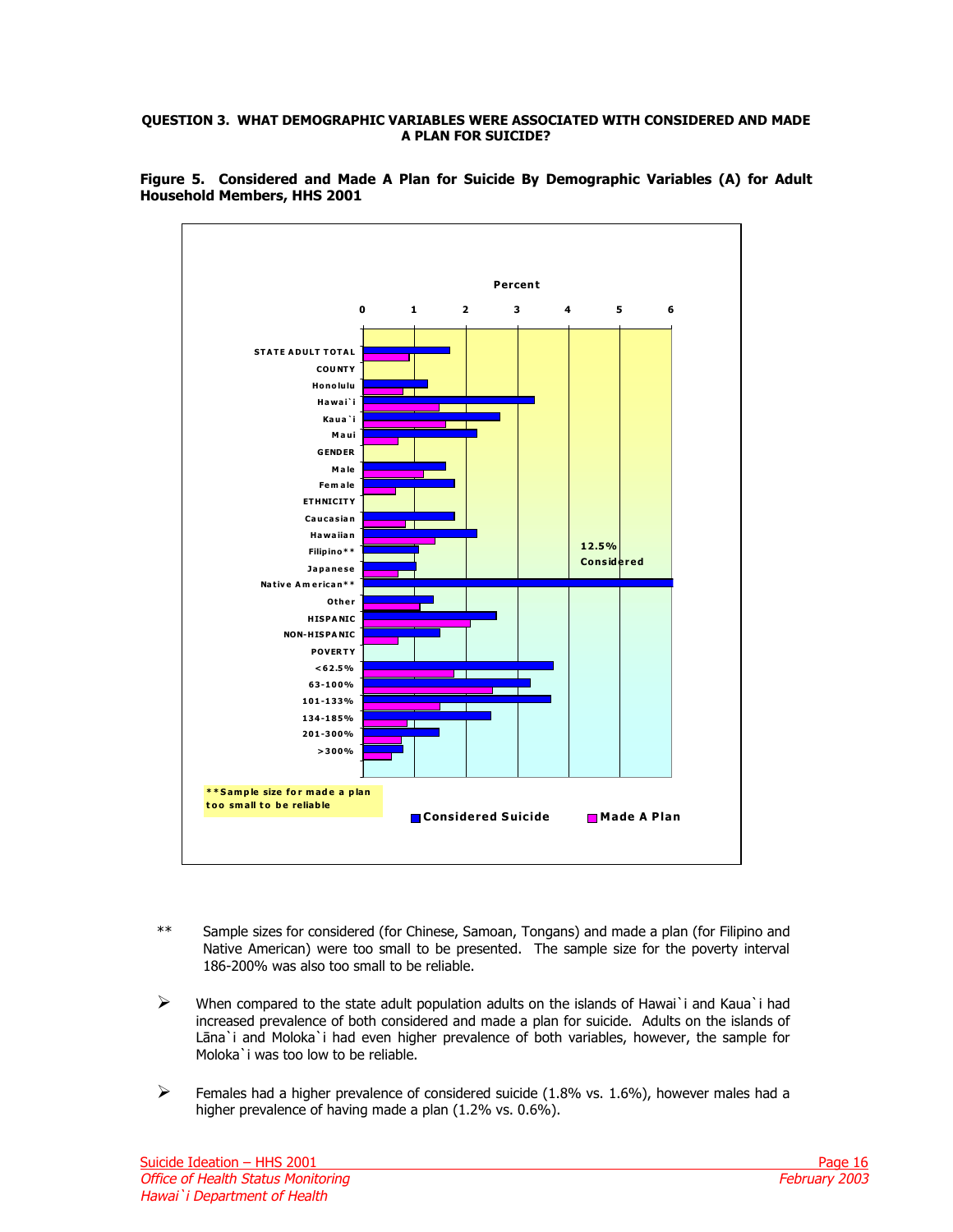- <span id="page-16-0"></span> $\triangleright$  Native Americans had an extremely high prevalence of considered suicide (12.5%) followed by Hawaiians (2.2%) and Caucasians (1.8%). Hispanics had a higher prevalence of considered suicide than non-Hispanics (2.6% and 1.5%).
- $\triangleright$  Hawaiians had the highest prevalence of having made a plan for suicide. Sample sizes for ethnicity by made a plan were too small for Native Americans and Filipinos to present.
- $\triangleright$  Both prevalence of considered and made a plan for suicide increased at lower poverty values (higher income per household size).

Please refer to [Appendix 5:](#page-30-1) for weighted and adjusted numbers, and 95% confidence intervals.

### **Figure 6. Effects of Age Adjusting on Considered Suicide By Demographic Variables (A) for Adult Household Members, HHS 2001**



- $\triangleright$  Age adjusted prevalence (adjusted to the population of Hawai`i Census 2000) of considered suicide by ethnicity was similar to prevalence not adjusting for age. The major difference is the prevalence of considered suicide for Native Americans increasing even further from 12.5% to 17.9%.
- $\triangleright$  The patterns of age-adjusted prevalence of considered and made a plan for suicide by health conditions were similar to patterns of prevalence when age was not adjusted.

Please refer to [Appendix 5:](#page-30-2) for weighted and adjusted numbers, 95% confidence intervals, and age adjusted prevalence.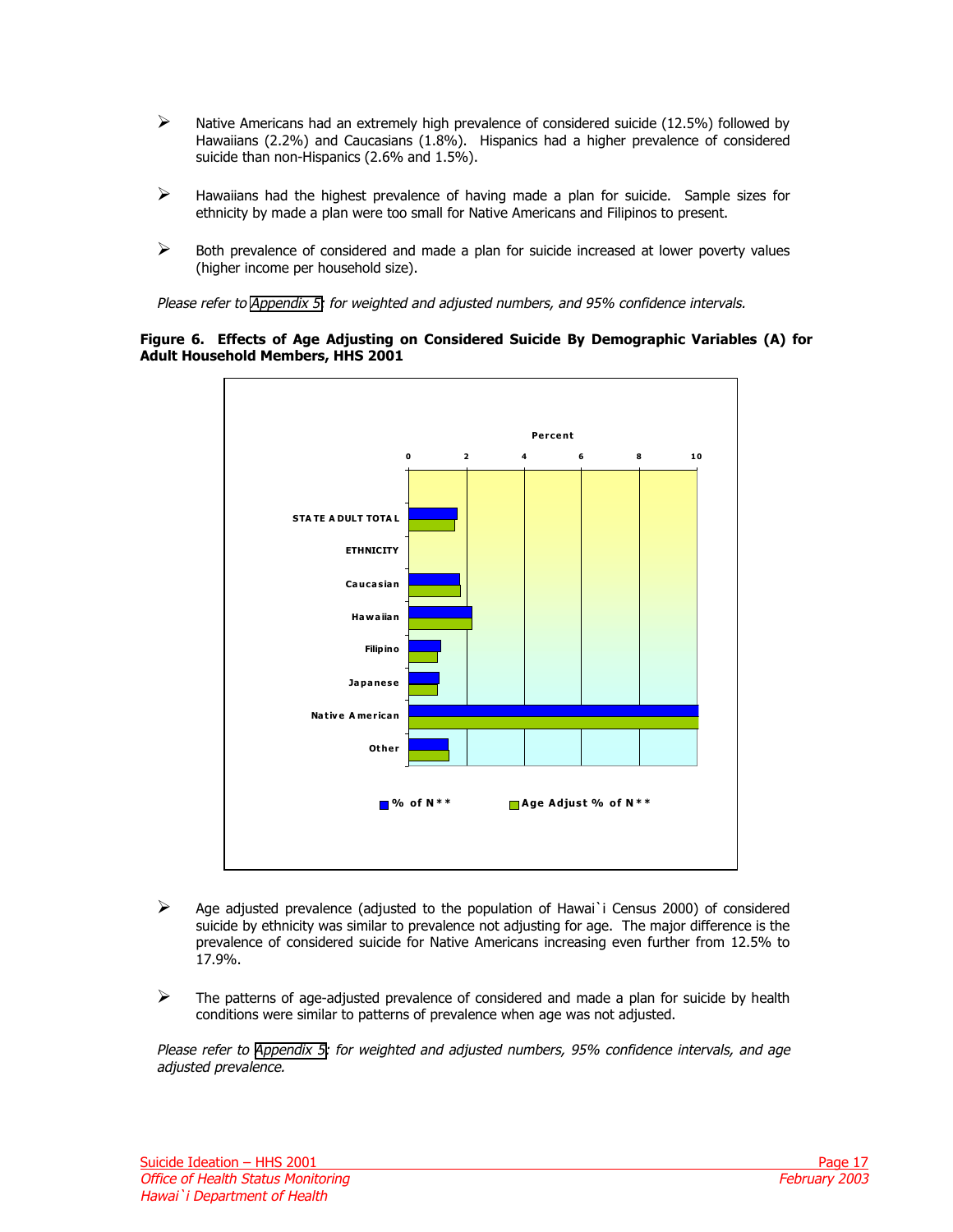

# <span id="page-17-0"></span>**Figure 7. Considered and Made A Plan For Suicide By Demographic Variables (B) for Adult Household Members, HHS 2001**

- $\triangleright$  The prevalence of both considered and made a plan for suicide decreased with increasing age. However, sample size for persons >85 was too small to present.
- $\triangleright$  The prevalence for considered suicide for the uninsured was much higher than for those insured (4.9%, 1.5%).
- $\triangleright$  Adults that were members of an unmarried couple, separated, divorced, or never married had a much higher prevalence of having considered suicide than an adult that was married.
- $\triangleright$  Adults that were divorced had a higher prevalence of having made a plan for suicide than those that were married.
- $\triangleright$  Consideration of suicide decreased with increasing education.
- $\triangleright$  An adult in a single adult household (with and without children) had a much higher prevalence of having considered suicide (2.9%) when compared to an adult in a household with multiple adults (1.4%).

Please refer to [Appendix 6](#page-31-1): for weighted and adjusted numbers, and 95% confidence intervals.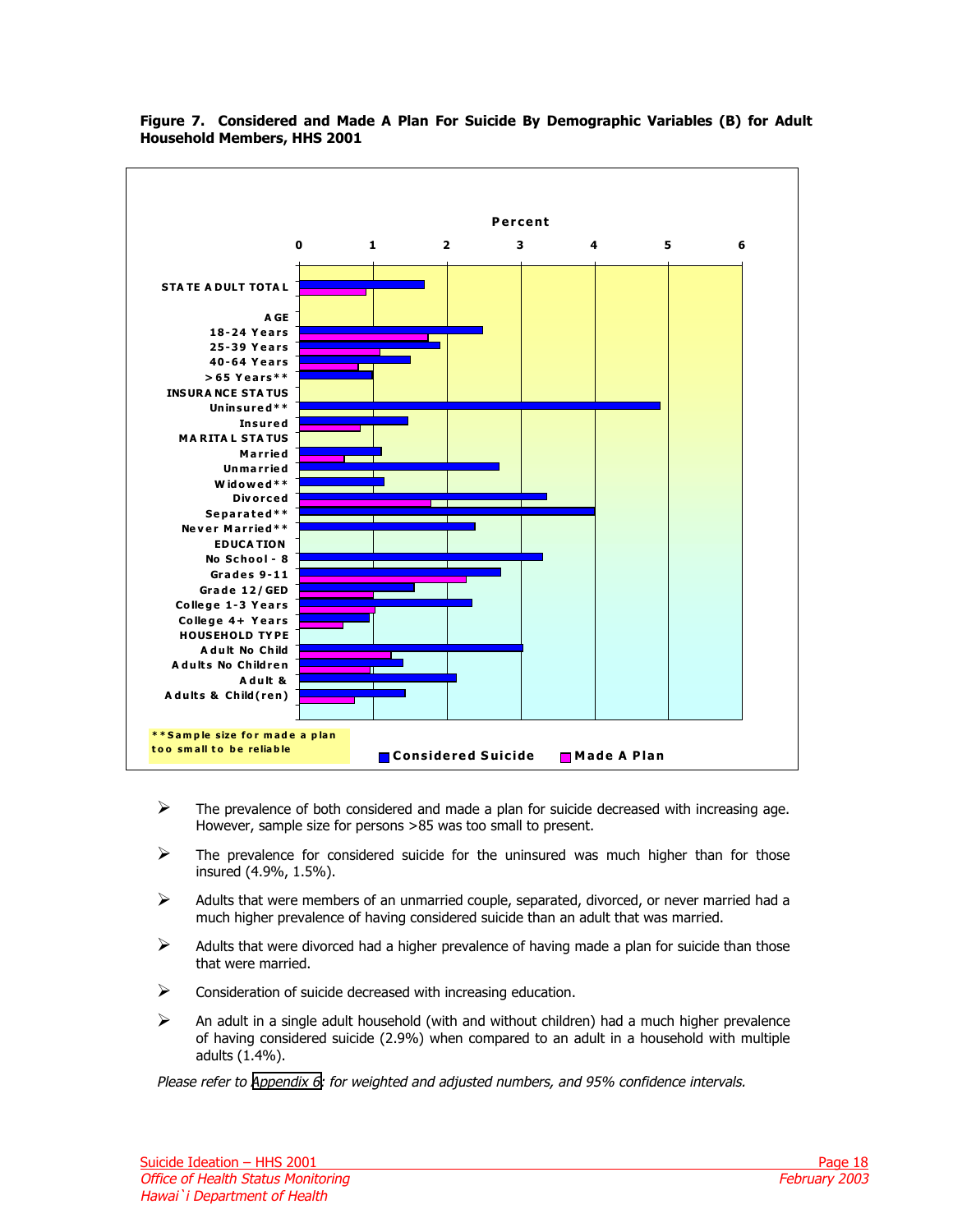<span id="page-18-0"></span>



- $\triangleright$  The highest prevalence of considered and made a plan for suicide occurred among those adults unable to work (16.9% and 12.0%) and unemployed and looking for work (4.2% and 2.7%).
- $\triangleright$  The prevalence for homemakers that had considered suicide was higher (2.6%) than the average for the adult population in Hawai`i (1.7%).

Please refer to [Appendix 7:](#page-32-1) for weighted and adjusted numbers, and 95% confidence intervals.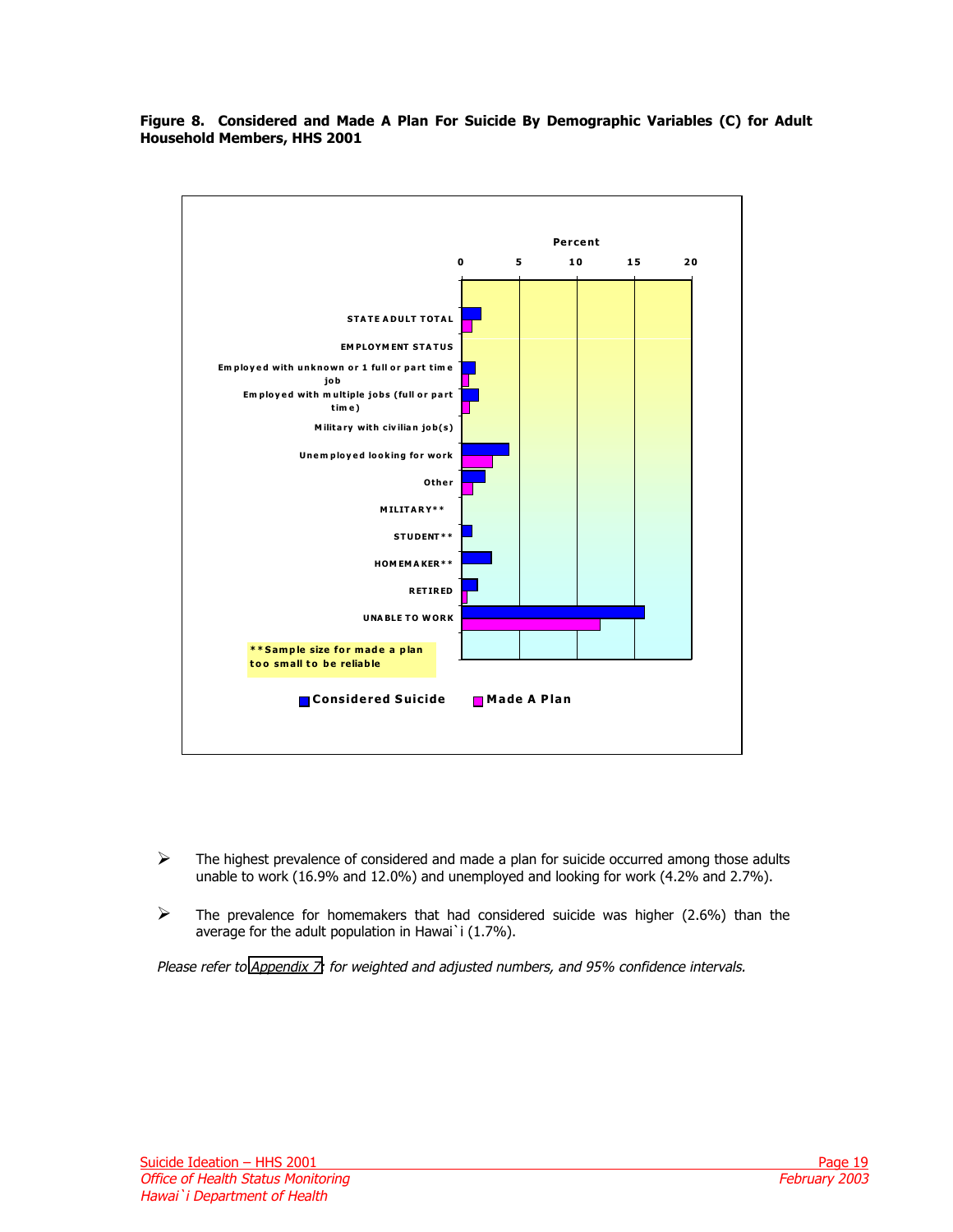### <span id="page-19-0"></span>**QUESTION 4. DID ADULTS THAT RESPONDED AFFIRMATIVELY TO THE QUESTIONS ON SUICIDE IDEATION ASK FOR HOTLINE INFORMATION MORE THAN ADULTS WHO DID NOT?**



**Figure 9. Considered and Made A Plan for Suicide By Response to Question on HOTLINE for Adult Household Members, HHS 2001** 

 $\triangleright$  The percentage of adults that asked for the hotline to be repeated or asked to wait while they could take down the hotline number increased with increasing prevalence of considered and made a plan for suicide.

Please refer to [Appendix 8:](#page-33-1) for weighted and adjusted numbers.

## **QUESTION 5. DID RESPONSES TO QUESTIONS ON SUICIDE IDEATION DIFFER AFTER 9/11?**

Prevalence of having considered and made a plan for suicide decreased after September 11, 2001. It may be an actual decrease, however, the values may not be statistically significant. More analyses need to be done. Other factors such as differential response rates at different levels of income and poverty may have affected the responses.

Please refer to [Appendix 9:](#page-34-1) for weighted and adjusted numbers.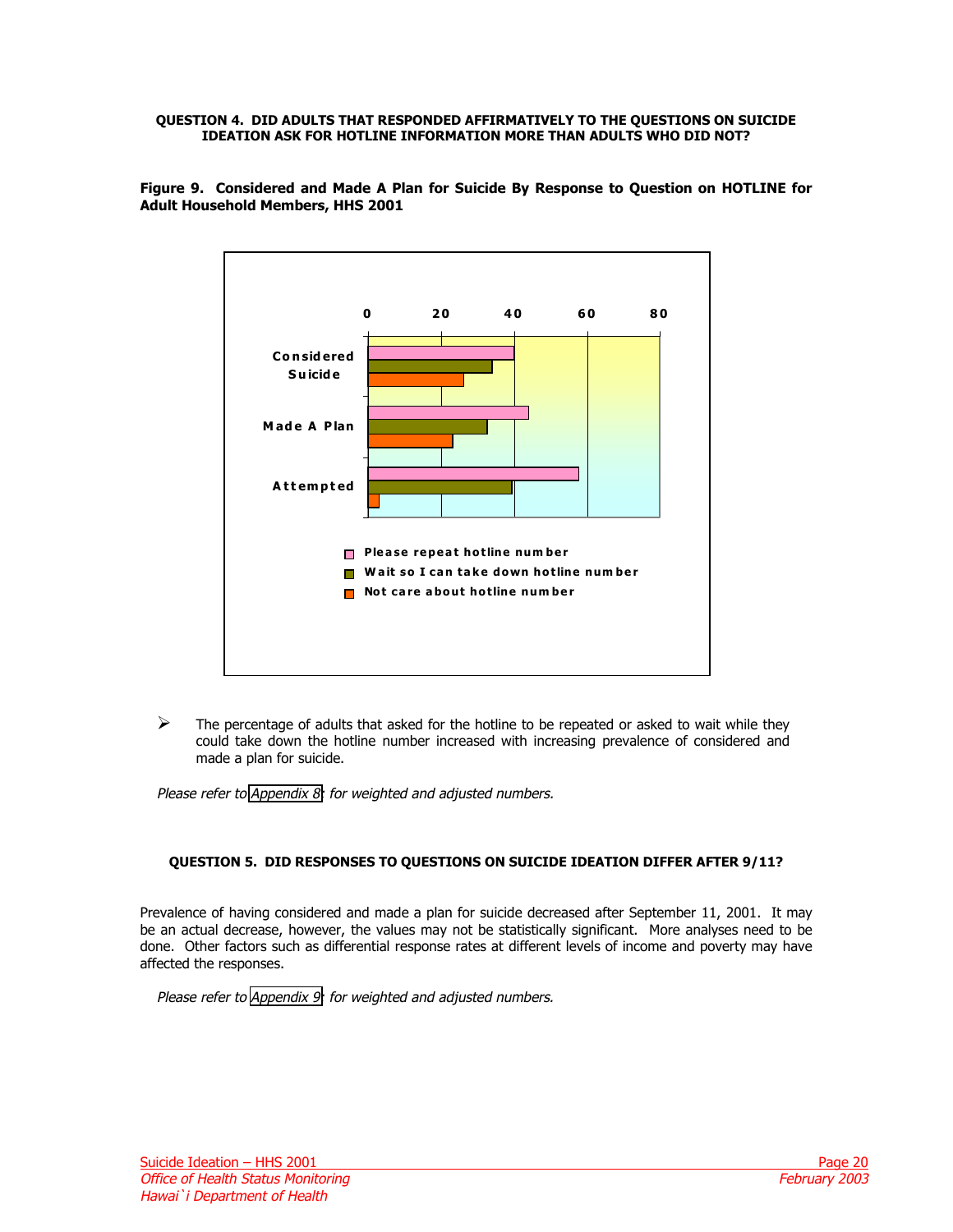# **SUMMARY AND STATISTICALLY SIGNIFICANT VARIABLES**

<span id="page-20-0"></span>The age adjusted (to the Census Population in Hawai'i  $-$  2000) prevalence and 95% confidence limits for considered, made a plan, and attempted suicide was 1.7% (1.3-3.2), 0.9% (0.6-1.3), and 0.3% (0.2-0.5) respectively for adults in Hawai`i in 2001. Increased prevalence was associated with the following health and demographic variables:



- $\triangleright$  Health poorer mental and physical health, obesity, arthritis, high blood cholesterol, high blood pressure, and higher reported number of the surveyed chronic conditions per adult.
- $\triangleright$  Demographic early adulthood, outer islands (in particular Hawai`i, Kaua`i, Lāna`i, and possibly Moloka`i), Native Americans, Hawaiians, Caucasians, Hispanics, lower percent poverty, fewer years of formal education, single adult households, the unemployed and looking for work, and those unable to work.

Chi-Square values for considered suicide by health and demographic variables are graphed in Figure 10. Significant Chi-Square values (p 0.05) are noted.

### **Figure 10. Chi-Square Value for Considered Suicide By Selected Health and Demographic Variables Adult Population of Hawai`i – SUDAAN, HHS 2001**

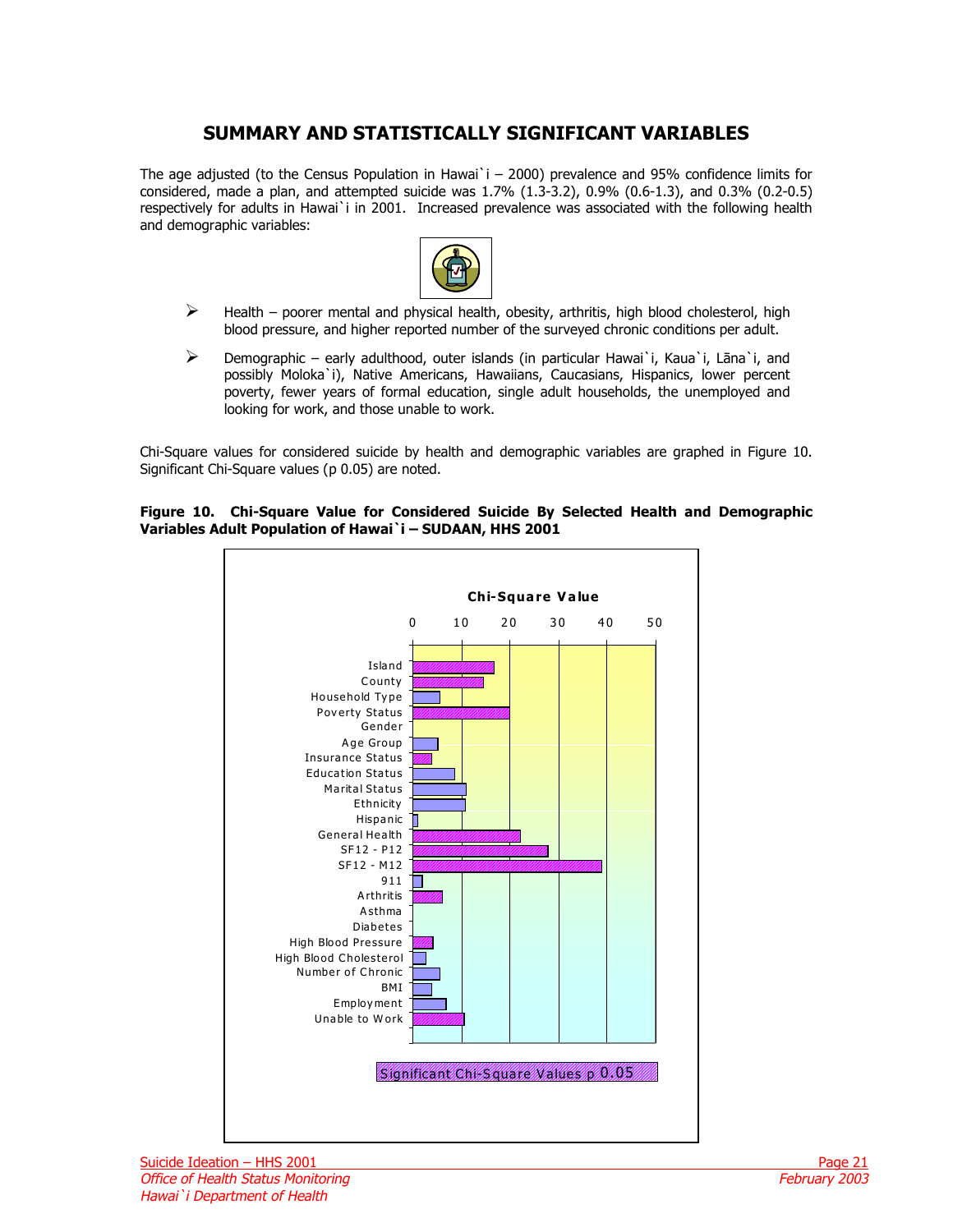

- $\triangleright$  The above Chi-Square values for the following variables were all significant (p 0.05):
	- $★$  Island, County
	- # Poverty Status
	- # Insurance
	- $*$  General Health Question, SF-12<sup>®</sup> Mental and Physical health scores.
	- $★$  Arthritis and High Blood Pressure
	- $\textcolor{red}{\bigstar}$  Unable to Work
- **EXECUTE:** The most significant values are both the mental and physical health scores (SF-**12).**
- $\triangleright$  Within some variables some values are highly associated with considered suicide (e.g. Native Americans, Lāna`i , and Kaua`i)

Please refer to [Appendix 10:](#page-35-1) for Chi-Square values.



How significant are these values for prevalence of considering suicide?

- $\triangleright$  Values of the variables mentioned above were associated with a higher prevalence of having considered and made a plan for suicide. The 95 % confidence interval (presented in tables in the Appendices) gives a degree of confidence in the value for prevalence given the methods used.
- $\triangleright$  Chi-Square values (based on the Wald chi-square statistic) were generated for the considered suicide by health and demographic variables (SUDAAN with consideration of sample design and large sample size). However, the values do not take into consideration interaction among variables. So that when the significance of a health or demographic variable in relation to suicide ideation is calculated given, all other variables are held constant the significance of the variable may change. In addition, the Chi-Square value is for the variable in general; when sub-populations of the variable are considered individually, they may generate a clearer picture of association with suicide ideation (e.g. Native American population).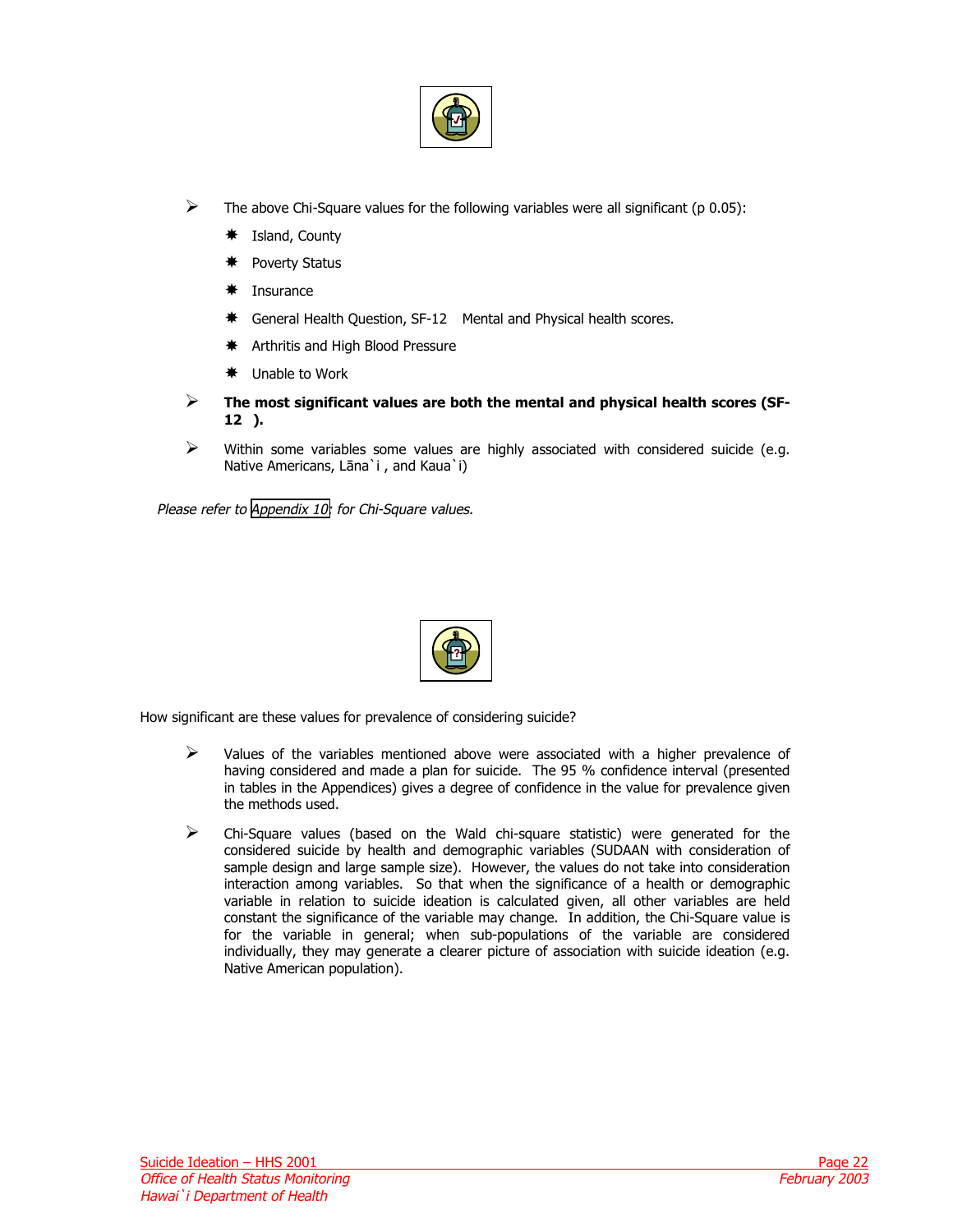#### <span id="page-22-0"></span>**QUESTION 6. HOW DO THE RESPONSES TO QUESTIONS ON SUICIDE IDEATION COMPARE TO THE ACTUAL RATE OF DEATH BY SUICIDE IN HAWAI`I IN 2001 AND 2000?**

The following figure compares the actual rates of suicide (crude or age-adjusted) of Hawaii's population<sup>1</sup> to that of the U.S. and the Healthy People 2010 Goal<sup>4</sup>.

#### **Figure 11. Healthy People (HP) 2010 Goal for Rate of Suicide, Crude Rate of Suicide in Hawai`i for 2001, Age Adjusted Rate of Suicide in Hawai`i in 2000, and the Age Adjusted Rate of Suicide for the U.S. in 1998.**



- $\triangleright$  The actual crude and age adjusted rates for suicide in Hawai`i are not significantly different than the age-adjusted HP baseline rate for the U.S. population in 1998.
- $\triangleright$  Hawaii's rate of suicide is much higher than the Healthy People 2010 Goal of 5.0 suicides per 100,000 total population.

Please refer to [Appendix 11](#page-36-1): for values.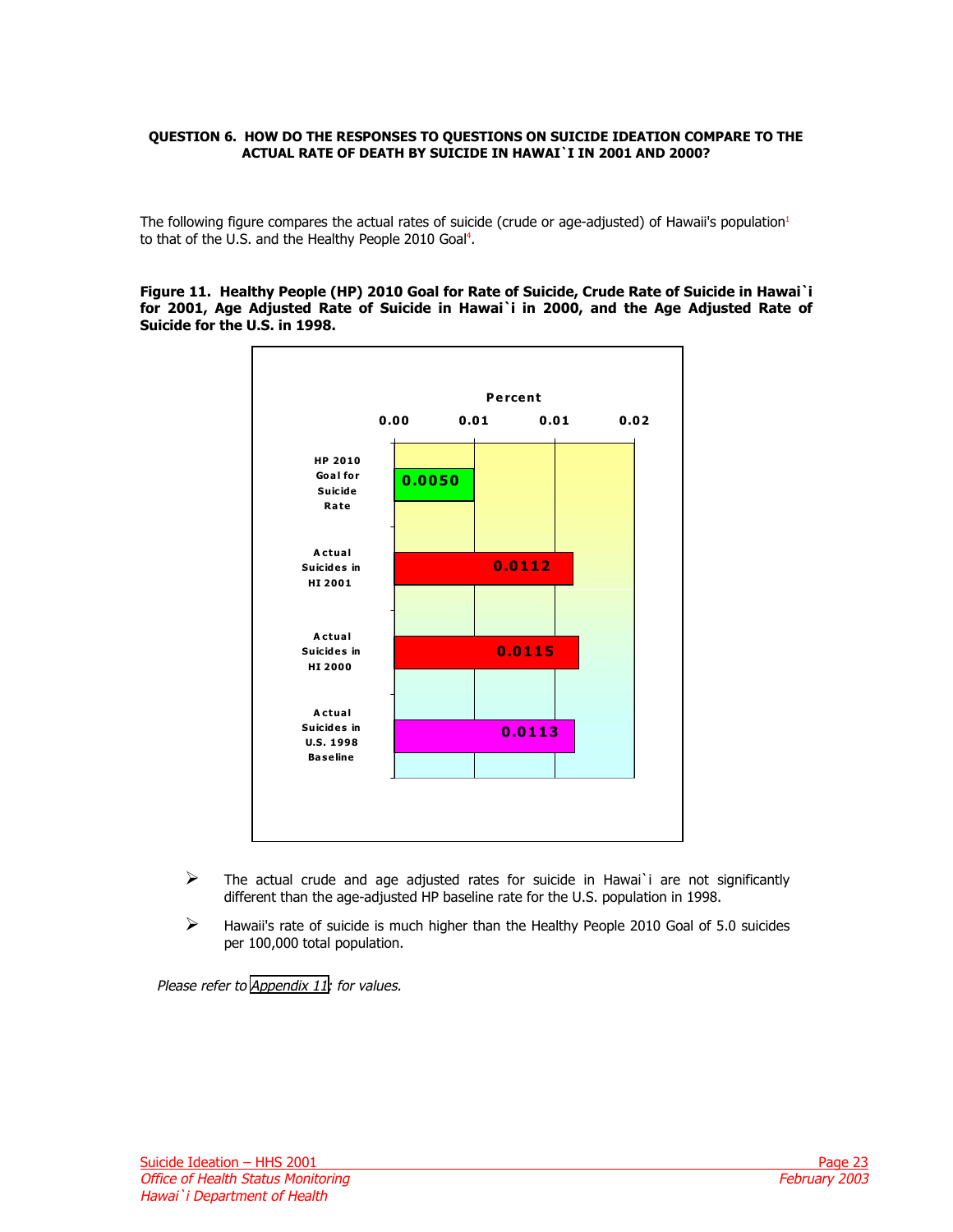When prevalence for adults for considered and made a plan for suicide are compared to the actual crude and age adjusted death by suicide rates by demographic variables for the total population of Hawai`i in 2001 there are [\(Appendix 12\)](#page-37-1):

" **Similarities**: Outer islands, males, Caucasians, divorced, and never married had higher rates of suicide than the state average.

## " **and Differences**:

- $*$  The older population had a higher crude rate of suicide (46-65 years rate 15.8 and >65 years rate 15.2) than the ages 18-45 years in contrast to considered suicide where prevalence decreased with age. That elderly people suffering from illness or disability appear to be at increased risk of death by suicide has been shown elsewhere.<sup>15</sup> Thus, there may be an interaction of variables such as age and mental health.
- $*$  The crude rate for death by suicide for Hawaiians was lower and the crude rate for Japanese was higher when compared to the state average. These values are in contrast to the prevalence for considered and made a plan for Hawaiians and Japanese.
- Non-Hispanics had a higher prevalence for death by suicide than Hispanics (in contrast to considered and made a plan where Hispanics had a higher prevalence.)

Thus, the pattern for having considered suicide may be different than the pattern for death by suicide. In addition, total death by suicide for the islands of Moloka`i and Lāna`i (combined) and divorced persons is higher than the state average for the adult population that have attempted suicide.

However, the following quote on attempts at suicide is emphasized: "The majority of suicide attempts are expressions of extreme distress and not just harmless bids for attention. A suicidal person should not be left alone and needs immediate mental health treatment."<sup>6</sup>

There are an estimated 8-25 attempted suicides to one completion nationally. "The ratio is higher in women and youth and lower in men and the elderly. Risk factors for attempted suicide in adults include depression, alcohol abuse, cocaine use, and separation or divorce.["5](#page-39-0) The ratio of persons who attempted suicide to death by suicide (using values from the present report and vital statistics) suggest the disturbing statistic that in Hawai`i a crude ratio may be much higher: 27 persons who attempted suicide to 1 completion (Please refer to [Appendix 11\)](#page-36-2). However, the national estimate may be based on a different type of data source.

When the patterns for actual suicide in Hawai`i in 2001 are compared to general patterns of actual suicides for the U.S. in 1998 (CDC, NCHS) some patterns are similar; prevalence was higher among Caucasians and non-Hispanics, Native Americans, and males (Please refer to [Appendix 13](#page-38-1)). In addition, mental illness has been shown to be a major factor in death by suicide nationally.<sup>16</sup>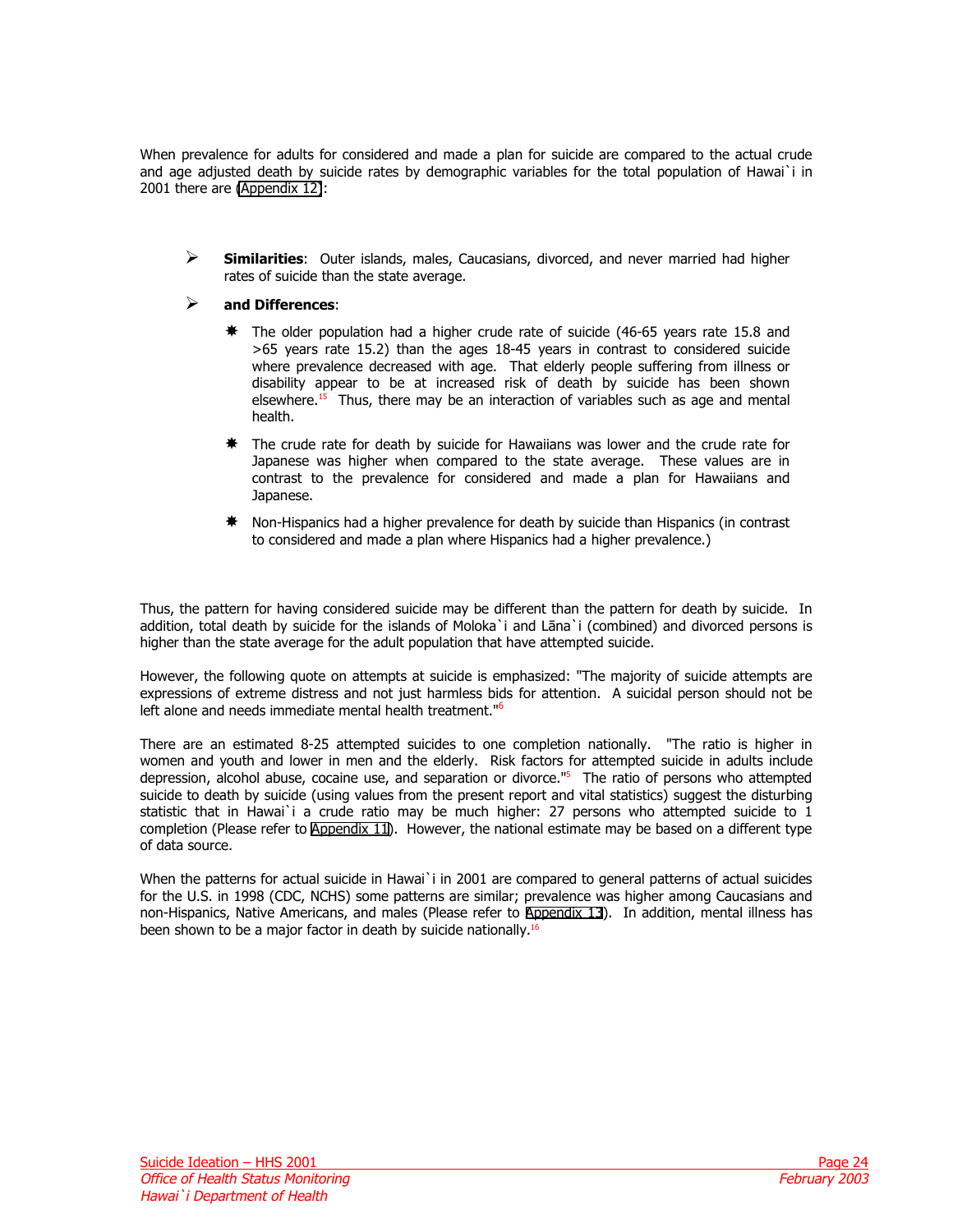

Qualifications and possible sources of error in the present study include:

- $\triangleright$  Small sample size for some variables.
- $\triangleright$  Response and non-response errors.
- $\triangleright$  Populations not included (e.g. homeless, group quarters.)
- $\triangleright$  Variables that may not have been measured.
- $\triangleright$  Interaction of independent variables.

The present report suggests variables that may be factors in having considered suicide – island of residence, certain ethnic populations (Native American, Hispanic, Hawaiian, and Caucasian), lack of health insurance, poverty status, and mental and physical health. Questions and areas of further study that are generated from this information include:

- $\triangleright$  What specific SF-12 questions are more highly associated with consideration and attempted suicide?
- $\triangleright$  Further analysis on ethnic groups including information on full/part and self identified ethnicity.
- $\triangleright$  Over-sampling outer islands, in particular Moloka`i and Lāna`i.
- $\triangleright$  Further analysis on the interaction of ethnicity and mental and physical health variables (and also interaction of other variables).

The pattern of suicide ideation (suicidal behavior) is very complex and may involve risk factors that occur in combination and that may vary with age, gender, and ethnic group. The continued collection of data for adults in Hawai`i, will provide larger sample sizes, thus allowing higher statistical significance for comparisons with health and demographic variables and the analysis of trends. In addition, an analysis of number of attempts would be possible.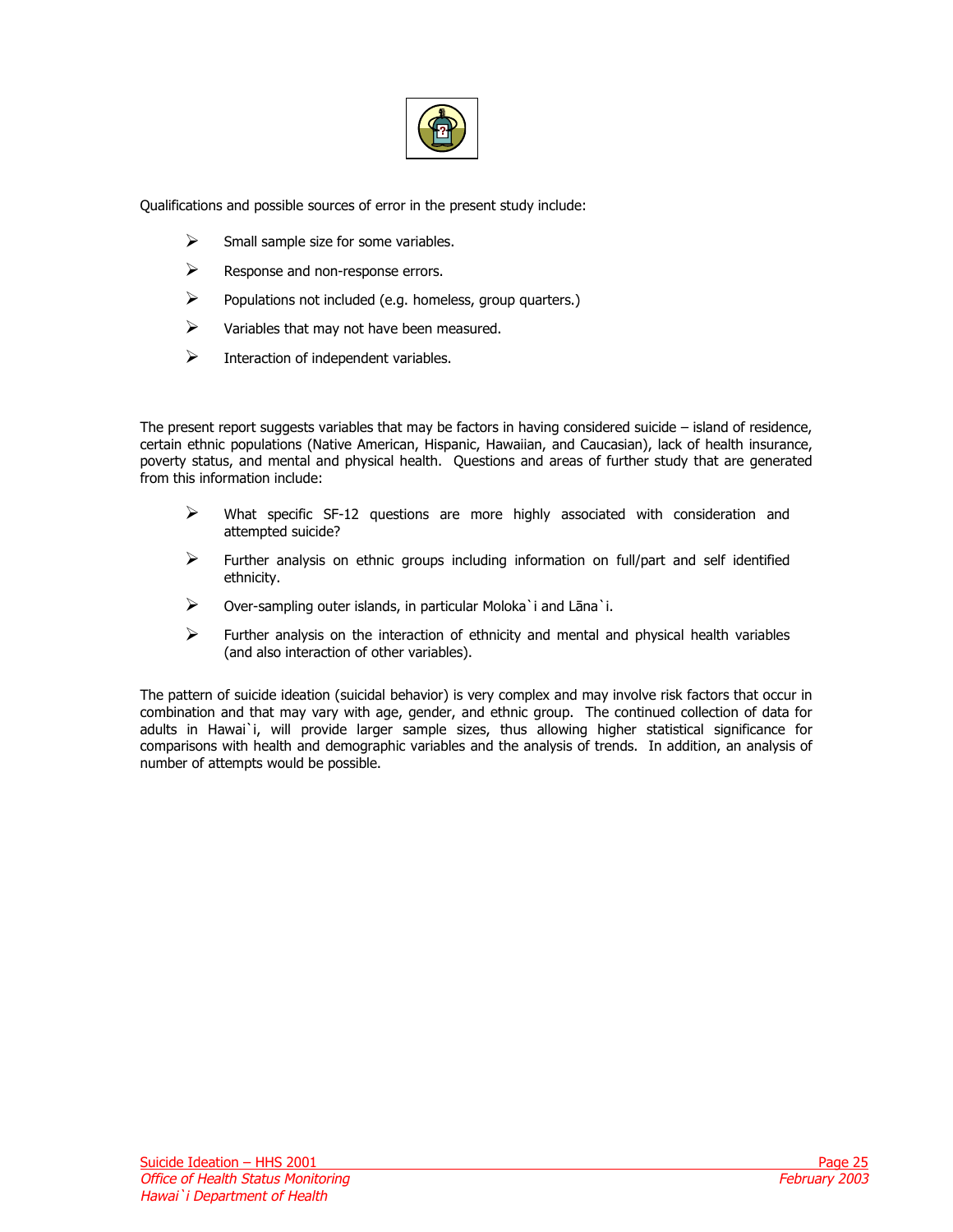# **APPENDIX**

### <span id="page-25-1"></span><span id="page-25-0"></span>**A-1: HAWAI`I HEALTH SURVEY 2001 SUICIDE IDEATION QUESTIONS**

**Q.1079 The Department of Health's Adult Mental Health Division has a Statewide program known as Healthy Hawaii 2010. One program goal is to reduce the number of suicides in Hawaii. The following few questions will help them develop their plans and programs.** 

 **(2171)** 

- **1 Enter [1] to continue**
- **2 RESPONDENT SAID SKIP SECTION**

 **[IF THE ANSWER IS 2, THEN SKIP TO QUESTION 1083]** 

**Q.1080 During the past 12 months, did you ever seriously consider attempting suicide?** 

 **[DO NOT READ LIST]** 

 **(2172)** 

- **1 YES**
- **2 NO**
- **3 DON'T KNOW/NOT SURE**
- **4 REFUSED**

 **[IF THE ANSWER IS 2 OR 4, THEN SKIP TO QUESTION 1083]** 

**Q.1081 During the past 12 months, did you ever make plans about how you would attempt suicide?** 

 **[DO NOT READ LIST]** 

 **(2173)** 

- **1 YES**
- **2 NO**
- **3 DON'T KNOW/NOT SURE**
- **4 REFUSED**

 **[IF THE ANSWER IS NOT 1, THEN SKIP TO QUESTION 1083]**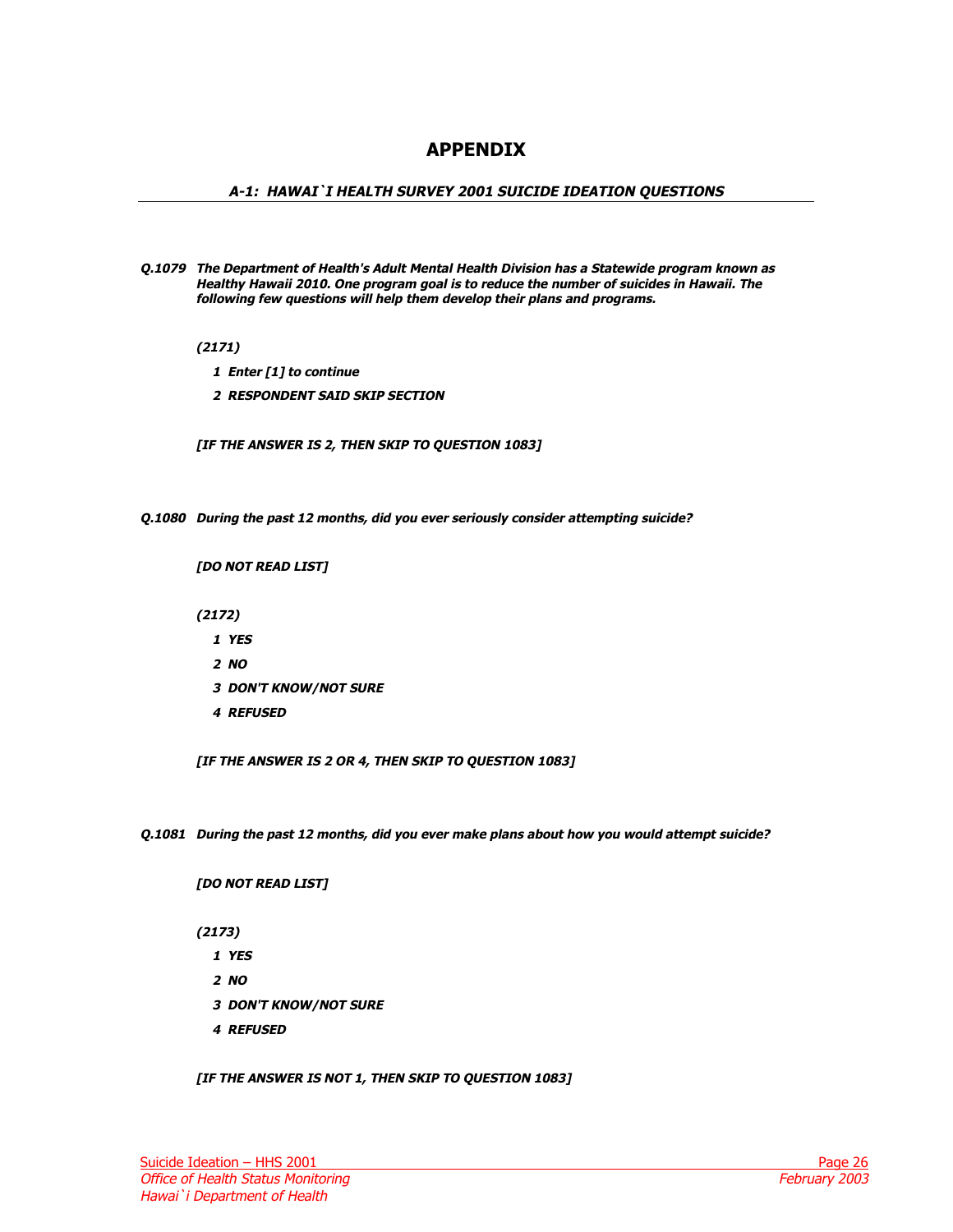**Q.1082 During the past 12 months, how many times did you actually attempt suicide?** 

**[Enter '99' for Don't know/Refused]** 

 **No. of times attempted suicide .. \_\_\_\_ (2174-2175)** 

**Q.1083 Just for your information, there is a 24-hour suicide crisis hotline available to anyone who may be thinking about suicide. The hotline number, if you would like to write it down, is 521-4555 (OAHU). PLEASE NOTE THE HOTLINE NUMBERS WERE CHANGED IN 2002. THE PRESENT NUMBERS ARE O`AHU – 832 3100, OTHER ISLANDS 1 800 75 ENTRY (1 800 753 6879)** 

 **[DO NOT READ LIST.]** 

 **[NOTE: TRY TO ASSESS THE RESPONDENT'S REACTION AND CODE APPROPRIATELY.]** 

 **HILO: 935-3393 KONA: 322-7444 KAUAI: 245-1010 MAUI: 244-7407 MOLOKAI: 553-3311 LANAI: 1-800-887-7999** 

# **(2176)**

- **1 RESPONDENT ASKED HOTLINE NO. TO BE REPEATED**
- **2 RESPONDENT ASKED TO WAIT SO HE /SHE CAN TAKE DOWN THE NO.**
- **3 RESPONDENT DIDN'T SEEM TO CARE ABOUT THE HOTLINE NO.**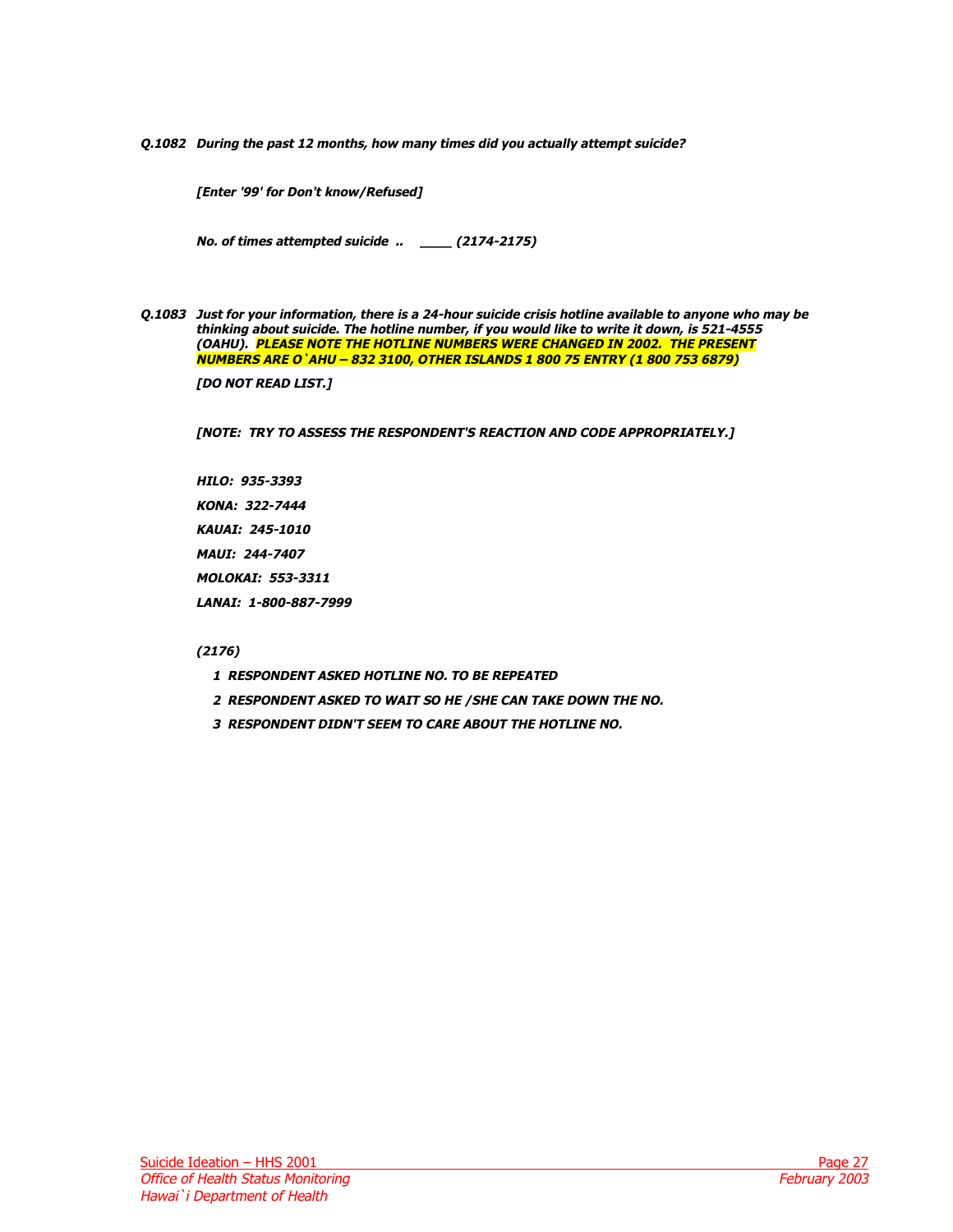- <span id="page-27-1"></span><span id="page-27-0"></span>1. Would you say your health in general is: Excellent, very good, good, fair, poor, or don't know/refused?
- 2. During a typical day, does your health limit you from moderate activities, such as moving a table, pushing a vacuum cleaner, bowling, or playing golf?
- 3. During a typical day, does your health limit you from moderate activities, such as climbing several flights of stairs?

During the past four weeks, have you had any of the following problems with your work or other regular activities as a result of PHYSICAL HEALTH:….

- 4. Accomplish less than you would like?
- 5. Limited in the kind of work or other activities you can do?

During the past four weeks, have you had any of the following problems with your work or other regular activities as a result of EMOTIONAL PROBLEMS….

- 6. Accomplish less than you would like?
- 7. Didn't do work or other activities as carefully as usual?
- 8. During the past four weeks, how much did pain interfere with your normal work (including both work outside the home and housework)? (PHYSICAL PAIN)

The following questions are about how you felt during the PAST FOUR WEEKS. How much of the time….

- 9. Have you felt calm and peaceful?
- 10. Did you have a lot of energy?
- 11. Have you felt down-hearted and blue?
- 12. During the PAST FOUR WEEKS, how much of the time has your physical health or emotional problems interfered with your social activities (like visiting with friends, relatives, etc)?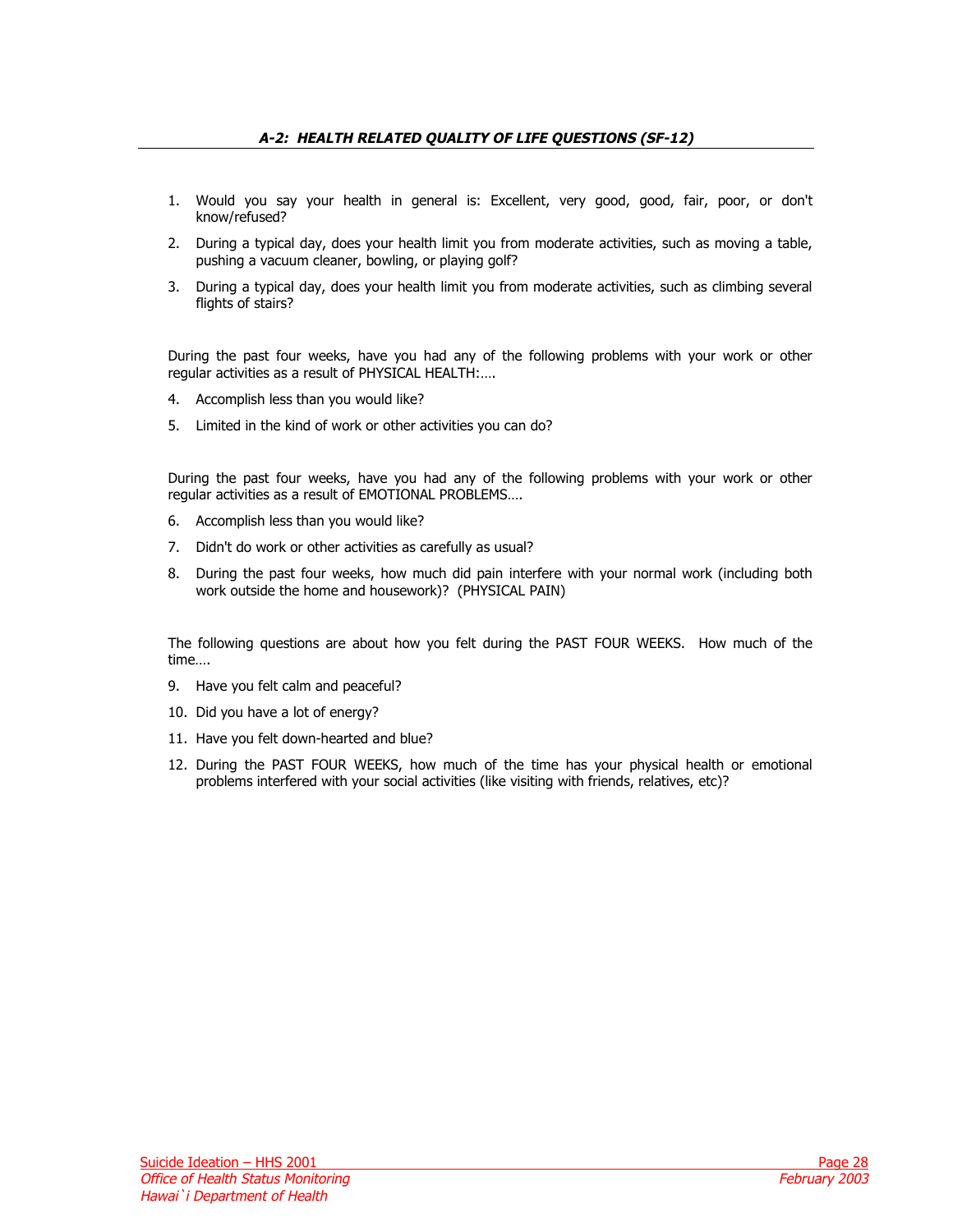<span id="page-28-1"></span><span id="page-28-0"></span>

|  |  |  | A-3:  SAMPLE NUMBERS FOR RESPONSES TO QUESTIONS ON SUICIDE, HHS 2001 |  |
|--|--|--|----------------------------------------------------------------------|--|
|  |  |  |                                                                      |  |

|                                                                                                                                                                                                                                  | Question <sup>1,2</sup> |                |               |  |  |  |  |  |
|----------------------------------------------------------------------------------------------------------------------------------------------------------------------------------------------------------------------------------|-------------------------|----------------|---------------|--|--|--|--|--|
| <b>Response</b>                                                                                                                                                                                                                  | 1 - Considered          | 2- Made A Plan | 3 - Attempted |  |  |  |  |  |
| <b>Number of Respondents That</b><br><b>Answered Question</b>                                                                                                                                                                    | 5,561                   | $122*$         | 55            |  |  |  |  |  |
| Yes                                                                                                                                                                                                                              | $119**$                 | 55             | 20            |  |  |  |  |  |
| No (or 0 times for Ques. 3)                                                                                                                                                                                                      | 5,432                   | 64             | 34            |  |  |  |  |  |
| Don't know/not sure                                                                                                                                                                                                              |                         |                | 1             |  |  |  |  |  |
| <b>Refusals</b>                                                                                                                                                                                                                  |                         |                |               |  |  |  |  |  |
| Missing                                                                                                                                                                                                                          | 112                     | 5,551          | 5,618         |  |  |  |  |  |
| TOTAL <sup>1,2</sup>                                                                                                                                                                                                             | 5,673                   | 5,673          | 5,673         |  |  |  |  |  |
| <sup>1</sup> All respondents (18 Years and older)<br>2<br>Sample numbers unweighted<br>3 more total responses were recorded for Question 2 than the yes category in<br>Question 1 (they were no, don't know/not sure, or refused |                         |                |               |  |  |  |  |  |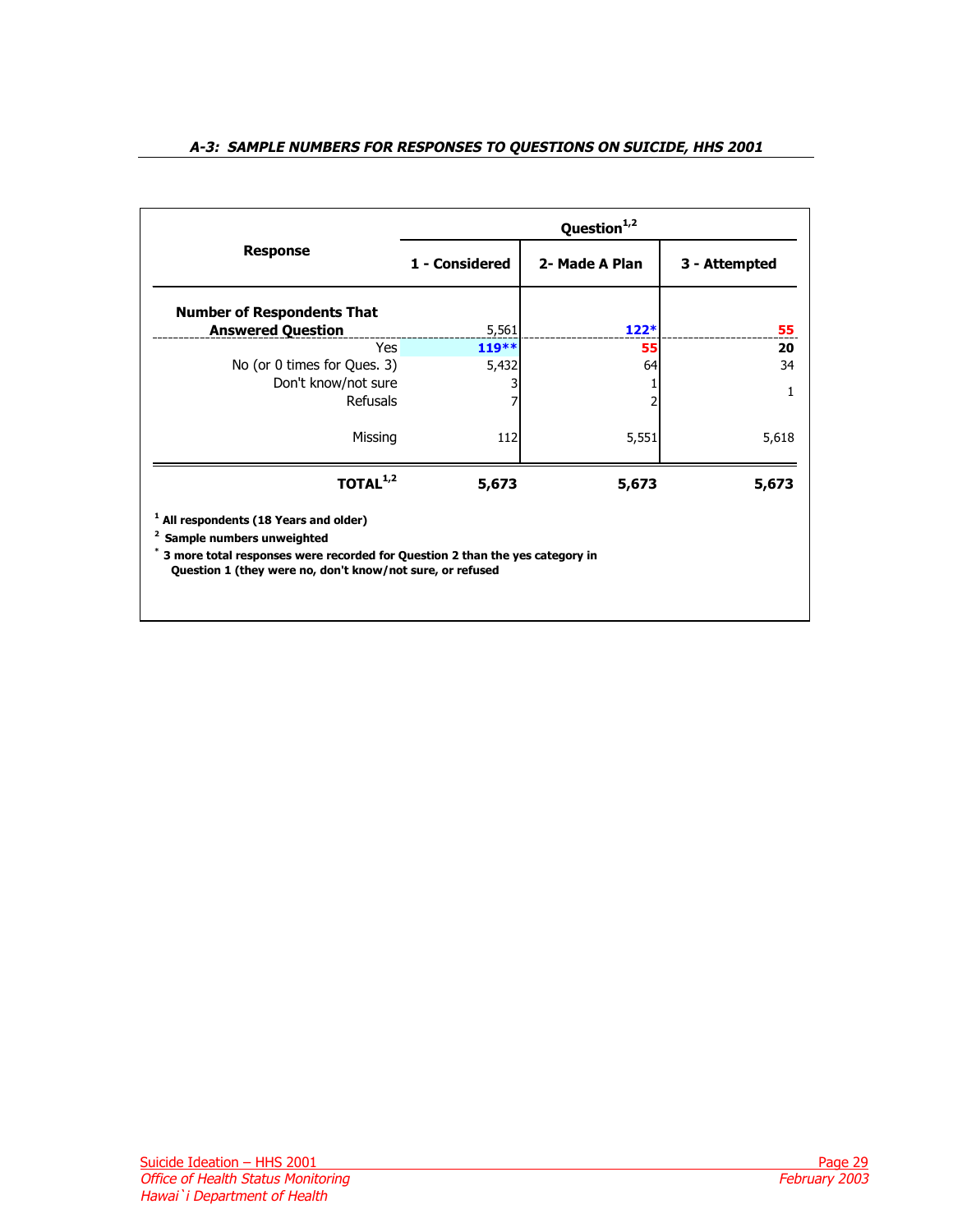# <span id="page-29-1"></span><span id="page-29-0"></span>**A-4: PREVALENCE OF CONSIDERED AND MADE A PLAN TO COMMIT SUICIDE BY HEALTH VARIABLES, ADULT POPULATION HHS 2001 WEIGHTED AND ADJUSTED**

|                                                           |                               | <b>Considered Suicide (No Missing Values)</b> |                   |                                           |                             |                                           |                         | Made a Plan         | Total <sup>1,2,3</sup> Adult              |                               |                      |
|-----------------------------------------------------------|-------------------------------|-----------------------------------------------|-------------------|-------------------------------------------|-----------------------------|-------------------------------------------|-------------------------|---------------------|-------------------------------------------|-------------------------------|----------------------|
| VARIABLE                                                  |                               | Yes                                           |                   |                                           |                             |                                           |                         |                     | Population                                |                               |                      |
|                                                           | Sub-Total                     |                                               |                   | <b>No Age Adjustment</b>                  | Age Adjustment <sup>4</sup> |                                           |                         | Yes                 |                                           |                               |                      |
|                                                           | $N^**$                        | N                                             |                   | % of N** CI (95%)                         | % of N**                    | CI (95%)                                  | N                       | % of N**            | CI (95%)                                  | N                             | Col. %               |
| <b>Arthritis</b>                                          |                               |                                               |                   |                                           |                             |                                           |                         |                     |                                           |                               |                      |
| Yes<br>No                                                 | 103,965<br>762,591            | 3,837<br>10,855                               | 3.7<br>1.4        | $2.3 - 5.9$<br>$1.1 - 1.9$                | 5.9<br>1.4                  | $3.3 - 10.2$<br>$1.0 - 1.9$               | 2,615<br>5,191          | 2.5<br>0.7          | $1.3 - 4.7$<br>$0.4 - 1.1$                | 106,087<br>775,143            | 12.0<br>88.0         |
| <b>Asthma</b><br>Yes                                      | 80.745                        | 1.491                                         | 1.8               | $1.1 - 3.2$                               | 2.1                         | $1.1 - 3.8$                               | 1.139                   | 1.4                 | $0.7 - 2.8$                               | 83,263                        | 9.4                  |
| No<br><b>Diabetes</b>                                     | 785,811                       | 13,201                                        | 1.7               | $1.3 - 2.2$                               | 1.7                         | $1.3 - 2.2$                               | 6,667                   | 0.8                 | $0.5 - 1.3$                               | 797,968                       | 90.6                 |
| Yes<br><b>No</b>                                          | 64,191<br>802,365             | 1,134<br>13,558                               | 1.8<br>1.7        | $0.9 - 3.3$<br>$1.3 - 2.2$                | 4.2<br>1.7                  | $1.4 - 12.0$<br>$1.3 - 2.2$               | 388<br>7,418            | 0.6<br>0.9          | $0.3 - 1.4$<br>$0.6 - 1.4$                | 65,436<br>815,794             | 7.4<br>92.6          |
| HBC<br>Yes<br><b>No</b>                                   | 182,777<br>683,779            | 4,551<br>10,141                               | 2.5<br>1.5        | $1.6 - 3.9$<br>$1.1 - 2.0$                | 3.5<br>1.4                  | $1.9 - 6.3$<br>$1.0 - 1.9$                | 2,314<br>5,492          | 1.3<br>0.8          | $0.6 - 2.6$<br>$0.5 - 1.3$                | 187,173<br>694,057            | 21.2<br>78.8         |
| <b>HBP</b><br>Yes                                         | 168,216                       | 4,552                                         | 2.7               | $1.8 - 4.1$                               | 3.3                         | $1.9 - 5.6$                               | 2,421                   | 1.4                 | $0.8 - 2.7$                               | 171,470                       | 19.5                 |
| No                                                        | 698,339                       | 10,140                                        | 1.5               | $1.1 - 2.0$                               | 1.4                         | $1.0 - 1.9$                               | 5,385                   | 0.8                 | $0.5 - 1.2$                               | 709,759                       | 80.5                 |
| <b>Number of Chronic Conditions</b><br>None of the Above  | 494.771                       | 6.595                                         | 1.3               | $0.9 - 2.0$                               | 1.0                         | $0.7 - 1.5$                               | 3,211                   | 0.6                 | $0.3 - 1.3$                               | 502,286                       | 57.0                 |
| $\mathbf{1}$<br>$\overline{2}$                            | 214,684<br>101,417            | 3,458<br>2,436                                | 1.6<br>2.4        | $1.0 - 2.5$<br>$1.4 - 4.1$                | 1.7<br>3.1                  | $1.0 - 2.6$<br>$1.6 - 5.8$                | 1,874<br>1,397          | 0.9<br>1.4          | $0.5 - 1.6$<br>$0.6 - 3.0$                | 218,143<br>103,077            | 24.8<br>11.7         |
| > 2                                                       | 55,684                        | 2,203                                         | 4.0               | $2.0 - 7.5$                               | 6.0                         | $2.6 - 13.2$                              | 1,324                   | 2.4                 | $0.9 - 6.2$                               | 57,724                        | 6.6                  |
| <b>Mental Health SF12</b><br>Don't know/Refused/Missing   | 27,524                        | $***$                                         | $***$             | $***$                                     | $**$                        | $\ast\ast$                                | $**$                    | $\ast\ast$          | $***$                                     | 28,226                        | 3.2                  |
| < 31<br>$31 - 40$                                         | 17,839<br>37,252              | 3,386<br>2,646                                | 19.0<br>7.1       | $11.7 - 29.3$<br>$4.2 - 11.8$             | 19.7<br>7.0                 | $12.5 - 29.5$<br>$4.2 - 11.5$             | 1,861<br>1,178          | 10.4<br>3.2         | $5.0 - 20.3$<br>$1.5 - 6.7$               | 19,318<br>37,825              | 2.2<br>4.3           |
| 41-50<br>$51 - 60$                                        | 132,976<br>577,873            | 4,529<br>3,236                                | 3.4<br>0.6        | $2.1 - 5.4$<br>$0.3 - 1.0$                | 3.6<br>0.5                  | $2.2 - 6.0$<br>$0.3 - 0.9$                | 3,002<br>1,302<br>$**$  | 2.3<br>0.2<br>$***$ | $1.2 - 4.3$<br>$0.1 - 0.6$<br>$**$        | 134,673<br>585,614            | 15.3<br>66.5         |
| $61 - 70$<br>>70                                          | 72,644<br>$***$<br>866,555    | 469                                           | 0.6<br>Щ.         | $0.2 - 2.2$                               | 0.5<br>ц,                   | $0.2 - 1.4$                               | ÷.                      | u.                  | ä,                                        | 75.126<br>$**$                | 8.5<br>$***$         |
| <b>Physical Health SF12</b><br>Don't know/Refused/Missing | 27,524                        | $**$                                          | $***$             | $***$                                     | $***$                       | $**$                                      | $**$                    | $**$                | $**$                                      | 28,226                        | 3.2                  |
| < 31<br>$31 - 40$                                         | 20,313<br>30,114              | 2,331<br>2.490                                | 11.5<br>8.3       | $8.6 - 15.2$<br>$4.9 - 13.5$              | 28.6<br>13.6                | $22.2 - 35.9$<br>$6.0 - 27.8$             | 1,160<br>1.216          | 5.7<br>4.0          | $2.3 - 13.6$<br>$1.8 - 8.9$               | 20,408<br>31,169              | 2.3<br>3.5           |
| 41-50<br>$51 - 60$                                        | 82,969<br>503,880             | 1,979<br>4,301                                | 2.4<br>0.9        | $1.3 - 4.2$<br>$0.5 - 1.4$                | 2.9<br>0.9                  | $1.6 - 5.3$<br>$0.5 - 1.5$                | 877<br>2,833            | 1.1<br>0.6          | $0.4 - 2.7$<br>$0.3 - 1.1$                | 84,869<br>510,675             | 9.6<br>58.0          |
| 61-70<br>>70                                              | 201,664<br>$**$               | 3,074<br>$**$                                 | 1.5<br>$***$      | $0.9 - 2.7$<br>$**$                       | 1.5<br>$**$                 | $0.9 - 2.5$<br>$**$                       | 1,203<br>$**$           | 0.6<br>$***$        | $0.2 - 1.8$<br>$**$                       | 205,791<br>火火                 | 23.4<br>$**$         |
| <b>BMI Status</b>                                         |                               |                                               |                   |                                           |                             |                                           |                         |                     |                                           |                               |                      |
| Underwgt./Normal<br>Overweight<br>Obese                   | 453,828<br>272,852<br>139,877 | 6,199<br>4,739<br>3,755                       | 1.4<br>1.7<br>2.7 | $1.0 - 1.9$<br>$1.0 - 2.9$<br>$1.7 - 4.3$ | 1.4<br>2.0<br>2.5           | $1.0 - 1.9$<br>$1.2 - 3.4$<br>$1.6 - 3.8$ | 2,259<br>3,212<br>2,335 | 0.5<br>1.2<br>1.7   | $0.3 - 0.9$<br>$0.6 - 2.4$<br>$0.9 - 3.2$ | 461,531<br>277,718<br>141,982 | 52.4<br>31.5<br>16.1 |
|                                                           |                               |                                               |                   |                                           |                             |                                           |                         |                     |                                           |                               |                      |
| Sample Size                                               | 5,561                         | 119                                           |                   |                                           |                             |                                           | 55                      |                     |                                           | 5,673                         |                      |
| <b>TOTAL</b>                                              | 866,556                       | 14,692                                        | 1.7               | $1.3 - 2.2$                               | 1.7                         | $1.3 - 2.2$                               | 7,806                   | 0.9                 | $0.6 - 1.3$                               | 881,230                       | 100.0                |

<sup>1</sup> All respondents (18 Years and older), sample size 5,673<br><sup>2</sup> Sample numbers provisionally weighted and adjusted\* for total adult population of Hawai`i<br>\*(total numbers are adjusted as homeless, Ni`ihau, Kalawao, group q

**\*\*Number of cases in sample numerator or denominator too small for reliability - not shown**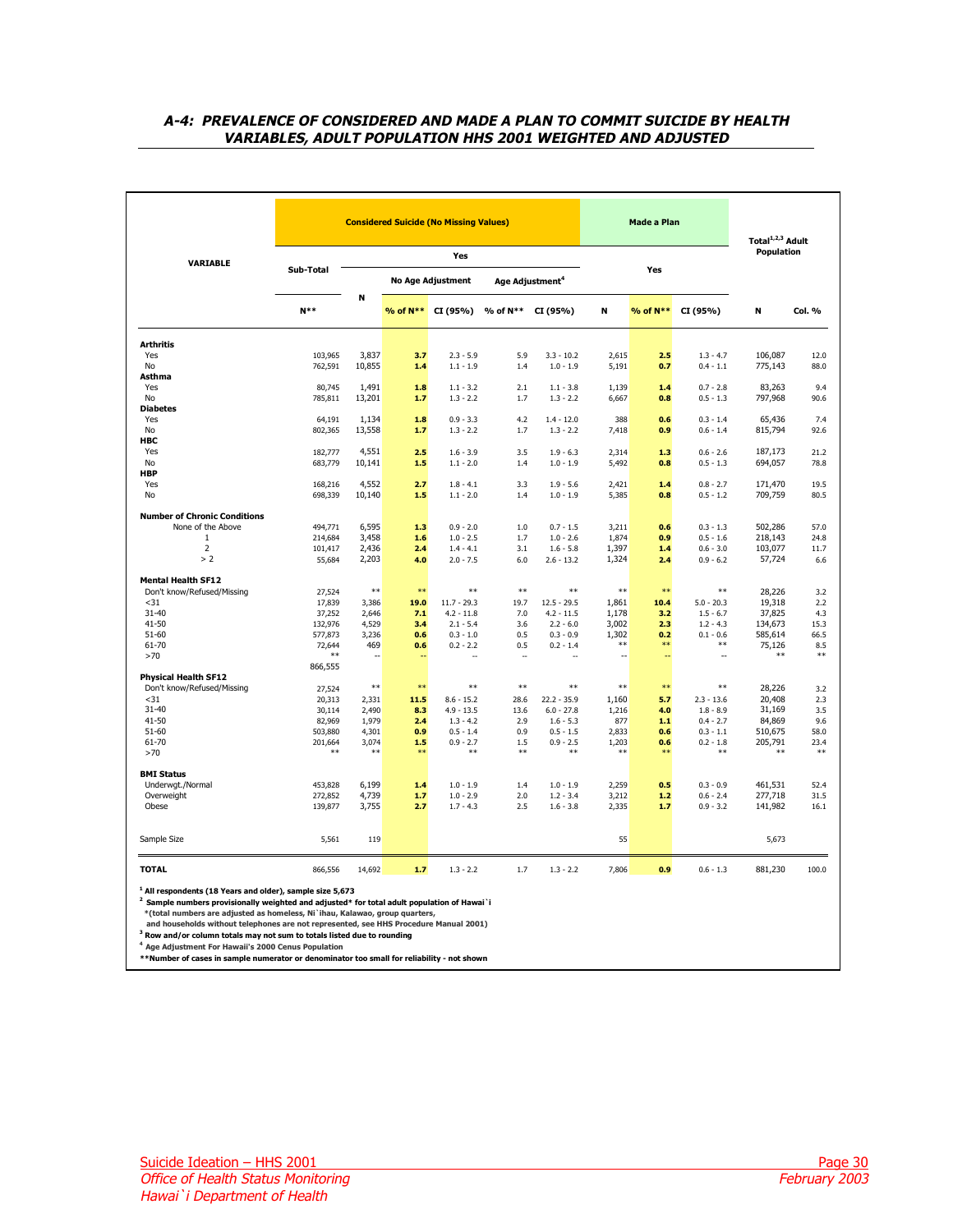### <span id="page-30-2"></span><span id="page-30-1"></span><span id="page-30-0"></span>**A-5: PREVALENCE OF CONSIDERED AND MADE A PLAN TO COMMIT SUICIDE BY DEMOGRAPHIC VARIABLES A, ADULT POPULATION HHS 2001 WEIGHTED AND ADJUSTED**

|                            | <b>Considered Suicide (No Missing Values)</b> |                |           |                                  |             | Made a Plan                 |                | Total <sup>1,2,3</sup> Adult<br>Population |                            |         |              |
|----------------------------|-----------------------------------------------|----------------|-----------|----------------------------------|-------------|-----------------------------|----------------|--------------------------------------------|----------------------------|---------|--------------|
| <b>VARIABLE</b>            |                                               |                |           | Yes                              |             |                             |                |                                            |                            |         |              |
|                            | Sub-Total                                     |                |           | <b>No Age Adjustment</b>         |             | Age Adjustment <sup>4</sup> |                | Yes                                        |                            |         |              |
|                            | $N^*$                                         | N              | % of N**  | $CI (95\%)$ % of N** $CI (95\%)$ |             |                             | N              |                                            | % of N** CI (95%)          | Ν       | Col. %       |
| <b>COUNTY</b>              |                                               |                |           |                                  |             |                             |                |                                            |                            |         |              |
| $O'$ ahu                   | 630,460                                       | 7,970          | 1.3       | $0.8 - 1.9$                      |             |                             | 4,931          | 0.8                                        | $0.4 - 1.4$                | 640,175 | 72.6         |
| Hawai`i                    | 106,677                                       | 3,555          | 3.3       | $2.4 - 4.6$                      |             |                             | 1,583          | 1.5                                        | $0.9 - 2.4$                | 108,748 | 12.3         |
| Kaua`i                     | 41,817                                        | 1,111          | 2.7       | $1.7 - 4.0$                      |             |                             | 674            | 1.6                                        | $0.9 - 2.8$                | 42,938  | 4.9          |
| Maui                       | 92,824                                        | 2,056          | 2.2       | $1.5 - 3.2$                      |             |                             | 619            | 0.7                                        | $0.3 - 1.3$                | 94,591  | 10.7         |
| Maui Island                | 85,408                                        | 1,754          | 2.1       | $1.3 - 3.1$                      |             |                             | 511            | 0.6                                        | $0.3 - 1.2$                | 87,045  | 9.9          |
| Moloka`i                   | 4,485                                         | **             | $***$     | $**$                             |             |                             | $***$          | $***$                                      | $***$                      | 4,585   | 0.5          |
| Lāna`i                     | 2,509                                         | 109            | 4.3       | $1.8 - 10.2$                     |             |                             | $**$           | $**$                                       | $***$                      | 2,539   | 0.3          |
| Gender                     |                                               |                |           |                                  |             |                             |                |                                            |                            |         |              |
| Male                       | 425,424                                       | 6,819          | 1.6       | $1.1 - 2.4$                      |             |                             | 5,016          | 1.2                                        | $0.7 - 2.0$                | 432,740 | 49.1         |
| Female                     | 441,134                                       | 7,874          | 1.8       | $1.3 - 2.4$                      |             |                             | 2,790          | 0.6                                        | $0.3 - 1.5$                | 448,492 | 50.9         |
| <b>ETHNICITY</b>           |                                               |                |           |                                  |             |                             |                |                                            |                            |         |              |
| Caucasian                  | 264,314                                       | 4,710          | 1.8       | $1.2 - 2.7$                      | 1.8         | $1.2 - 2.7$                 | 2,189          | 0.8                                        | $0.4 - 1.7$                | 267,606 | 30.4         |
| Hawaiian                   | 145,094                                       | 3,222          | 2.2       | $1.3 - 3.8$                      | 2.2         | $1.2 - 3.9$                 | 2,039          | 1.4                                        | $0.7 - 2.9$                | 147,662 | 16.8         |
| Filipino                   | 107,808                                       | 1,177          | 1.1       | $0.5 - 2.5$                      | 1.0         | $0.4 - 2.1$                 | $**$           | $**$                                       | $**$                       | 109,926 | 12.5         |
| Japanese                   | 187,301                                       | 1,939          | 1.0       | $0.5 - 2.0$                      | 1.0         | $0.5 - 2.2$                 | 1,266          | 0.7                                        | $0.3 - 1.8$                | 191,337 | 21.7         |
| Native American            | 13,226                                        | 1,654          | 12.5      | $6.3 - 23.4$                     | 12.3        | $6.2 - 22.8$                | **             | **                                         | **                         | 13,257  | 1.5          |
| Other                      | 142,999                                       | 1,955<br>$***$ | 1.4<br>** | $0.6 - 3.1$<br>$**$              | 1.4<br>$**$ | $0.6 - 3.3$<br>$**$         | 1,637          | 1.1                                        | $0.5 - 2.8$                | 145,628 | 16.5         |
| Don't know/Refused/Missing | 5,814                                         |                |           |                                  |             |                             |                | --                                         | н,                         | 5,814   | 0.7          |
| <b>HISPANIC</b><br>Yes     | 92,323                                        | 2,359          | 2.6       |                                  |             |                             | 1,919          | 2.1                                        |                            | 92,323  |              |
| No                         | 785,324                                       | 12,046         | 1.5       | $1.1 - 5.7$<br>$1.2 - 2.0$       |             |                             | 5,887          | 0.7                                        | $0.8 - 5.2$<br>$0.5 - 1.1$ | 785,324 | 10.5<br>89.1 |
| Don't know/Refused/Missing | 3,583                                         | $***$          | $***$     | $**$                             |             |                             |                | --                                         |                            | 3,583   | 0.4          |
| <b>POVERTY</b>             |                                               |                |           |                                  |             |                             |                |                                            |                            |         |              |
| $<62.5\%$                  | 73,054                                        | 2,697          | 3.7       | $2.2 - 6.1$                      |             |                             | 1,290          | 1.8                                        | $0.8 - 3.8$                | 74,634  | 8.5          |
| 63-100%                    | 59,151                                        | 1,921          | 3.2       | $1.7 - 6.3$                      |             |                             | 1,492          | 2.5                                        | $1.1 - 5.8$                | 61,113  | 6.9          |
| 101-133%                   | 46,779                                        | 1,704          | 3.6       | $1.9 - 6.9$                      |             |                             | 704            | 1.5                                        | $0.5 - 4.1$                | 47,116  | 5.3          |
| 134-185%                   | 95,677                                        | 2,389          | 2.5       | $1.4 - 4.5$                      |             |                             | 825            | 0.9                                        | $0.3 - 2.4$                | 97,822  | 11.1         |
| 186-200%                   | 19,811                                        | $**$           | **        | $***$                            |             |                             | $\overline{a}$ | $\overline{a}$                             |                            | 20,236  | 2.3          |
| 201-300%                   | 161,889                                       | 2,418          | 1.5       | $0.8 - 2.7$                      |             |                             | 1,200          | 0.7                                        | $0.3 - 1.8$                | 165,143 | 18.7         |
| >300%                      | 410,196                                       | 3,191          | 0.8       | $0.4 - 1.5$                      |             |                             | 2,296          | 0.6                                        | $0.2 - 1.3$                | 415,167 | 47.1         |
| <b>Sample Size</b>         |                                               | 119            |           |                                  |             |                             | 55             |                                            |                            |         |              |
| <b>TOTAL</b>               | 866,557                                       | 14,693         | 1.7       | $1.3 - 2.2$                      | 1.6         | $1.2 - 2.0$                 | 7,807          | 0.9                                        | $0.6 - 1.3$                | 881,231 | 100.0        |

 **\*(total numbers are adjusted as homeless, Ni`ihau, Kalawao, group quarters, and households without telephones are not represented, see HHS Procedure Manual 2001)**

**3 Row and/or column totals may not sum to totals listed due to rounding** 

**4 Age Adjustment For Hawaii's 2000 Cenus Population**

**\*\*Number of cases in sample numerator or denominator too small for reliability - not shown** 

**-- No reported cases**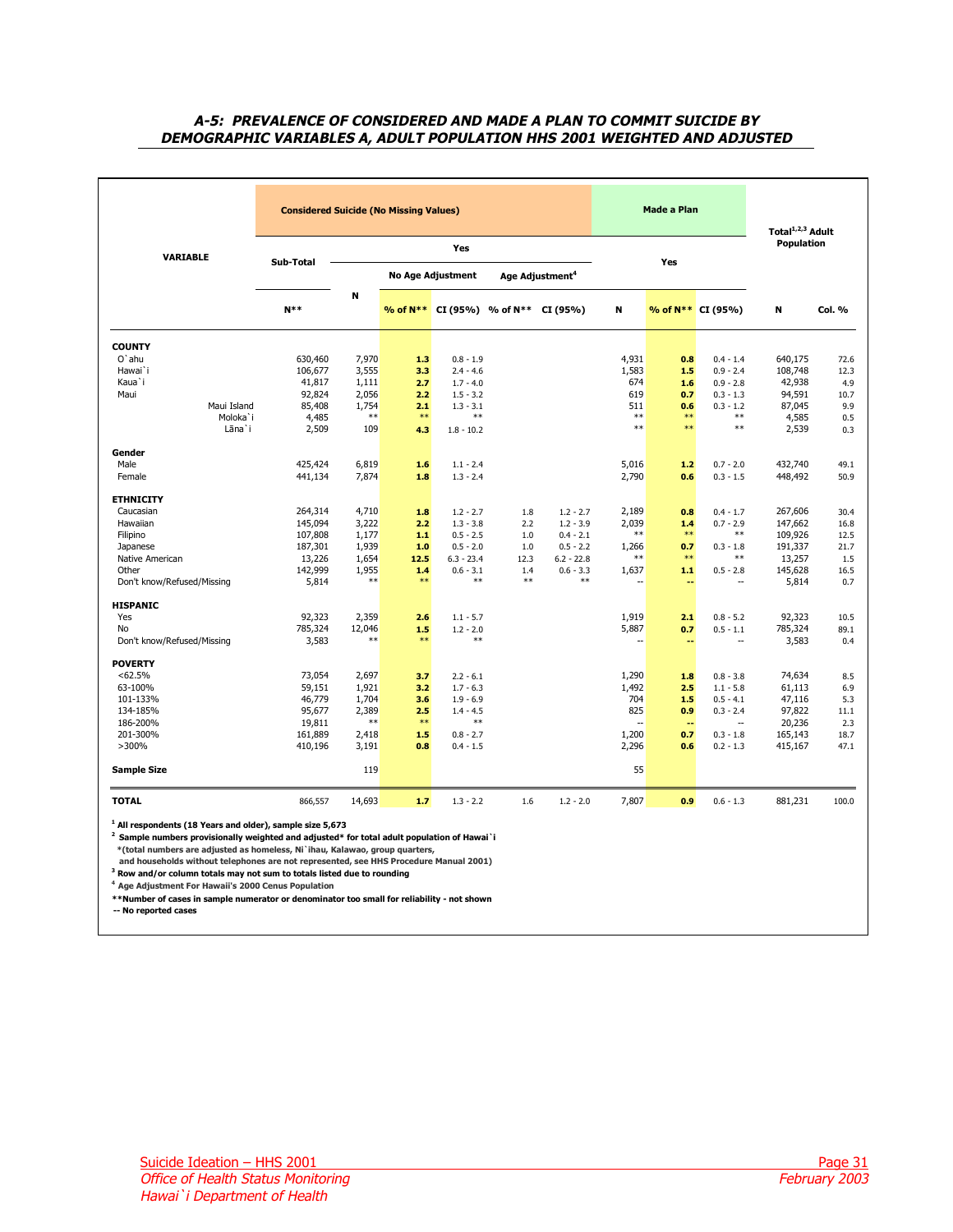### <span id="page-31-1"></span><span id="page-31-0"></span>**A-6: PREVALENCE OF CONSIDERED AND MADE A PLAN TO COMMIT SUICIDE BY DEMOGRAPHIC VARIABLES B, ADULT POPULATION HHS 2001 WEIGHTED AND ADJUSTED**

|                             | <b>Considered Suicide (No Missing Values)</b> |              |                          |                            |                          | <b>Made a Plan</b>                                |                            |                   |             |  |
|-----------------------------|-----------------------------------------------|--------------|--------------------------|----------------------------|--------------------------|---------------------------------------------------|----------------------------|-------------------|-------------|--|
|                             | <b>Yes</b>                                    |              |                          |                            |                          | Total <sup>1,2,3</sup> Adult<br><b>Population</b> |                            |                   |             |  |
| <b>VARIABLE</b>             | Sub-Total                                     |              | <b>No Age Adjustment</b> |                            |                          | Yes                                               |                            |                   |             |  |
|                             | $N**$                                         | N            | % of N**                 | CI (95%)                   | N                        | % of N**                                          | CI (95%)                   | N                 | Col. %      |  |
| Age                         |                                               |              |                          |                            |                          |                                                   |                            |                   |             |  |
| 18-24 Years                 | 107,906                                       | 2,676        | 2.5                      | $1.3 - 4.5$                | 1,874                    | 1.7                                               | $0.8 - 3.8$                | 110,189           | 12.5        |  |
| 25-44 Years                 | 344,126                                       | 6,554        | 1.9                      | $1.3 - 2.9$                | 3,644                    | 1.1                                               | $0.6 - 2.0$                | 348,379           | 39.5        |  |
| 45-64 Years                 | 264,350                                       | 3,974        | 1.5                      | $1.0 - 2.2$                | 2,055                    | 0.8                                               | $0.4 - 1.4$                | 267,821           | 30.4        |  |
| >65 Years                   | 150,176                                       | 1,488        | 1.0                      | $0.5 - 1.9$                | $**$                     | $**$                                              | $**$                       | 154,843           | 17.6        |  |
| <b>Insurance Status</b>     |                                               |              |                          |                            |                          |                                                   |                            |                   |             |  |
| Uninsured                   | 58,434                                        | 2,857        | 4.9                      | $2.5 - 9.5$                | $**$                     | $**$                                              | $**$                       | 59,480            | 6.7         |  |
| Insured                     | 803,617                                       | 11,835       | 1.5                      | $1.1 - 1.9$                | 6,611                    | 0.8                                               | $0.6 - 1.2$                | 817,213           | 92.7        |  |
| Don't know/Refused/Missing  | 4,505                                         |              | --                       | $\overline{a}$             |                          | --                                                |                            | 4,536             | 0.5         |  |
| <b>Marital Status</b>       |                                               |              |                          |                            |                          |                                                   |                            |                   |             |  |
| Married                     | 486,774                                       | 5,415        | 1.1                      | $0.7 - 1.7$                | 2,963                    | 0.6                                               | $0.3 - 1.2$                | 494,483           | 56.1        |  |
| A Member/Unmarried Couple   | 23,402                                        | 631          | 2.7                      | $1.0 - 7.4$                | $**$                     | $**$                                              | $**$                       | 23,650            | 2.7         |  |
| Widowed                     | 61,934                                        | 708          | 1.1                      | $0.4 - 3.4$                | $**$                     | $**$                                              | $**$                       | 63,760            | 7.2         |  |
| Divorced                    | 75,597                                        | 2,532        | 3.3                      | $1.9 - 5.7$                | 1,351                    | 1.8                                               | $0.8 - 3.9$<br>$**$        | 76,228            | 8.7         |  |
| Separated                   | 15,114                                        | $**$         | $**$                     | $**$                       | $**$                     | $**$                                              |                            | 15,228            | 1.7         |  |
| Never Married               | 201,574                                       | 4,803        | 2.4                      | $1.5 - 3.8$                | 2,902                    | 1.4                                               | $0.7 - 2.8$                | 205,553           | 23.3        |  |
| Dnk./Ref./Missing           | 2,161                                         | Ξ.           | ۰.                       |                            |                          | 44                                                |                            | 2,327             | 0.3         |  |
| <b>Education</b>            |                                               |              |                          |                            |                          |                                                   |                            |                   |             |  |
| No School - 8 Grade         | 20,705                                        | 689          | 3.3                      | $1.1 - 9.3$                | $\overline{\phantom{a}}$ | $\sim$                                            | $\overline{\phantom{a}}$   | 21,182            | 2.4         |  |
| Grades 9-11<br>Grade 12/GED | 36,374                                        | 992<br>4,429 | 2.7<br>1.6               | $1.3 - 5.8$<br>$1.0 - 2.4$ | 819                      | 2.3<br>1.0                                        | $0.9 - 5.4$<br>$0.5 - 1.9$ | 37,795<br>290,463 | 4.3<br>33.0 |  |
| College 1-3 Years           | 285,241<br>242,474                            | 5,666        | 2.3                      | $1.6 - 3.5$                | 2,870<br>2,476           | 1.0                                               | $0.5 - 2.0$                | 246,747           | 28.0        |  |
| College 4+ Years            | 278,957                                       | 2,634        | 0.9                      | $0.5 - 1.8$                | 1,641                    | 0.6                                               | $0.2 - 1.5$                | 282,041           | 32.0        |  |
| Don't know/Refused/Missing  | 2,807                                         | $**$         | $***$                    | $**$                       | $\sim$                   | ۰.                                                | $\sim$                     | 3,004             | 0.3         |  |
| <b>Household Type</b>       |                                               |              |                          |                            |                          |                                                   |                            |                   |             |  |
| One Adult No Children       | 134,898                                       | 4,090        | 3.0                      | $2.0 - 4.6$                | 1,671                    | 1.2                                               | $0.6 - 2.5$                | 138,144           | 15.7        |  |
| Adults No Children          | 371,576                                       | 5,203        | 1.4                      | $0.9 - 2.2$                | 3,564                    | 1.0                                               | $0.5 - 1.8$                | 377,423           | 42.8        |  |
| One Adult With Children     | 33,346                                        | 708          | 2.1                      | $0.7 - 6.1$                | $**$                     | $**$                                              | $**$                       | 33,537            | 3.8         |  |
| Adults With Children        | 326,736                                       | 4,691        | 1.4                      | $0.9 - 2.2$                | 2,434                    | 0.7                                               | $0.4 - 1.4$                | 332,127           | 37.7        |  |
| <b>Sample Size</b>          | 5,561                                         | 119          |                          |                            | 55                       |                                                   |                            | 5,673             |             |  |
| <b>TOTAL</b>                | 866,556                                       | 14,692       | 1.7                      | $1.3 - 2.2$                | 7,806                    | 0.9                                               | $0.6 - 1.3$                | 881,231           | 100.0       |  |

**1 All respondents (18 Years and older), sample size 5,673**

**2 Sample numbers provisionally weighted and adjusted\* for total adult population of Hawai`i \*(total numbers are adjusted as homeless, Ni`ihau, Kalawao, group quarters,**

 **and households without telephones are not represented, see HHS Procedure Manual 2001)**

**3 Row and/or column totals may not sum to totals listed due to rounding** 

**\*\*Number of cases in sample numerator or denominator too small for reliability - not shown** 

**-- No reported cases**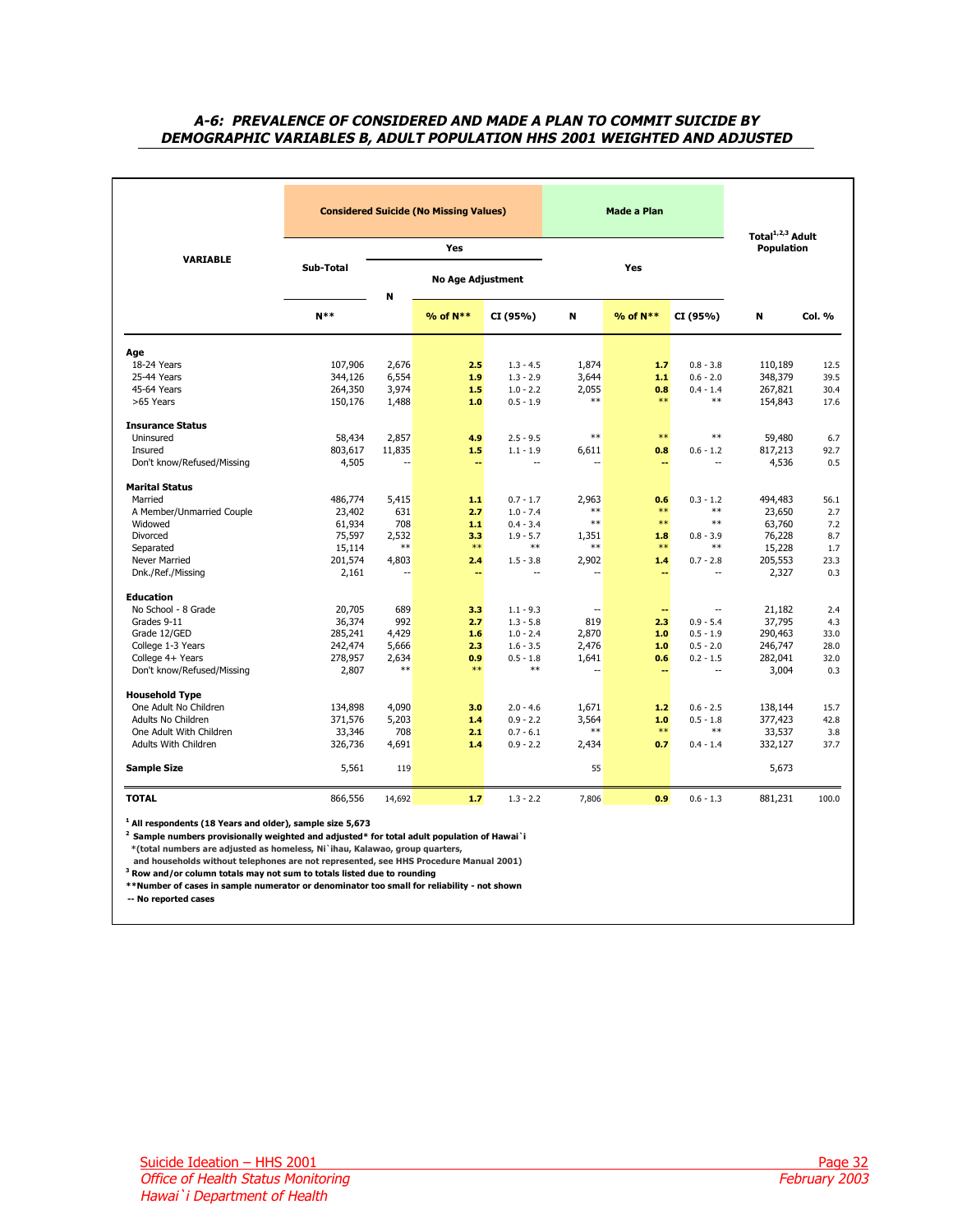### <span id="page-32-1"></span><span id="page-32-0"></span>**A-7: PREVALENCE OF CONSIDERED AND MADE A PLAN TO COMMIT SUICIDE BY DEMOGRAPHIC VARIABLES C, ADULT POPULATION HHS 2001 WEIGHTED AND ADJUSTED**

|                                                  |           |                               | <b>Considered Suicide (No Missing Values)</b> |                          | Made a Plan<br>Total <sup>1,2,3</sup> Adult |                |                               |            |        |  |
|--------------------------------------------------|-----------|-------------------------------|-----------------------------------------------|--------------------------|---------------------------------------------|----------------|-------------------------------|------------|--------|--|
| <b>VARIABLE</b>                                  |           |                               | Yes                                           |                          |                                             |                |                               | Population |        |  |
|                                                  | Sub-Total | <b>No Age Adjustment</b><br>N |                                               |                          |                                             | Yes            |                               |            |        |  |
|                                                  | $N**$     |                               | % of N**                                      | CI (95%)                 | N                                           |                | % of N <sup>**</sup> CI (95%) | N          | Col. % |  |
| <b>Employment Status</b>                         |           |                               |                                               |                          |                                             |                |                               |            |        |  |
| Employed with unknown or 1 full or part time job | 442,594   | 5,500                         | 1.2 <sub>1</sub>                              | $0.8 - 2.0$              | 2,950                                       | 0.7            | $0.3 - 1.3$                   | 449,395    | 51.0   |  |
| Employed with multiple jobs (full or part time)  | 72,028    | 1,036                         | 1.4                                           | $0.7 - 3.0$              | 517                                         | 0.7            | $0.3 - 1.5$                   | 72,584     | 8.2    |  |
| Military with civilian job(s)                    | 1,963     | $\mathbf{u}$                  | $\sim$                                        | $\overline{\phantom{a}}$ | $\mathbf{u}$                                | $\overline{a}$ | $\mathcal{L}_{\mathcal{A}}$   | 1,963      | 0.2    |  |
| Unemployed looking for work                      | 46,784    | 1,944                         | 4.2                                           | $1.9 - 8.8$              | 1,263                                       | 2.7            | $1.0 - 7.4$                   | 47,120     | 5.3    |  |
| Other                                            | 303,188   | 6,212                         | 2.0                                           | $1.5 - 2.9$              | 3,077                                       | 1.0            | $0.6 - 1.7$                   | 310,169    | 35.2   |  |
|                                                  |           |                               |                                               |                          |                                             |                |                               |            |        |  |
| Military<br>Yes                                  | 41,640    |                               |                                               | $\overline{a}$           | $\overline{a}$                              |                |                               | 42,167     | 4.8    |  |
| No/Don't know/Refused/Missing                    | 824,917   | 14,692                        | --<br>1.8                                     | $1.4 - 2.2$              | 7,806                                       | 0.9            | $0.7 - 1.3$                   | 839,064    | 95.2   |  |
|                                                  |           |                               |                                               |                          |                                             |                |                               |            |        |  |
| <b>Student</b>                                   |           |                               |                                               |                          |                                             |                |                               |            |        |  |
| Yes                                              | 46,602    | 430                           | 0.9                                           | $0.3 - 2.4$              | $**$                                        | $***$          | $**$                          | 47,786     | 5.4    |  |
| No/Don't know/Refused/Missing                    | 819,955   | 14,262                        | 1.7                                           | $1.3 - 2.3$              | 7,537                                       | 0.9            | $0.6 - 1.3$                   | 833,445    | 94.6   |  |
|                                                  |           |                               |                                               |                          |                                             |                |                               |            |        |  |
| <b>Homemaker</b>                                 |           |                               |                                               |                          |                                             |                |                               |            |        |  |
| Yes                                              | 39,270    | 1,030                         | 2.6                                           | $1.2 - 5.6$              | $**$                                        | $**$           | $**$                          | 39,998     | 4.5    |  |
| No/Don't know/Refused/Missing                    | 827,287   | 13,663                        | 1.7                                           | $1.3 - 2.1$              | 7,348                                       | 0.9            | $0.6 - 1.3$                   | 841,233    | 95.5   |  |
| <b>Retired</b>                                   |           |                               |                                               |                          |                                             |                |                               |            |        |  |
| Yes                                              | 175,249   | 2,474                         | 1.4                                           | $0.8 - 2.4$              | 786                                         | 0.4            | $0.2 - 1.2$                   | 180,020    | 20.4   |  |
| No/Don't know/Refused/Missing                    | 691,307   | 12,218                        | 1.8                                           | $1.3 - 2.3$              | 7,020                                       | 1.0            | $0.7 - 1.5$                   | 701,211    | 79.6   |  |
|                                                  |           |                               |                                               |                          |                                             |                |                               |            |        |  |
| <b>Unable to work</b>                            |           |                               |                                               |                          |                                             |                |                               |            |        |  |
| Yes                                              | 16,069    | 2,564                         | 16.0                                          | $9.3 - 25.9$             | 1,935                                       | 12.0           | $6.2 - 22.2$                  | 16,987     | 1.9    |  |
| No/Don't know/Refused/Missing                    | 850,488   | 12,128                        | 1.4                                           | $1.1 - 1.9$              | 5,871                                       | 0.7            | $0.4 - 1.1$                   | 864,244    | 98.1   |  |
| <b>Sample Size</b>                               | 5,561     | 119                           |                                               |                          | 55                                          |                |                               | 5,673      |        |  |
| <b>TOTAL</b>                                     | 866,557   | 14,692                        | 1.7                                           | $1.3 - 2.2$              | 7,807                                       | 0.9            | $0.6 - 1.3$                   | 881,231    | 100.0  |  |

**1 All respondents (18 Years and older), sample size 5,673**

**2 Sample numbers provisionally weighted and adjusted\* for total adult population of Hawai`i** 

 **\*(total numbers are adjusted as homeless, Ni`ihau, Kalawao, group quarters,**

 **and households without telephones are not represented, see HHS Procedure Manual 2001)**

**3 Row and/or column totals may not sum to totals listed due to rounding** 

**\*\*Number of cases in sample numerator or denominator too small for reliability - not shown** 

**-- No reported cases**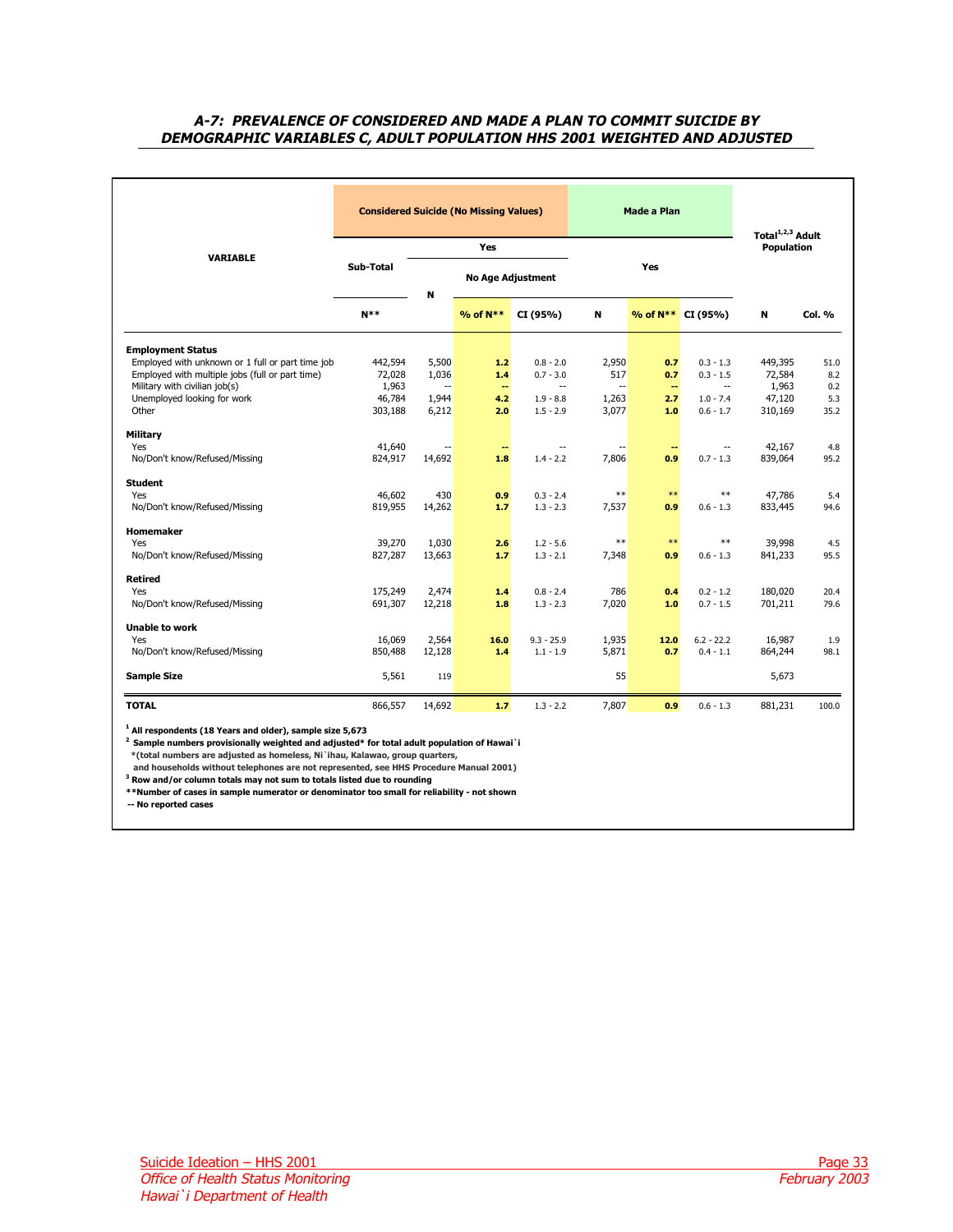### <span id="page-33-1"></span><span id="page-33-0"></span>**A-8: SUICIDE IDEATION – PREVALENCE OF CONSIDERED AND MADE A PLAN TO COMMIT SUICIDE BY RESPONSE TO QUESTION ON SUICIDE HOTLINE, ADULT POPULATION HHS 2001 WEIGHTED AND ADJUSTED**

| <b>Question</b>             | <b>Please repeat</b><br>hotline number |                          | Wait so I can<br>take down hotline<br>number |                          | Not care about<br>hotline number |                          | Total $1,2,3$<br><b>Adult</b><br><b>Population</b> |  |
|-----------------------------|----------------------------------------|--------------------------|----------------------------------------------|--------------------------|----------------------------------|--------------------------|----------------------------------------------------|--|
|                             | N                                      | Row %                    | N                                            | Row %                    | N                                | Row %                    | N                                                  |  |
| <b>Consider Suicide</b>     |                                        |                          |                                              |                          |                                  |                          |                                                    |  |
| Yes                         | 5,865                                  | 39.9                     | 4,972                                        | 33.8                     | 3,856                            | 26.2                     | 14,693                                             |  |
| <b>No</b>                   | 296,027                                | 34.9                     | 170,111                                      | 20.0                     | 383,246                          | 45.1                     | 849,384                                            |  |
| Don't know/Not sure         | $-$                                    | $\overline{\phantom{a}}$ | $**$                                         | $**$                     | $**$                             | $**$                     | 222                                                |  |
| Refused                     | $**$                                   | $**$                     | $\overline{\phantom{a}}$                     | $\overline{a}$           | $**$                             | $**$                     | 2,259                                              |  |
| Missing                     | $**$                                   | $**$                     | $***$                                        | $**$                     | $**$                             | $**$                     | 14,674                                             |  |
| <b>Made A Plan</b>          |                                        |                          |                                              |                          |                                  |                          |                                                    |  |
| Yes                         | 3,444                                  | 44.1                     | 2,550                                        | 32.7                     | 1,813                            | 23.2                     | 7,807                                              |  |
| No                          | 2,386                                  | 35.2                     | 2,477                                        | 36.5                     | 1,918                            | 28.3                     | 6,781                                              |  |
| Don't know/Not sure         | $***$                                  | $**$                     | $\overline{\phantom{a}}$                     | $\overline{a}$           |                                  |                          | $**$                                               |  |
| Refused                     | $-$                                    | $\overline{a}$           | $\overline{\phantom{a}}$                     | $\overline{\phantom{a}}$ | $**$                             | $**$                     | $**$                                               |  |
| Missing                     | 297,826                                | 34.4                     | 170,653                                      | 19.7                     | 397,838                          | 45.9                     | 866,317                                            |  |
| <b>Times Attempted</b>      |                                        |                          |                                              |                          |                                  |                          |                                                    |  |
| 0                           | 1,913                                  | 39.5                     | 1,202                                        | 24.8                     | 1,729                            | 35.7                     | 4,844                                              |  |
| $1 - 10$                    | 1,530                                  | 57.6                     | 1,041                                        | 39.2                     | 83                               | 3.1                      | 2,654                                              |  |
| Don't know/Not sure/Refused | $-$                                    | $\overline{\phantom{a}}$ | $**$                                         | $**$                     | $\overline{\phantom{a}}$         | $\overline{\phantom{a}}$ | $**$                                               |  |
| Missing                     | 300,247                                | 34.4                     | 173,130                                      | 19.8                     | 400,047                          | 45.8                     | 873,425                                            |  |

**1 All respondents (18 Years and older), sample size 5,673**

**2 Sample numbers provisionally weighted and adjusted\* for total adult population of Hawai`i \*(total numbers are adjusted as homeless, Ni`ihau, Kalawao, group quarters,**

 **and households without telephones are not represented, see HHS Procedure Manual 2001)**

**3 Row and/or column totals may not sum to totals listed due to rounding**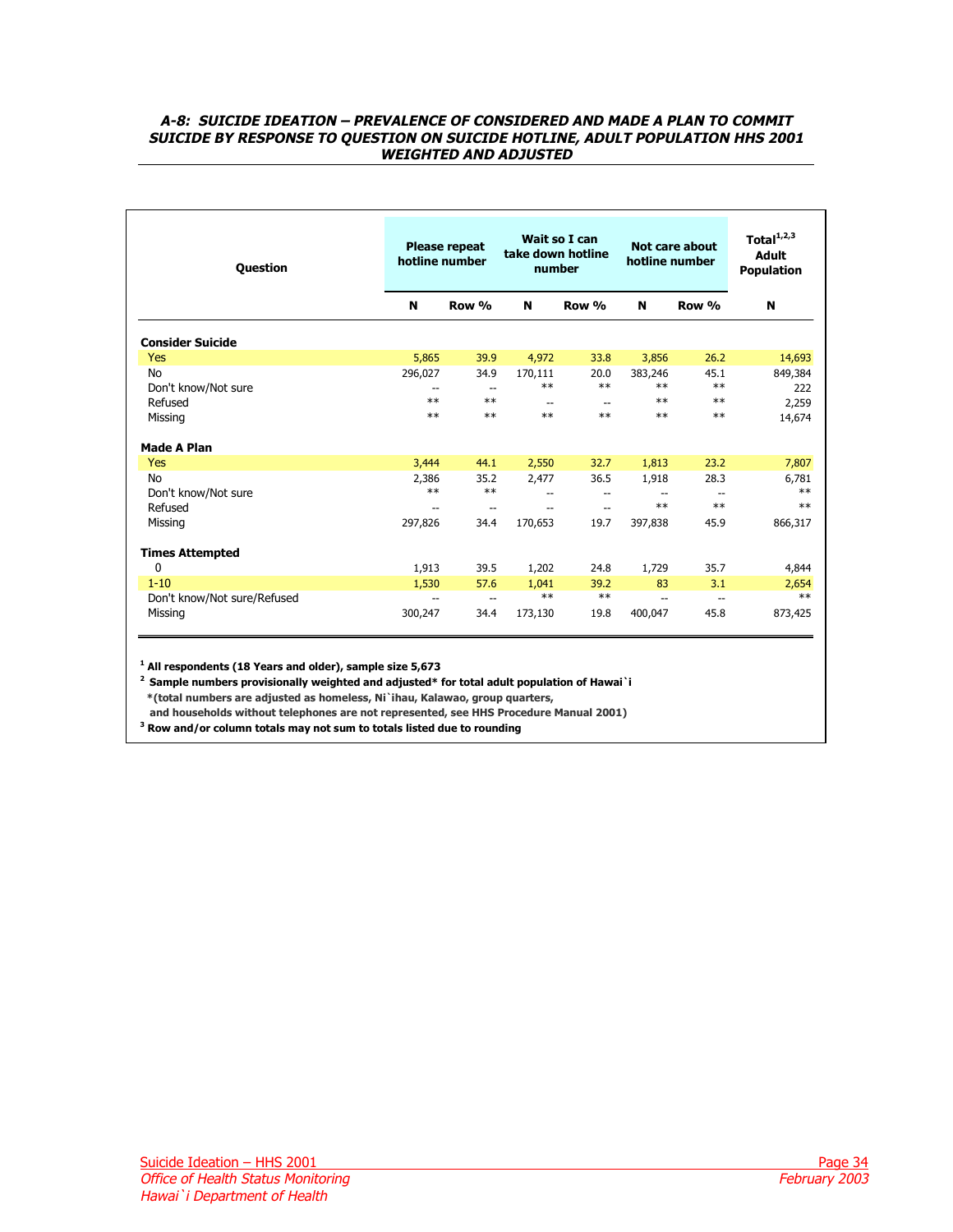### <span id="page-34-1"></span><span id="page-34-0"></span>**A-9: COMPARISON OF RESPONSE TO QUESTIONS ON SUICIDE IDEATION BEFORE AND AFTER SEPTEMBER 11, 2001, ADULT POPULATION HHS 2001 WEIGHTED AND ADJUSTED**

| Before 9/11<br><b>Question</b>                                                                                                                                                                                                                                                                                                                                                                                                       |               |        |             | <b>After 9/11</b> | Total <sup>1,2,3</sup> Adult<br>Population |        |             |         |               |
|--------------------------------------------------------------------------------------------------------------------------------------------------------------------------------------------------------------------------------------------------------------------------------------------------------------------------------------------------------------------------------------------------------------------------------------|---------------|--------|-------------|-------------------|--------------------------------------------|--------|-------------|---------|---------------|
| N                                                                                                                                                                                                                                                                                                                                                                                                                                    | <b>Col. %</b> |        | CI (95%)    | N                 | <b>Col. %</b>                              |        | CI (95%)    | N       | <b>Col. %</b> |
| Q 1 Considered Suicide<br>10,817                                                                                                                                                                                                                                                                                                                                                                                                     | 1.9           | ± 0.29 | $1.4 - 2.5$ | 3,875             | 1.3                                        | ± 0.31 | $0.8 - 2.1$ | 14,692  | 1.7           |
| Q 2 Made a Plan<br>5,553                                                                                                                                                                                                                                                                                                                                                                                                             | 1.0           | ± 0.23 | $0.6 - 1.5$ | 2,253             | 0.8                                        | ± 0.26 | $0.4 - 1.5$ | 7,806   | 0.9           |
| <b>TOTAL</b><br>582,323                                                                                                                                                                                                                                                                                                                                                                                                              | 100.0         |        |             | 298,908           | 100.0                                      |        |             | 881,231 | 100.0         |
| <sup>1</sup> All respondents (18 Years and older), sample size 5,673<br>$2$ Sample numbers provisionally weighted and adjusted* for total adult population of Hawai`i<br>*(total numbers are adjusted as homeless, Ni `ihau, Kalawao, group quarters,<br>and households without telephones are not represented, see HHS Procedure Manual 2001)<br><sup>3</sup> Row and/or column totals may not sum to totals listed due to rounding |               |        |             |                   |                                            |        |             |         |               |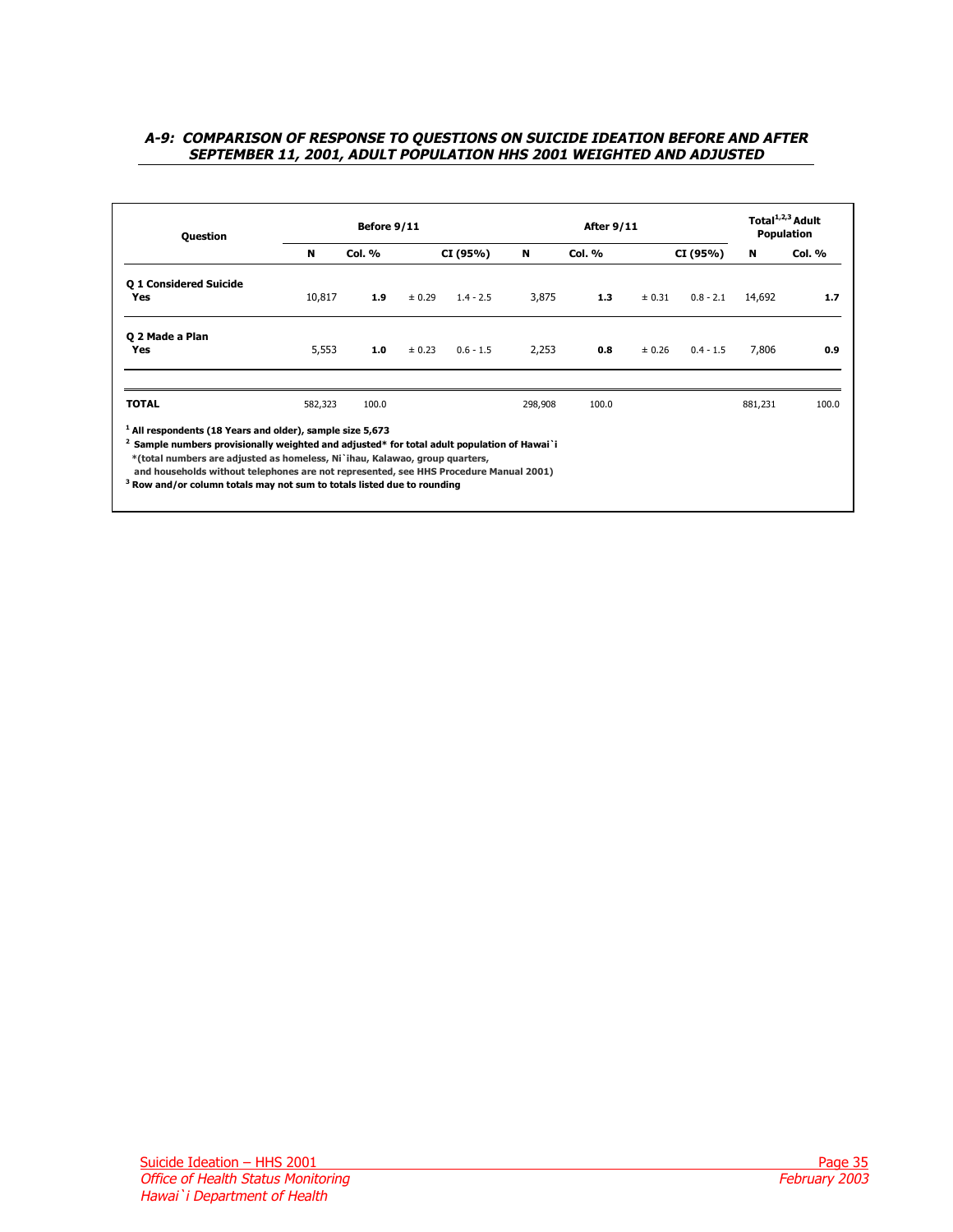| <b>Variable</b>                     | <b>Chi-Square</b><br>Value |                | d of f            |  |
|-------------------------------------|----------------------------|----------------|-------------------|--|
|                                     |                            |                |                   |  |
| <b>Island</b>                       | 16.8                       | < 0.01         | 5                 |  |
| <b>County</b>                       | 14.4                       | < 0.01         | 3                 |  |
| Household Type                      | 5.6                        | 0.13           | 3                 |  |
| <b>Poverty Status</b><br>Gender     | 20.1<br>0.2                | < 0.01<br>0.68 | 6<br>$\mathbf{1}$ |  |
| Age Group                           | 5.2                        | 0.16           | 3                 |  |
| <b>Insurance Status</b>             | 3.9                        | 0.05           | $\mathbf{1}$      |  |
| <b>Education Status</b>             | 8.7                        | 0.12           | 4                 |  |
| <b>Marital Status</b>               | 11.0                       | 0.05           | 5                 |  |
| Ethnicity                           | 10.8                       | 0.06           | 5                 |  |
| Hispanic                            | 0.9                        | 0.35           | $\mathbf{1}$      |  |
| <b>General Health</b>               | 22.3                       | < 0.01         | 4                 |  |
| <b>SF12 - P12</b>                   | 27.7                       | < 0.01         | 5                 |  |
| <b>SF12 - M12</b>                   | 38.9                       | < 0.01         | 5                 |  |
| 911                                 | 1.9                        | 0.17           | $\mathbf{1}$      |  |
| <b>Arthritis</b>                    | 6.1                        | 0.01           | $\mathbf{1}$      |  |
| Asthma                              | 0.1                        | 0.78           | $\mathbf{1}$      |  |
| <b>Diabetes</b>                     | < 0.1                      | 0.87           | $\mathbf{1}$      |  |
| <b>High Blood Pressure</b>          | 4.1                        | 0.04           | $\mathbf{1}$      |  |
| High Blood Cholesterol              | 2.6                        | 0.11           | $\mathbf{1}$      |  |
| Number of Chronic Conditions        | 5.6                        | 0.14           | 3                 |  |
| <b>BMI</b>                          | 3.9                        | 0.15           | $\overline{2}$    |  |
| Employment<br><b>Unable to Work</b> | 6.8<br>10.6                | 0.08<br>< 0.01 | 3<br>1            |  |

# <span id="page-35-1"></span><span id="page-35-0"></span>**A-10: CHI SQUARE VALUES SUDAAN, ADULT POPULATION HHS 2001 WEIGHTED AND ADJUSTED**

# **No Missing Values Included in Chi Square Calculation**

**\* Significant Chi-Square Values are in Bold**

**\*\* Interactions of the above variables are not included**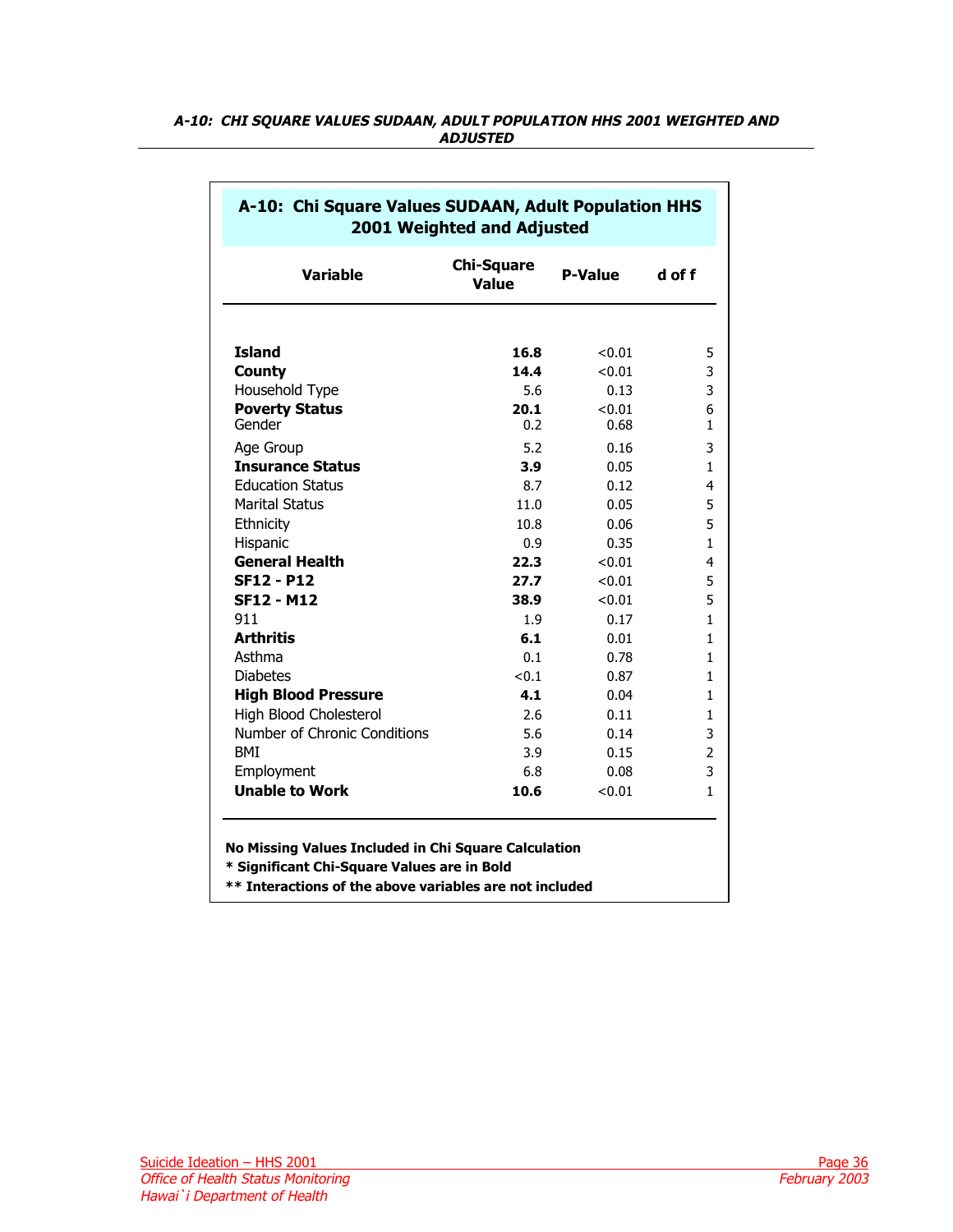### <span id="page-36-2"></span><span id="page-36-1"></span><span id="page-36-0"></span>**A-11: PREVALENCE OF CONSIDERED, MADE A PLAN, AND ATTEMPTED SUICIDE (ADULT POPULATION HHS 2001); HEALTHY PEOPLE 2010 GOAL, THE SUICIDE RATE FOR US (1998)<sup>1</sup>, AND THE SUICIDE RATE FOR HAWAI`I (2001 AND 2000)<sup>2</sup>**

|                                                                                                                                                                                                                                                                                                                                                                                                                                                           | Adult Population <sup>1,2</sup> in |               |                                  |               | <b>Suicide Ideation Question - Affirmative Responses</b> |                                |                                 |                                      |  |
|-----------------------------------------------------------------------------------------------------------------------------------------------------------------------------------------------------------------------------------------------------------------------------------------------------------------------------------------------------------------------------------------------------------------------------------------------------------|------------------------------------|---------------|----------------------------------|---------------|----------------------------------------------------------|--------------------------------|---------------------------------|--------------------------------------|--|
| Variable                                                                                                                                                                                                                                                                                                                                                                                                                                                  | <b>Hawai</b> 'i (HHS 2000)         |               | <b>Considered</b><br>Made A Plan |               |                                                          | <b>Attempted</b>               | <b>Actual</b><br>Suicides $3,4$ |                                      |  |
|                                                                                                                                                                                                                                                                                                                                                                                                                                                           | N                                  | $\frac{0}{0}$ | CI (95%)                         | $\frac{0}{0}$ | CI (95%)                                                 | CI (95%)<br>$\frac{0}{\alpha}$ |                                 |                                      |  |
| Age Adjusted to Adult Population in<br><b>Hawai</b> `i 2000                                                                                                                                                                                                                                                                                                                                                                                               | 881,230                            | 1.7           | $1.3 - 2.2$                      | 0.9           | $0.6 - 1.3$                                              | 0.3                            | $0.2 - 0.5$                     |                                      |  |
| Age Adjusted to Adult Population in<br>the US 2000                                                                                                                                                                                                                                                                                                                                                                                                        |                                    | 1.8           | $1.3 - 2.4$                      |               |                                                          |                                |                                 |                                      |  |
| <b>HP 2010 Goal</b><br>U.S. 1998 Baseline<br><b>Hawai</b> 'i 2001<br><b>Hawai</b> 'i 2000                                                                                                                                                                                                                                                                                                                                                                 |                                    |               |                                  |               |                                                          |                                |                                 | 0.0050<br>0.0113<br>0.0112<br>0.0115 |  |
| <b>Ratio Attempts to Suicides 2000</b>                                                                                                                                                                                                                                                                                                                                                                                                                    |                                    |               |                                  |               |                                                          |                                |                                 | 27.0                                 |  |
| <sup>1</sup> All respondents<br><sup>2</sup> Sample numbers provisionally weighted and adjusted* for total adult population of Hawai`i<br>*(total numbers are adjusted as homeless, Ni `ihau, Kalawao, group quarters,<br>and households without telephones are not represented, see HHS Procedure Manual 2001)<br>$3$ Expressed as number per hundred rather than the usual number per 100,000 for means of comparison<br><sup>4</sup> Includes all ages |                                    |               |                                  |               |                                                          |                                |                                 |                                      |  |

<sup>1</sup>Department of Health and Human Services. Health People 2010 objectives. [http://www.health.gov/healthypeople/document/tableofcontents.htm#partb.](http://www.health.gov/healthypeople/document/tableofcontents.htm#partb) 

<sup>2</sup>Office of Health Status Monitoring. Vital Statistics Annual Report Hawai`i 2000. Hawai`i Department of Health, March 15, 2002. [http://www.state.hi.us/doh/stats/vr\\_00/death1.html](http://www.state.hi.us/doh/stats/vr_00/death1.html)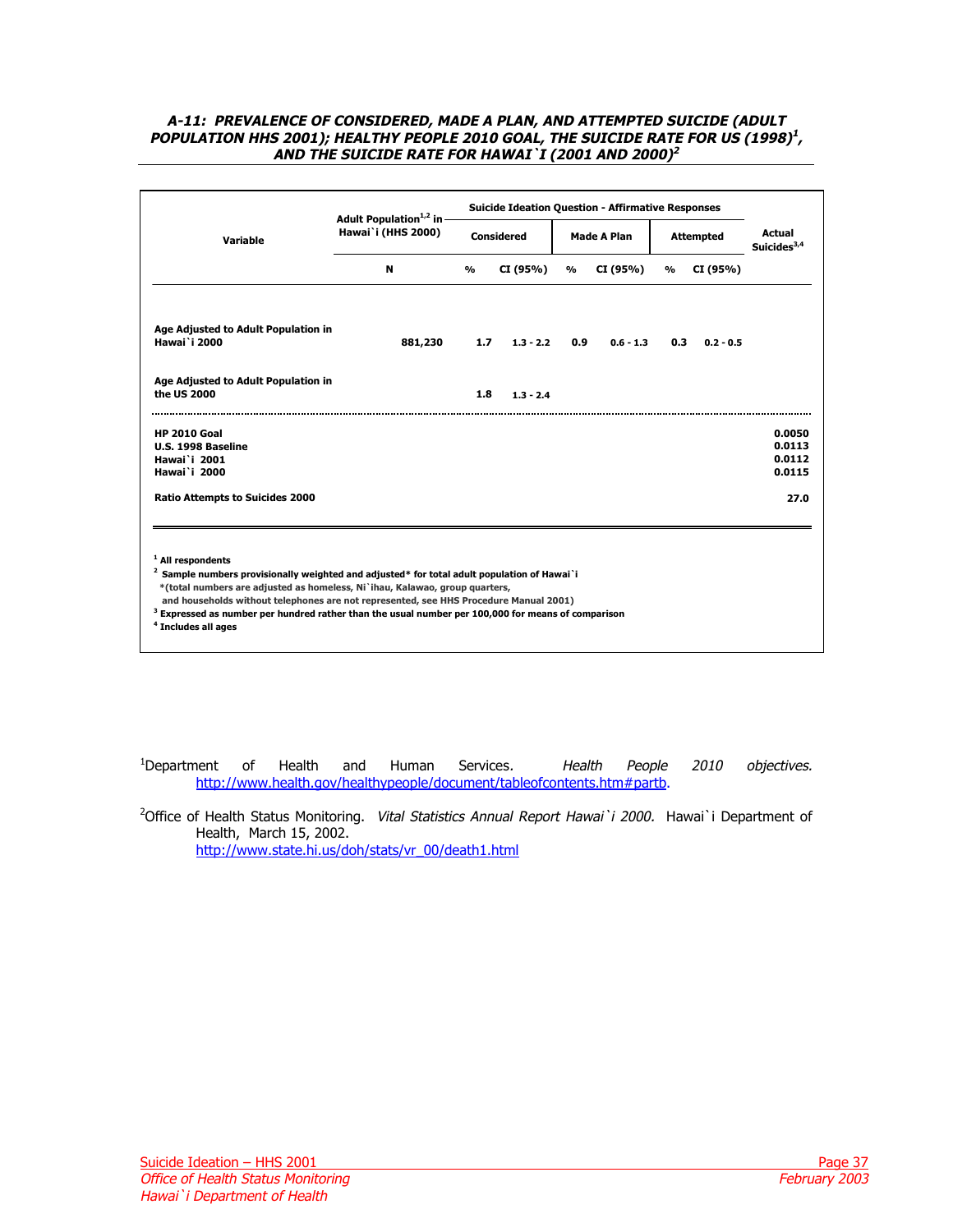## <span id="page-37-1"></span><span id="page-37-0"></span>**A-12: TOTAL SUICIDES (VS 2001, RESIDENTS ONLY) BY DEMOGRAPHIC VARIABLE FOR THE POPULATION OF HAWAI`I (UNADJUSTED WEIGHTED HHS 2001 DATA) - DATA SOURCE: HAWAI`I DEPARTMENT OF HEALTH, OFFICE OF HEALTH STATUS MONITORING VITAL STATISTICS.**

| Variable                                                                                                                                                  | <b>Number</b> | <b>Population</b><br>of Hawai`i | Rate per<br>100,000 of<br><b>Population</b> | Rate per 100<br>$(%)$ of<br><b>Population</b> |  |  |  |  |  |
|-----------------------------------------------------------------------------------------------------------------------------------------------------------|---------------|---------------------------------|---------------------------------------------|-----------------------------------------------|--|--|--|--|--|
| <b>Island of Residence</b>                                                                                                                                |               |                                 |                                             |                                               |  |  |  |  |  |
| $O$ `ahu                                                                                                                                                  | 92            | 876,156                         | 10.5                                        | 0.01                                          |  |  |  |  |  |
| Hawai`i                                                                                                                                                   | 19            | 148,677                         | 12.8                                        | 0.01                                          |  |  |  |  |  |
| Kaua`i                                                                                                                                                    | 10            | 58,463                          | 17.1                                        | 0.02                                          |  |  |  |  |  |
| Maui                                                                                                                                                      | 10            | 117,452                         | 8.5                                         | 0.01                                          |  |  |  |  |  |
| Lāna`i and Moloka`i                                                                                                                                       | 5             | 10,789                          | 46.3                                        | 0.05                                          |  |  |  |  |  |
|                                                                                                                                                           |               | Age                             |                                             |                                               |  |  |  |  |  |
| 18-25 Years                                                                                                                                               | 17            | 132,356                         | 12.8                                        | 0.01                                          |  |  |  |  |  |
| 26-45 Years                                                                                                                                               | 47            | 365,474                         | 12.9                                        | 0.01                                          |  |  |  |  |  |
| 46-65 Years                                                                                                                                               | 42            | 266,268                         | 15.8                                        | 0.02                                          |  |  |  |  |  |
| >65 Years                                                                                                                                                 | 23            | 151,672                         | 15.2                                        | 0.02                                          |  |  |  |  |  |
| Other/Unknown                                                                                                                                             | 7             | 295,767                         | 2.4                                         | < 0.01                                        |  |  |  |  |  |
|                                                                                                                                                           |               | Gender                          |                                             |                                               |  |  |  |  |  |
| Male                                                                                                                                                      | 103           | 608,671                         | 16.9                                        | 0.02                                          |  |  |  |  |  |
| Female                                                                                                                                                    | 33            | 602,866                         | 5.5                                         | 0.01                                          |  |  |  |  |  |
| <b>Ethnicity</b>                                                                                                                                          |               |                                 |                                             |                                               |  |  |  |  |  |
| Caucasian                                                                                                                                                 | 50            | 269,548                         | 18.5                                        | 0.02                                          |  |  |  |  |  |
| Hawaiian/Part Hawaiian                                                                                                                                    | 23            | 274,361                         | 8.4                                         | 0.01                                          |  |  |  |  |  |
| Filipino                                                                                                                                                  | 19            | 192,039                         | 9.9                                         | 0.01                                          |  |  |  |  |  |
| Japanese                                                                                                                                                  | 31            | 242,389                         | 12.8                                        | 0.01                                          |  |  |  |  |  |
| All Other                                                                                                                                                 | 10            | 217,819                         | 4.6                                         | < 0.01                                        |  |  |  |  |  |
| Unstated/Ref./Unk.                                                                                                                                        | 2             | 15,381                          | 13.0                                        | 0.01                                          |  |  |  |  |  |
|                                                                                                                                                           |               | <b>Hispanic</b>                 |                                             |                                               |  |  |  |  |  |
| Hispanic                                                                                                                                                  | 7             | 126,788                         | 5.5                                         | 0.01                                          |  |  |  |  |  |
| Not Hispanic                                                                                                                                              | 128           | 1,078,691                       | 11.9                                        | 0.01                                          |  |  |  |  |  |
| <b>Unknown</b>                                                                                                                                            | 1             | 6,057                           | 16.5                                        | 0.02                                          |  |  |  |  |  |
|                                                                                                                                                           |               | <b>Marital Status</b>           |                                             |                                               |  |  |  |  |  |
| <b>Never Married</b>                                                                                                                                      | 57            | 230,031                         | 24.8                                        | 0.02                                          |  |  |  |  |  |
| Married                                                                                                                                                   | 52            | 541,322                         | 9.6                                         | 0.01                                          |  |  |  |  |  |
| Widow(er)                                                                                                                                                 | 7             | 54,881                          | 12.8                                        | 0.01                                          |  |  |  |  |  |
| <b>Divorced</b>                                                                                                                                           | 18            | 58,691                          | 30.7                                        | 0.03                                          |  |  |  |  |  |
| Other/Unknown                                                                                                                                             | 2             | 326,612                         | 0.6                                         | < 0.01                                        |  |  |  |  |  |
| <b>TOTAL</b>                                                                                                                                              | 136           | 1,211,537                       | 11.2                                        | 0.01                                          |  |  |  |  |  |
| Values in Bold are Above the State Suicide Rate Per 100,000 of 11.225<br>Variables filled in are above the State Average for Attempted Suicide (HHS 2001) |               |                                 |                                             |                                               |  |  |  |  |  |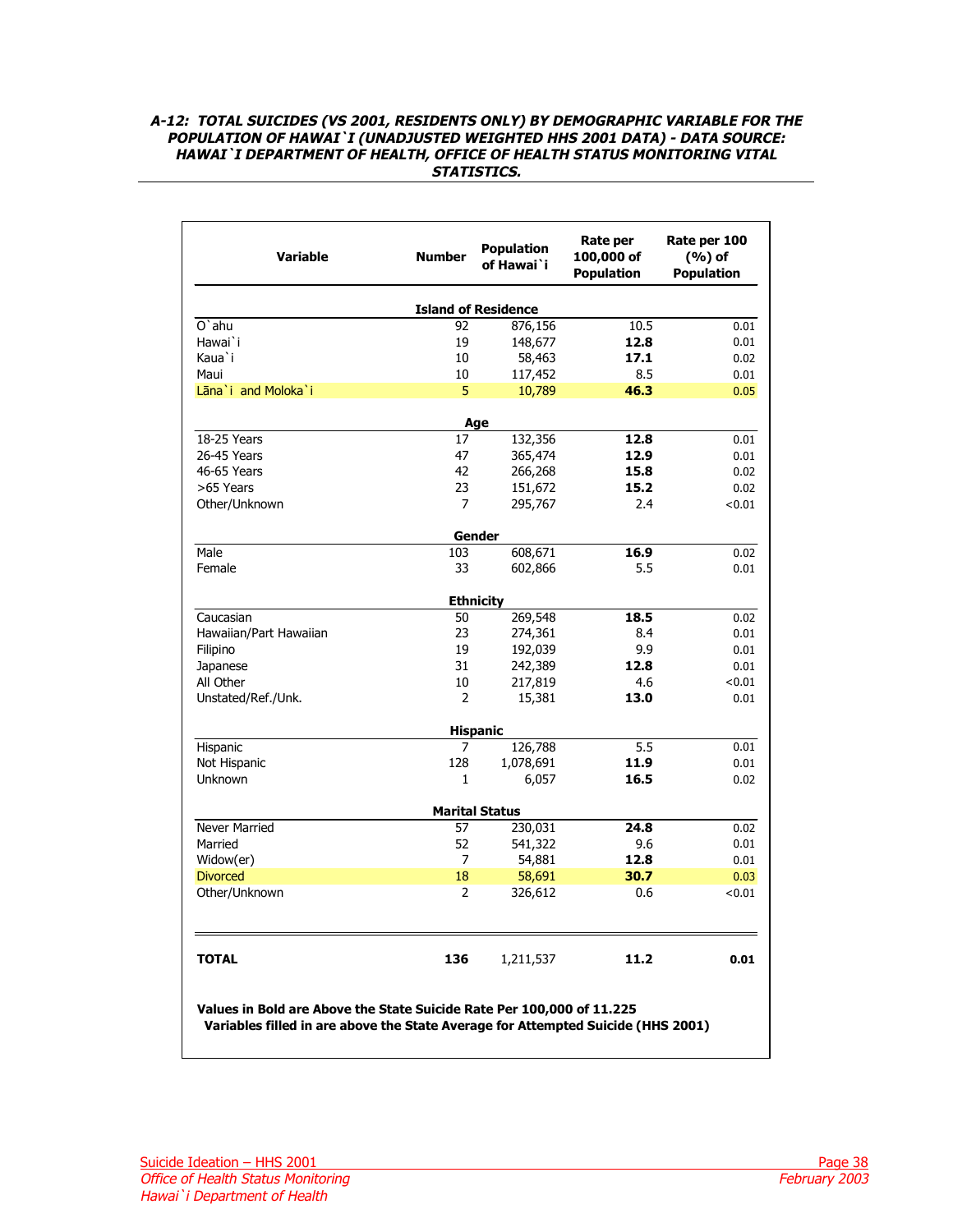# <span id="page-38-1"></span><span id="page-38-0"></span>**A-13: SUICIDE RATE PER 100,000 FOR TOTAL U.S. POPULATION IN 1998 - DATA SOURCE: NATIONAL VITAL STATISTICS SYSTEM (NVSS), CDC, NCHS.**

| <b>Total Population U.S., 1998</b>                                                                                                                                       | <b>Suicides</b>  |  |  |  |  |  |
|--------------------------------------------------------------------------------------------------------------------------------------------------------------------------|------------------|--|--|--|--|--|
|                                                                                                                                                                          | Rate per 100,000 |  |  |  |  |  |
| <b>TOTAL</b>                                                                                                                                                             | 11.3             |  |  |  |  |  |
| <b>Race and ethnicity</b>                                                                                                                                                |                  |  |  |  |  |  |
| American Indian or Alaska Native                                                                                                                                         | 12.6             |  |  |  |  |  |
| Asian or Pacific Islander                                                                                                                                                | 6.6              |  |  |  |  |  |
| Asian                                                                                                                                                                    | <b>DNC</b>       |  |  |  |  |  |
| Native Hawaiian and other Pacific Islander                                                                                                                               | <b>DNC</b>       |  |  |  |  |  |
| <b>Black or African American</b>                                                                                                                                         | 5.8              |  |  |  |  |  |
| White                                                                                                                                                                    | 12.2             |  |  |  |  |  |
| Hispanic or Latino                                                                                                                                                       | 6.3              |  |  |  |  |  |
| Not Hispanic or Latino                                                                                                                                                   | 11.8             |  |  |  |  |  |
| <b>Black or African American</b>                                                                                                                                         | 6                |  |  |  |  |  |
| White                                                                                                                                                                    | 12.8             |  |  |  |  |  |
| Gender                                                                                                                                                                   |                  |  |  |  |  |  |
| Female                                                                                                                                                                   | 4.3              |  |  |  |  |  |
| Male                                                                                                                                                                     | 19.2             |  |  |  |  |  |
| <b>Education level</b> (aged 25 to 64 years)                                                                                                                             |                  |  |  |  |  |  |
| Less than high school                                                                                                                                                    | 17.9             |  |  |  |  |  |
| High school graduate                                                                                                                                                     | 19.2             |  |  |  |  |  |
| At least some college                                                                                                                                                    | 10               |  |  |  |  |  |
| Age (not age adjusted)                                                                                                                                                   |                  |  |  |  |  |  |
| 10 to 14 years                                                                                                                                                           | 1.6              |  |  |  |  |  |
| 15 to 19 years                                                                                                                                                           | 8.9              |  |  |  |  |  |
| 20 to 24 years                                                                                                                                                           | 13.6             |  |  |  |  |  |
| DNA = Data have not been analyzed. DNC = Data are not collected.<br>DSU = Data are statistically unreliable.<br>Note: Age adjusted to the year 2000 standard population. |                  |  |  |  |  |  |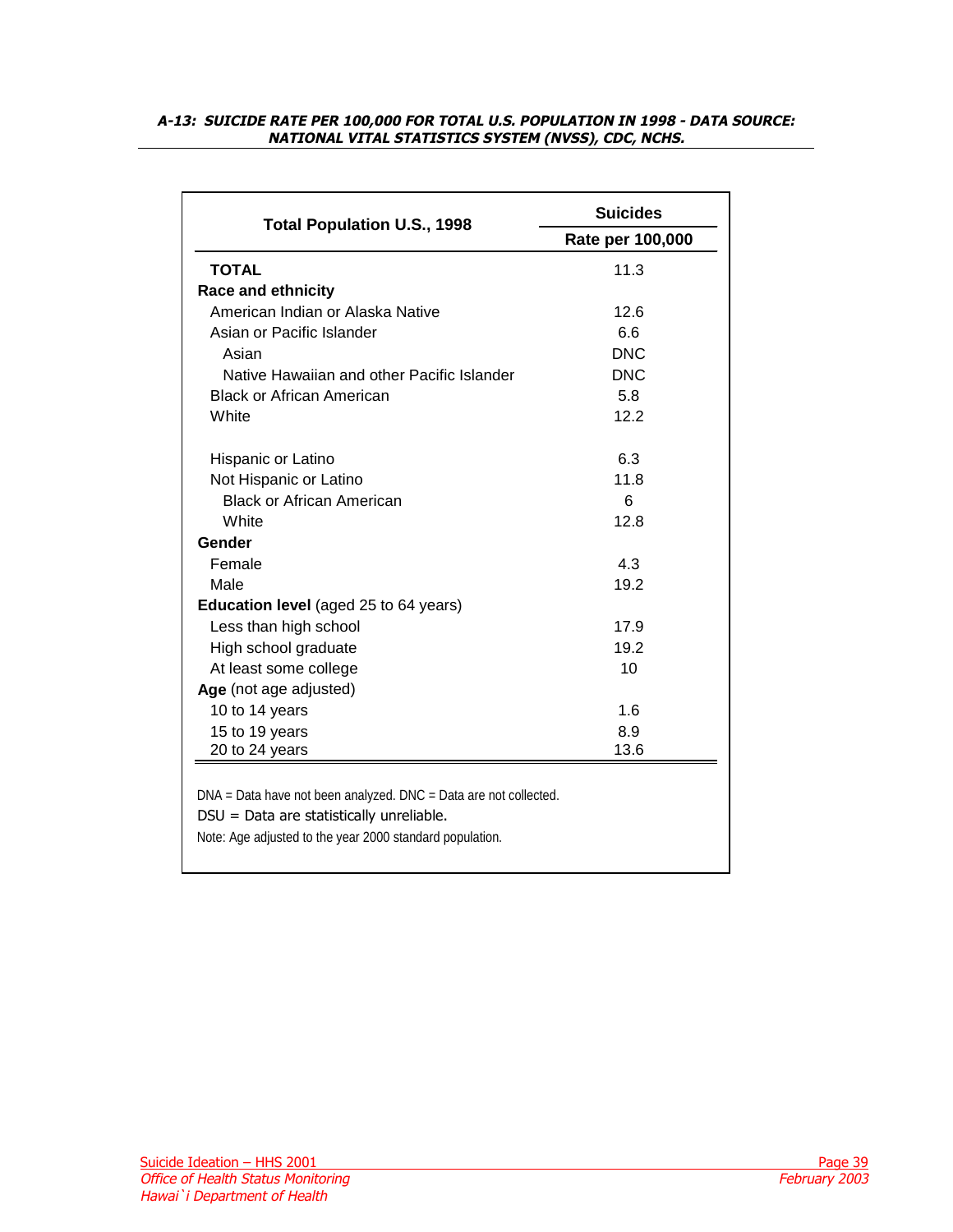# **REFERENCES**

- <span id="page-39-0"></span>j <sup>1</sup> Office of Health Status Monitoring. Vital Statistics Annual Report Hawai`i 2000. Hawai`i Department of Health, March 15, 2002. [http://www.state.hi.us/doh/stats/vr\\_vital.html](http://www.state.hi.us/doh/stats/vr_vital.html)
- <sup>2</sup> National Center for Health Statistics. *Fast Stats A to Z, Suicide.* U.S. Department of Health and Human Services, Centers for Disease Control and Prevention. June 11, 2002. <http://www.cdc.gov/nchs/fastats/suicide.htm>
- <sup>3</sup> National Center for Health Statistics. Fast Stats A to Z, Suicide. NCHS Definitions. U.S. Department of Health and Human Services, Centers for Disease Control and Prevention. June 11, 2002. <http://www.cdc.gov/nchs/datawh/nchsdefs/Suicidal%20Ideation.htm>
- <sup>4</sup> Department of Health and Human Services. Health People 2010 objectives. [http://www.health.gov/healthypeople/document/tableofcontents.htm#partb.](http://www.health.gov/healthypeople/document/tableofcontents.htm#partb)
- 5 National Institute of Mental Health. Suicide Facts, National Institute of Mental Health Completed suicides, U.S., 1999\* Updated March 25, 2002 <http://www.nimh.nih.gov/research/suifact.htm>
- <sup>6</sup> National Institute of Mental Health. *In Harm's Way: Suicide in America*. NIH Publication No. 01-4594. January 1, 2001. <http://www.nimh.nih.gov/publicat/harmaway.cfm>
- <sup>7</sup> The Surgeon General's Call To Action To Prevent Suicide, July 1999. <http://www.surgeongeneral.gov/library/calltoaction/default.htm>
- <sup>8</sup> Office of Health Status Monitoring. Hawai`i Health Survey (HHS). 2001. Hawai`i Department of Health. In Preparation. [http://www.hawaii.gov/health/stats/index.html.](http://www.hawaii.gov/health/stats/index.html)
- 9 SMS Research & Marketing Services, Ind., and Hawai`i Department of Health, Office of Health Status Monitoring. Hawai`i Health Survey 2001, Procedure Manual. 2002. In Preparation.
- <sup>10</sup> Department of Business, Economic Development, and Tourism. Personal Communication, 2002.
- <sup>11</sup> National Heart, Lung and Blood Institute in cooperation with National Institute of Diabetes and Digestive and Kidney Diseases. On the Identification, Evaluation, and Treatment of Overweight and Obesity in Adults. NIH Publications No. 98-4083. 1998. U.S. Department of Health and Human Services. The Evidence Report.
- $12$  Ware, J.E., Kosinski, M., Keller, S.D. SF-12®: How to Score the SF-12® Physical and Mental Health Summary Scales. Lincoln, RIO: Quality Metric Incorporated, Third Edition, 1998.
- <sup>13</sup> Interagency Committee for the Review of Standards for Data on Race and Ethnicity. Tabulation Working group. Draft Provisional Guidance on the Implementation of the 1997 Standards for Federal Data on Race and Ethnicity. 1999;2-17.
- <sup>14</sup> U.S. Department of Health and Human Services, Office of the Assistant Secretary for Planning and Evaluation. Poverty Guidelines - Research and Measurement. 2001;1-2. [http://aspe.hhs.gov/poverty/poverty.htm.](http://aspe.hhs.gov/poverty/poverty.htm)